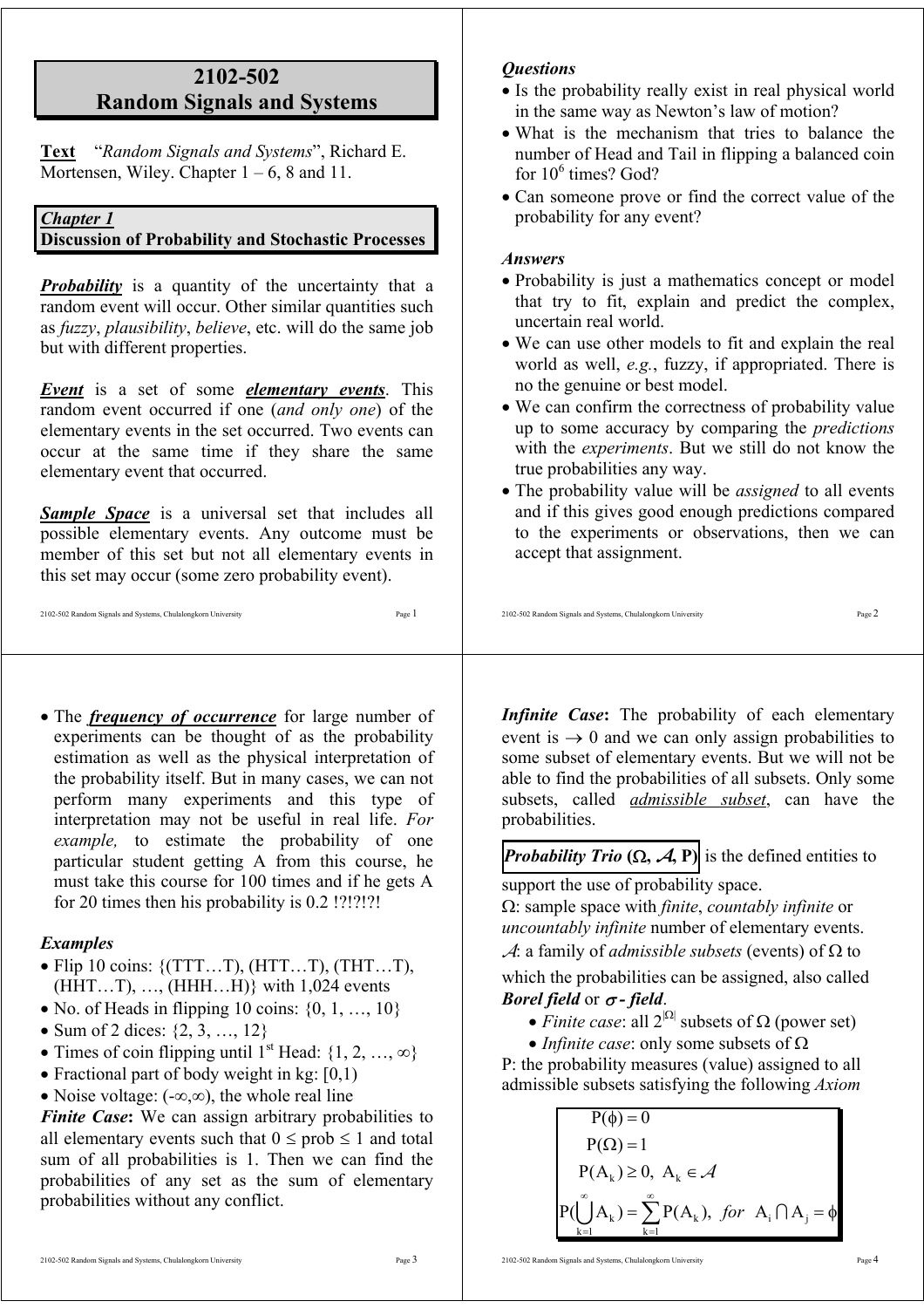#### *Examples*

Flipping a coin infinite times will have a sample space of countably infinite number of outcomes, and each outcome can be represented by  $\infty$  bits sequence. The probability of each sequence will be zero and we can only assign P to some subsets of sequences. One possible family of subsets is the power set of

 $B = \{H, ..., TH, TTH, TTTH, ..., TTTTH, ..., ...\}$ 

which is also countably infinite set of subsets of  $\Omega$ . The probabilities assigned to members (subsets) of B are 1/2 , 1/4 , 1/8 , 1/16 , 1/32 , …respectively if the coin is balanced. Note that the subsets are disjointed and the probability of any combinations (union) of these subsets will be the sum of their probabilities. But, still, there exists infinitely many subsets of  $\Omega$ that we can not find the probabilities from this given probability trio. For example, subsets of all outcomes which is irrational number in binary representation, *e.g.*, HTHH… represented as 0.1011… .



If  $\Omega$  is uncountably infinite,  $F_X$  will be differentiable and define *pdf (Probability Density Function)* as



#### **Properties of cdf**

- 1.Non-decreasing;
- $a < b \Rightarrow F_X(a) \leq F_X(b)$
- $2.\lim_{x\to+\infty} F_X(x) = 1$
- $\lim_{x\to\infty} F_X(x) = 0$
- 3.Continuous from the right, any discontinuity has upper value



**Properties of pdf**

1.Non-negative but can be greater than 1

- 2.  $\int_{-\infty}^{\infty} f_X(x) dx = 1$
- 3.Discontinuity in cdf will give delta function pdf



*Random Variables* are the real numbers X assigned (or mapped) to any elementary events  $\omega$  of  $\Omega$ , or as a real function  $X(\omega)$ . A set of elementary events then can be represented by a set of real numbers with the same probability. For *infinite case*, we cannot assign random variables  $X(\omega)$  arbitrarily. But the assignment for the *admissible random variables* must agree with the *admissible subset* A as following. The assignment must allow us to find the probabilities of all intervals,  $I = (-\infty, a]$  for all a, on the real line.

If  $X^{-1}(I) = \{ \omega \in \Omega \mid X(\omega) \in I \}$  is a set of random events represented by real interval I. Then X is an *admissible random variable* if  $X^{-1}(I) \in \mathcal{A}$  for all a. This will guarantee the existence of the probabilities *cdf (Cumulative Distribution Function)* defined as  $F_X(a) = P\{-\infty < X \le a\} = P(I) = P\{X^{-1}(I)\}.$ 



*Expected Value or Mean of a random variable is the best guess that gives minimum average square error.*

*Discrete*:

$$
\mu = \sum_{\omega \in \Omega} X(\omega) P \{ \omega \in \Omega \mid X(\omega) = a_{k} \} = E[X]
$$

$$
= \sum_{k=1}^{n} a_{k} P_{k} = Lebesgue Integral
$$

*Continuous*:

$$
\mu = \int_{-\infty}^{\infty} x f_X(x) dx = E[X]
$$

If X is a random variable then  $Y = g(X)$  is also a random variable. The *expected value of function g(X)* is defined as

$$
E[g(X)] = \int_{-\infty}^{\infty} g(x)f_X(x)dx =
$$

$$
E[Y] = \int_{-\infty}^{\infty} yf_Y(y)dy = \mu_Y
$$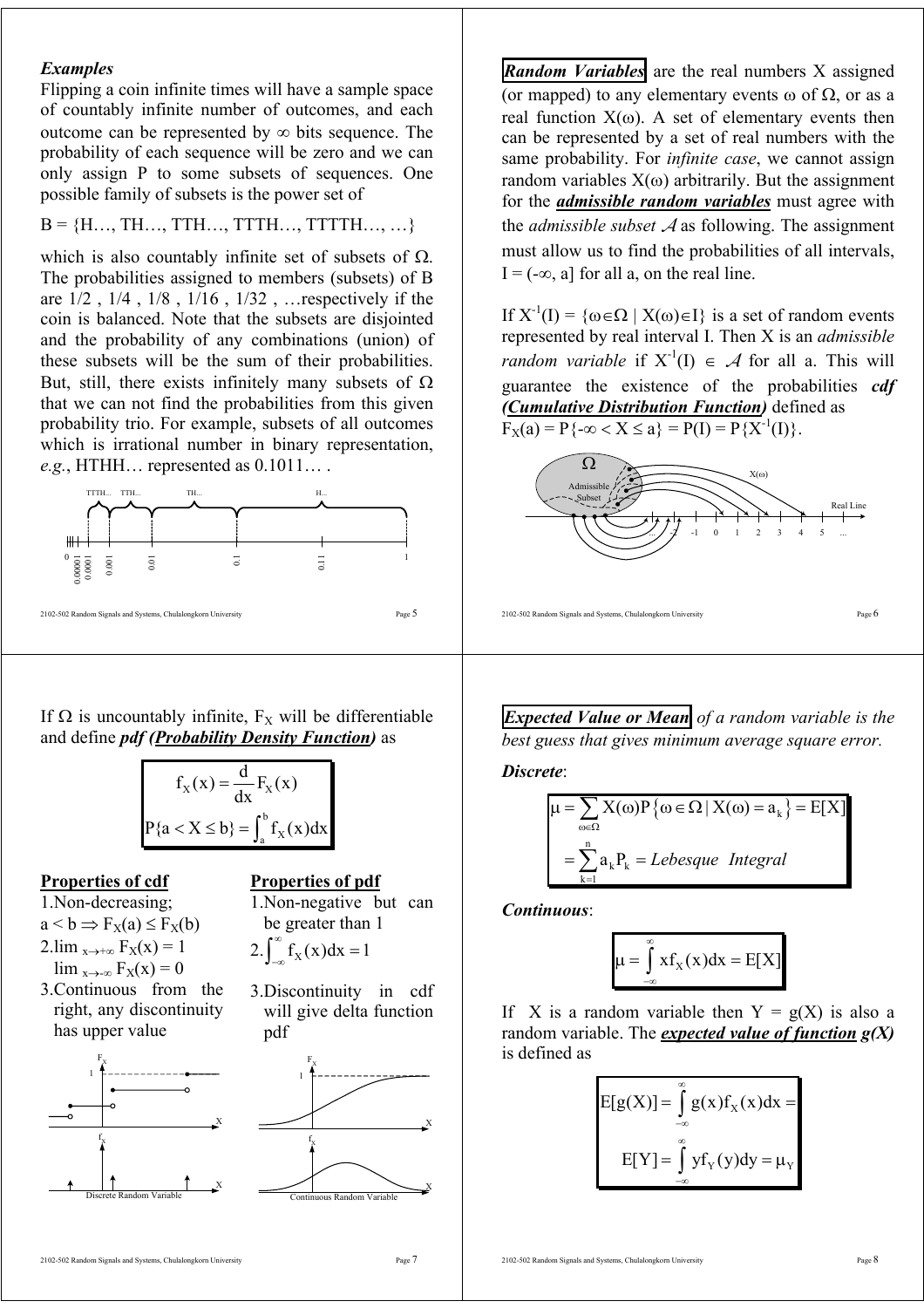It is possible to have many random variables defined on the same *probability trio*  $(\Omega, \mathcal{A}, P)$ . Define the *Joint Cumulative Distribution Function* as





And if jointly differentiable with respect to all arguments then, define the *Joint Density Function* as

$$
f_{X_1, X_2, \dots, X_n}(x_1, x_2, \dots, x_n)
$$
  
=  $\frac{\partial^n}{\partial x_1 \partial x_2 \dots \partial x_n} F_{X_1, X_2, \dots, X_n}(x_1, x_2, \dots, x_n)$ 

We can use *vector-valued random variable* notation for jointly distributed random variables as  $\underline{X} = [x_1 x_2 ... x_n]^T$  with  $f_X(\underline{x})$  as joint density function.

$$
\begin{array}{l} \text{2102-502 Random Signals and Systems, Chulalongkorn University} \end{array} \hspace{0.2in} \begin{array}{ll} \text{Page 9} \end{array}
$$

**Multivariate:** 
$$
X_1, X_2, ..., X_n
$$
 defined on the same  $(\Omega, \mathcal{A}, P)$  with *joint density*  $f_{X_1, X_2, ..., X_n}(x_1, x_2, ..., x_n)$ .  
Let  $1 \le m \le n$ , and define the *conditional density* of

 $X_{m+1}, X_{m+2}, \ldots, X_n$  given  $X_1, X_2, \ldots, X_m$  as

$$
f_{X_{m+1},...,X_n|X_1,...,X_m}(x_{m+1}, x_{m+2},...,x_n | x_1, x_2,...,x_m)
$$
  
= 
$$
\frac{f_{X_1, X_2,...,X_n}(x_1, x_2,...,x_n)}{f_{X_1, X_2,...,X_m}(x_1, x_2,...,x_m)}
$$

where the *marginal density*

$$
f_{X_1, X_2, \dots, X_m}(x_1, x_2, \dots, x_m) =
$$
  

$$
\int_{-\infty}^{\infty} \dots \int_{-\infty}^{\infty} f_{X_1, \dots, X_n}(x_1, \dots, x_n) dx_{m+1} dx_{m+2} \dots dx_n
$$

If  $X_1, \ldots, X_m$  are *independent* from  $X_{m+1}, \ldots, X_n$  then

$$
f_{X_{m+1},X_{m+2},...,X_n|X_1,X_2,...,X_m} = f_{X_{m+1},X_{m+2},...,X_n}
$$



## *Independence and Conditional Probability*

Given *probability trio*  $(\Omega, \mathcal{A}, P)$ , let A, B  $\in \mathcal{A}$  and if

 $P(A \cap B) = P(A)P(B)$ 

we call A and B *independent*. In general, if  $P(B) \neq 0$ , define *conditional probability* of A given B as

# $P(A|B) = P(A \cap B)/P(B)$

If A and B are *independent* then  $P(A|B) = P(A)$  which means that event B has no influence on event A.

*Bivariate*: Given X, *Y* defined on the same  $(\Omega, \mathcal{A}, P)$ with *joint density*  $f_{XY}(x,y)$ . Define *marginal density* as

$$
f_X(x) = \int_{-\infty}^{\infty} f_{XY}(x, y) dy
$$
 to eliminate Y  

$$
f_Y(y) = \int_{-\infty}^{\infty} f_{XY}(x, y) dx
$$
 to eliminate X

If X and Y are *independent* then  $f_{XY}(x,y) = f_X(x) f_Y(y)$ . Define *conditional density* of X given Y=y as

 $f_{X|Y}(x|y) = f_{XY}(x,y)/f_Y(y)$ 

2102-502 Random Signals and Systems, Chulalongkorn University Page 10 and if X and Y are *independent* then  $f_{X|Y}(x|y) = f_X(x)$ .





#### *Linear Vector Space*:

closed, associative, commutative, distributive, identity, additive inverse

*Banach Space*: Complete ≡ *every Cauchy sequence converges in the normed vector space*. Norm of vector is a measure of distance or length of vector.

$$
||X|| \ge 0; ||X|| = 0 \text{ iff } X = 0; ||\alpha X|| = |\alpha| \cdot ||X||;
$$
  

$$
||X + Y|| \le ||X|| + ||Y||
$$

*Hilbert Space*: Inner product of two vectors measures the orientation between them. Normed vector space induced by inner product is complete.

$$
\langle X, Y \rangle^* = \langle Y, X \rangle; \langle X, X \rangle > 0 \Rightarrow X \neq 0; \langle \alpha X, Y \rangle = \alpha \langle X, Y \rangle; \langle X + Y, Z \rangle = \langle X, Z \rangle + \langle Y, Z \rangle; \nInduced \quad Norm : ||X|| = \langle X, X \rangle^{\frac{1}{2}}
$$

*Second-Order Random Variable*: random variables with finite *second moment* (*variance*, *power*, *size*) as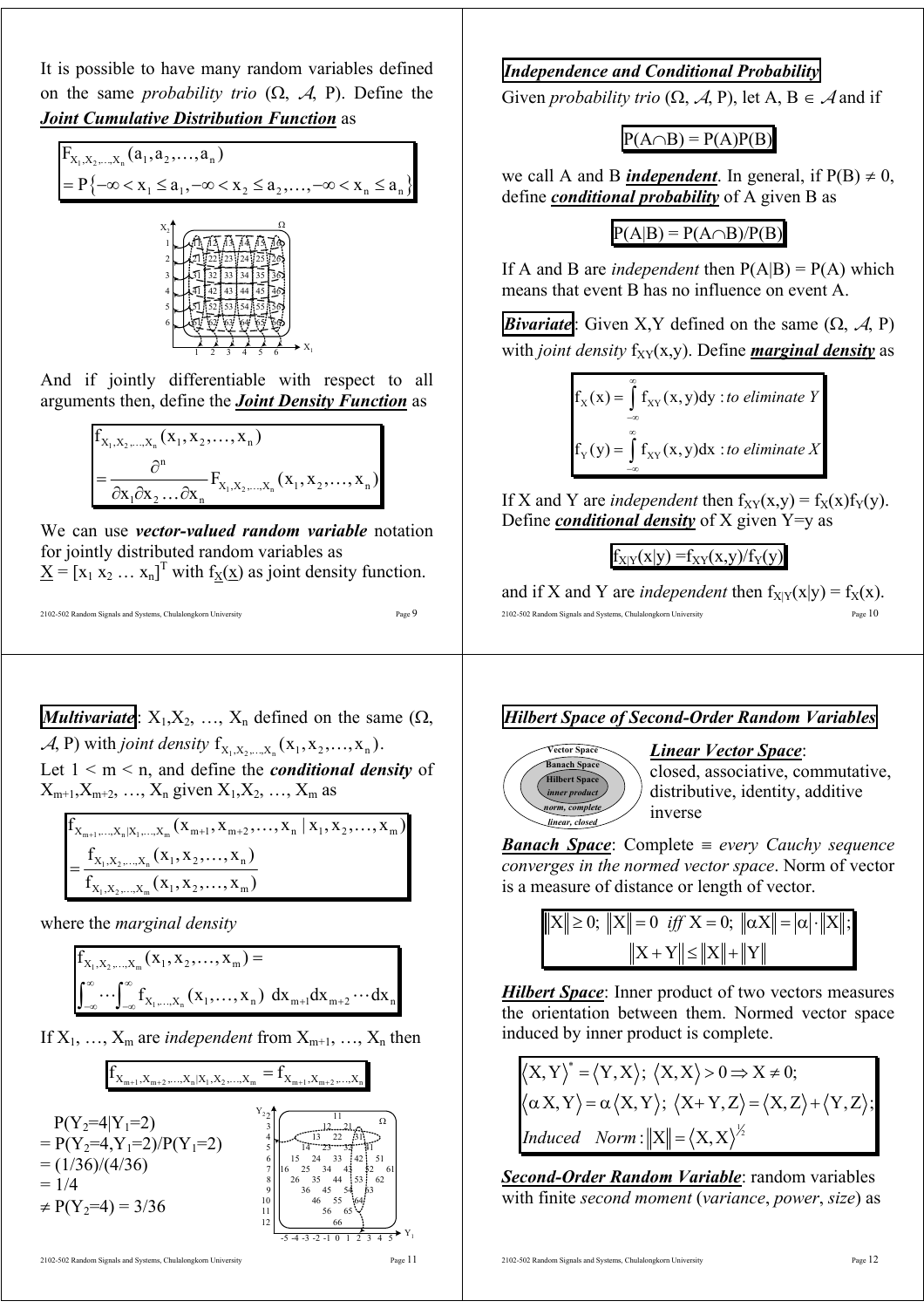$$
\mu_2 = E[X^2] = \int_{-\infty}^{\infty} x^2 f_X(x) dx < \infty
$$

The vector space of *second-order random variables* with the inner product below is *Hilbert Space*.

\n
$$
\text{Inner product:} \langle X, Y \rangle = E[XY]
$$
\n

\n\n $\text{Induced Norm: } \|X\| = \langle X, X \rangle^{1/2} = \sqrt{E[X^2]} < \infty$ \n

\n\n $\text{Schwarz inequality: } \langle X, Y \rangle \leq \|X\| \cdot \|Y\|$ \n

*Linearly Independent*: if and only if

 $c_1X_1 + c_2X_2 + ... + c_nX_n = 0$  implies  $c_1 = c_2 = ...$ 

which means all  $X_k$  can not be expressed as a linear summation of other X's.

*Statistical Independent*: if and only if

$$
F_{X_1, X_2, \dots, X_n}(x_1, x_2, \dots, x_n) = \prod_{k=1}^n F_{X_k}(x_k)
$$

If all  $X_k$  have  $\mu = 0$  and  $\mu_2 < \infty$  then statistical independence implies linearly independence too, but not conversely. For example, X and  $X^2$  are linearly independent but not statistical independent.

```
2102-502 Random Signals and Systems, Chulalongkorn University Page 13
```
 $X_t$  is random variable while  $x_t$  is the value of  $X_t$  (just one case of  $X_t$  that happened). When we said all  $X_t$ are identical, it means that all the random variables have the same *cdf* or *pdf* but not the same value  $x_t$ .

#### *Examples*

- Throwing 2 dices at a time, let  $X_t$  for  $t = 1,2,3,...$  is the sum of both dices thrown at each t. In this case t is discrete and all  $X_t$  are identical and statistical independent.
- *Random walk*: let  $X_t$  for  $t = 1,2,3,...$  is the distance you have moved from the original position. At each time t, we toss a coin then move forward one step if getting H and backward one step for T.  $X_t$  will now depend on (and only on)  $X_{t-1}$ . Because  $X_t$  must be either  $X_{t-1}+1$  or  $X_{t-1}-1$ .
- *Wiener process*: is a random walk process with the lim  $\Delta t \rightarrow 0$ ,  $\Delta t = t_n - t_{n-1}$ . Step size must be reduced proportionally and the process will be continuous in time. The *Wiener process* in 3-dimensional space is called *Brownian process*.

*discrete parameter* (or *time*) if t is discrete *continuous parameter* (or *tim*e) if t is continuous *discrete state* (or *value*) if X is discrete *continuous state* (or *value*) if X is continuous

## *Gram-Schmidt Orthogonalization*

Given  $X_1, X_2, ..., X_n$ , find a set of orthogonal vectors  $(inner product = 0)$ 



If all  $X_1, X_2, \ldots, X_n$  are linearly independent, we will get  $V_1$ ,  $V_2$ , ...,  $V_n$  as an orthogonal set. Otherwise,  $V_k$ may equal 0 for some k then skip that  $X_k$ .

## *Random Processes*

*Definition*: A *Random Process* or *Stochastic Process* is a family of random variables  $\{X_t | t \in T\}$ , all based on the same  $(\Omega, \mathcal{A}, P)$ . The set T is the parameter set of the random process.

We can interpret set T as time and a random process is a system that outputs  $X_t$  at each time  $t \in T$ .  $X_t$  can be statistical dependent or independent on the others.

2102-502 Random Signals and Systems, Chulalongkorn University Page 14

*Markov Processes* are the random processes that the next  $X_{t_{\text{max}}}$  and all futures will be statistically dependent on (and only on) the present  $X_{t_m}$  (not  $X_{t_{m-1}}$  or earlier).

 $f_{X_{t_{m+1}},X_{t_{m+2}},...,X_{t_n}|X_{t_1},X_{t_2},...,X_{t_m}} = f_{X_{t_{m+1}},X_{t_{m+2}},...,X_{t_n}|X_{t_m}}$ 

*Gaussian Processes* are the processes that their joint  $\overline{pdf}$  of all  $X_t$  are Gaussian distributions. Given any set  $\{t_1, t_2, \ldots, t_n\}$  in ascending order from T for any integer n, there exists an nxn *Autocovariance Matrix* **C** and an n-dimensional vector  $\mu$  such that

$$
f_{\mathbf{X}}(\mathbf{X}) = \frac{|\mathbf{C}|^{-1/2}}{(2\pi)^{n/2}} \exp\left\{-\frac{1}{2}(\mathbf{X} - \mathbf{\mu})^{\mathrm{T}} \mathbf{C}^{-1}(\mathbf{X} - \mathbf{\mu})\right\}
$$

$$
\mathbf{X} = \begin{bmatrix} X_{t_1} & X_{t_2} & \cdots & X_{t_n} \end{bmatrix}^{\mathrm{T}}
$$

$$
\mathbf{C} = E[(\mathbf{X} - \mathbf{\mu})(\mathbf{X} - \mathbf{\mu})^{\mathrm{T}}]
$$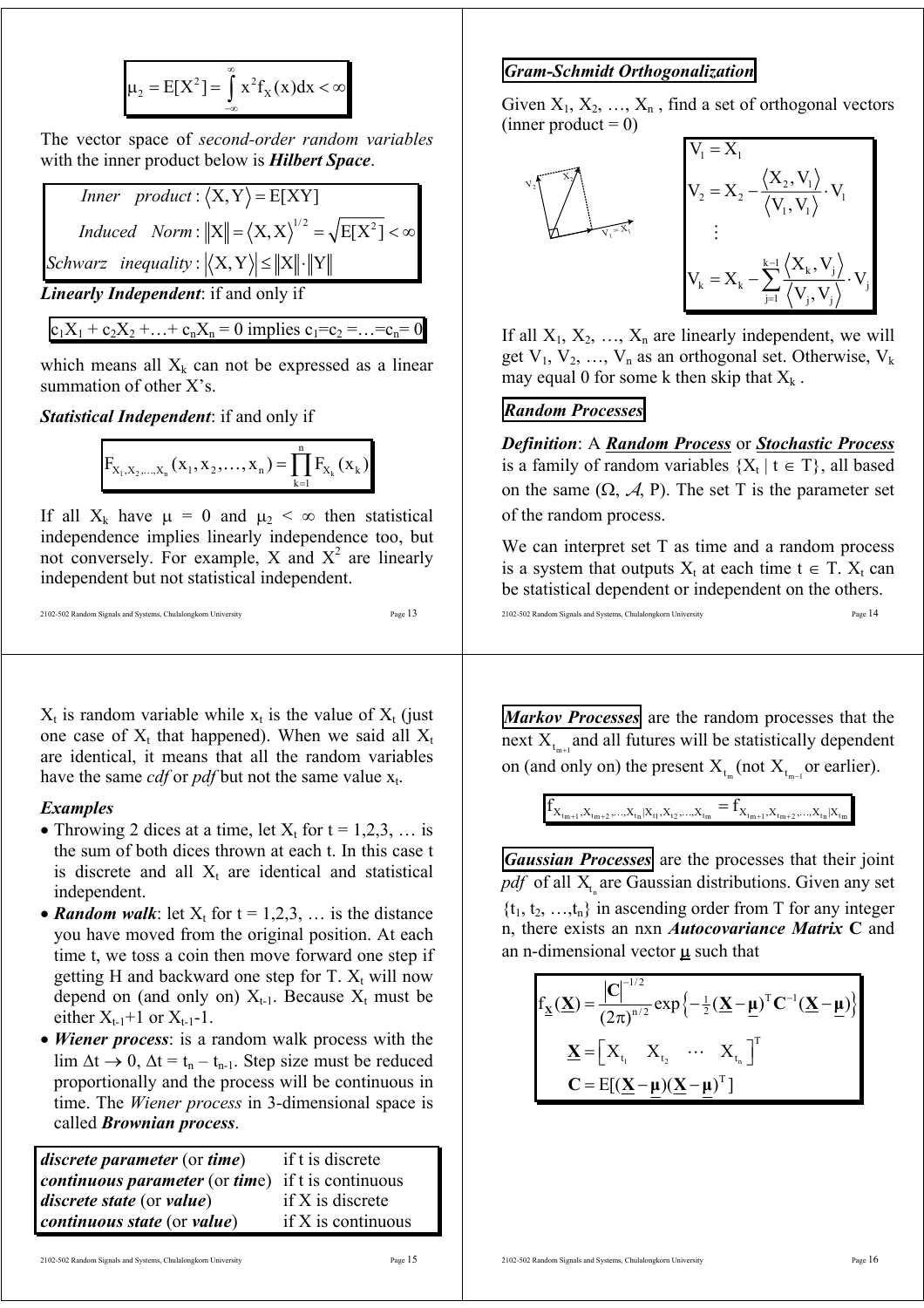

To calculate probability of x in the interval  $[a,b)$ 

$$
P\left\{a\leq X
$$

2102-502 Random Signals and Systems, Chulalongkorn University Page 17

*Covariance matrix* C is symmetric  $(c_{12} = c_{21})$  and also its inverse  $C^{-1}$  and  $|C|$  is its determinant.

$$
\mathbf{C}^{-1} = \frac{1}{|C|} \begin{bmatrix} c_{22} & -c_{12} \ -c_{12} & c_{11} \end{bmatrix}; \ |\mathbf{C}| = c_{11}c_{22} - c_{12}^{2}
$$

 $X_1$  and  $X_2$  are *uncorrelated* (or *orthogonal*) if  $c_{12} = E\{(x_1 - \mu_1)(x_2 - \mu_2)\} = 0$ . In case of Gaussian, *uncorrelated* implies *statistical independent*.

$$
f_{x_1, x_2}(x_1, x_2) = \frac{1}{2\pi\sqrt{c_{11}c_{22}}} exp\left\{-\frac{1}{2}\left(\frac{(x_1 - \mu_1)^2}{c_{11}} + \frac{(x_2 - \mu_2)^2}{c_{22}}\right)\right\}
$$
  
= 
$$
\frac{1}{\sqrt{2\pi c_{11}}} exp\left\{-\frac{(x_1 - \mu_1)^2}{2c_{11}}\right\} \frac{1}{\sqrt{2\pi c_{22}}} exp\left\{-\frac{(x_2 - \mu_2)^2}{2c_{22}}\right\}
$$
  
=  $f_{x_1}(x_1) f_{x_2}(x_2)$ 



We can create a table of integration

$$
\Phi(y) = \int_{0}^{y} \phi(u) du
$$

and calculate the probability of interval [a,b] as

$$
P\left\{a \leq X < b\right\} = \pm \Phi\left(\frac{|b-\mu|}{\sigma}\right) \pm \Phi\left(\frac{|a-\mu|}{\sigma}\right) \text{ depended on } a,b.
$$

*2-D Gaussian Distribution* for two random variables with joint Gaussian *pdf* as

$$
\begin{aligned}\n&\mathbf{f}_{x_1, x_2}(x_1, x_2) \\
&= \frac{|\mathbf{C}|^{-1/2}}{2\pi} \exp\left\{-\frac{1}{2} [x_1 - \mu_1 \quad x_2 - \mu_2] \quad \mathbf{C}^{-1} \begin{bmatrix} x_1 - \mu_1 \\ x_2 - \mu_2 \end{bmatrix} \right\} \\
&\mathbf{C} = \mathbf{E} \left[ \begin{bmatrix} (x_1 - \mu_1) \\ (x_2 - \mu_2) \end{bmatrix} [x_1 - \mu_1) \quad (x_2 - \mu_2) \end{bmatrix} \right] \\
&= \begin{bmatrix} \mathbf{E} [(x_1 - \mu_1)^2] & \mathbf{E} [(x_1 - \mu_1)(x_2 - \mu_2)] \\ \mathbf{E} [(x_2 - \mu_2)(x_1 - \mu_1)] & \mathbf{E} [(x_2 - \mu_2)^2] \\ &= \begin{bmatrix} \mathbf{c}_{11} & \mathbf{c}_{12} \\ \mathbf{c}_{21} & \mathbf{c}_{22} \end{bmatrix} = \text{covariance matrix}\n\end{aligned}
$$

2102-502 Random Signals and Systems, Chulalongkorn University Page 18

To calculate the probability of a rectangular area, let

$$
\underline{\mathbf{X}} = \begin{bmatrix} \mathbf{x}_1 \\ \mathbf{x}_2 \end{bmatrix}, \ \underline{\mathbf{\mu}} = \begin{bmatrix} \mu_1 \\ \mu_2 \end{bmatrix}
$$
\n
$$
P\{a_1 \le x_1 < b_1, a_2 \le x_2 < b_2\} = \int_{a_1}^{b_1} \int_{a_2}^{b_2} f(x_1, x_2) dx_1 dx_2
$$
\n
$$
= \frac{|\mathbf{C}|^{-1/2}}{2\pi} \int_{a_1}^{b_1} \int_{a_2}^{b_2} \exp\left\{-\frac{1}{2} \left(\underline{\mathbf{X}} - \underline{\mathbf{\mu}}\right)^T \mathbf{C}^{-1} \left(\underline{\mathbf{X}} - \underline{\mathbf{\mu}}\right)\right\} dx_1 dx_2 ;
$$

And again, the total volume  $1 \int f(x_1, x_2) dx_1 dx_2 = 1$ ∞ ∞  $\iint_{-\infty}^{\infty} f(x_1, x_2) dx_1 dx_2 =$ 

In 2-D, the symmetry may not be straight forward. If  $\mu_1 = \mu_2 = 0$  and  $X_1$ ,  $X_2$  are *uncorrelated* (c<sub>12</sub> = 0), the volume under *pdf* surface over one quadrant will be

$$
\int_{0}^{\infty} \int_{0}^{\infty} f(x_1, x_2) dx_1 dx_2 = \int_{0}^{\infty} f(x_1) dx_1 \int_{0}^{\infty} f(x_2) dx_2 = \frac{1}{4}
$$

This is not true if  $X_1$  and  $X_2$  are *correlated* ( $c_{12} \neq 0$ ) as in the following example.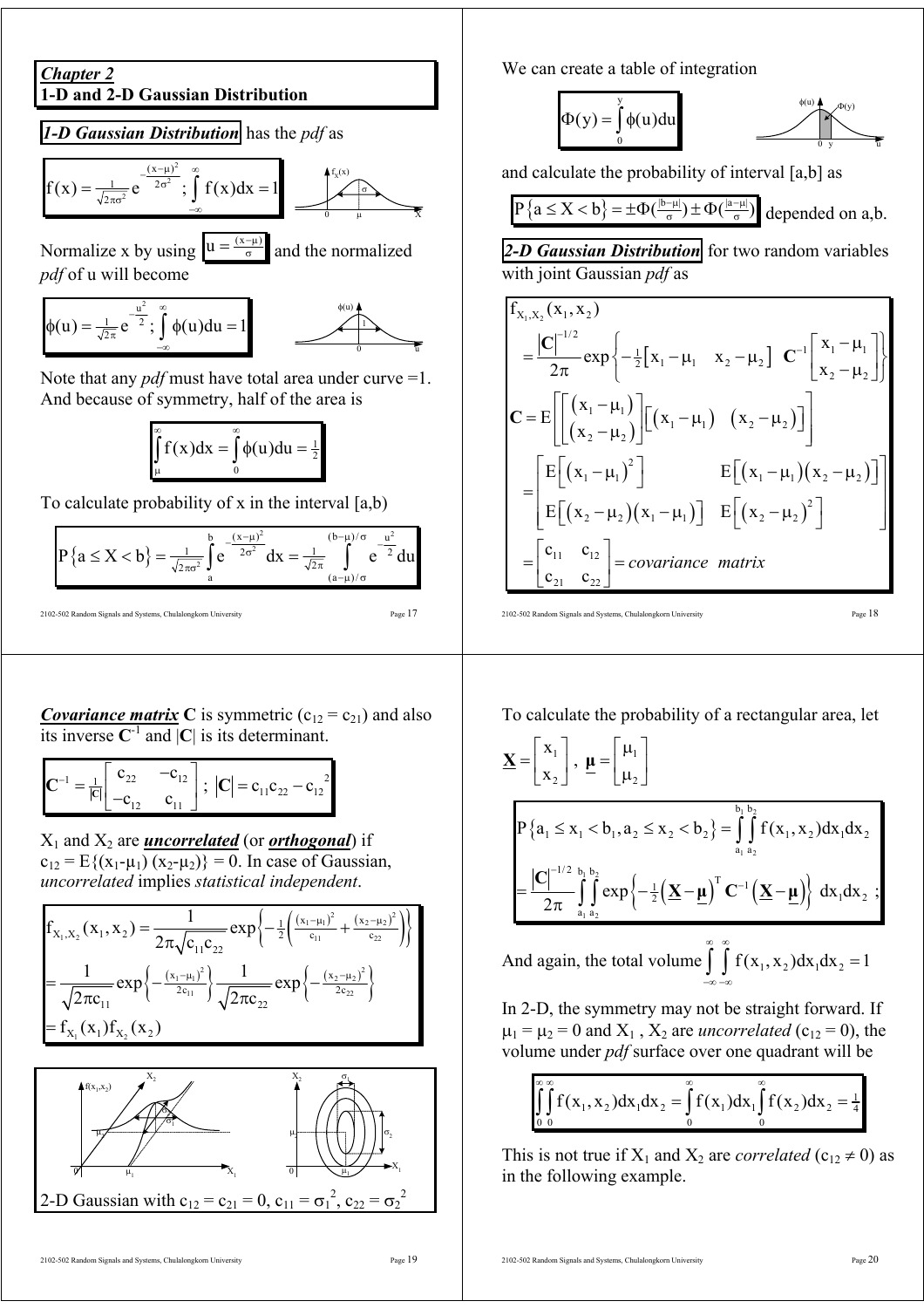**Integrating over a quadrant**, let 
$$
\mu_1 = \mu_2 = 0
$$
 and  
\n
$$
C = \begin{bmatrix} 5 & 3 \\ 3 & 2 \end{bmatrix}
$$
 then  $|C| = 1$ ;  $C^{-1} = \begin{bmatrix} 2 & -3 \\ -3 & 5 \end{bmatrix}$   
\nf(x<sub>1</sub>, x<sub>2</sub>) =  $\frac{1}{2\pi} exp \left\{-\frac{1}{2}[x_1 \ x_2] \begin{bmatrix} 2 & -3 \\ -3 & 5 \end{bmatrix} \begin{bmatrix} x_1 \\ x_2 \end{bmatrix} \right\}$   
\n
$$
= \frac{1}{2\pi} exp \left\{-\frac{1}{2}(2x_1^2 - 6x_1x_2 + 5x_2^2) \right\}
$$
\n
$$
= \frac{1}{2\pi} exp \left\{-\frac{x_1 - 3}{2x_2}; \ z = \frac{1}{2}x_2 \text{ then the Jacobian equals}
$$
\n
$$
J = \begin{vmatrix} \frac{\partial y}{\partial x_1} & \frac{\partial y}{\partial x_2} \\ \frac{\partial z}{\partial x_1} & \frac{\partial z}{\partial x_2} \end{vmatrix} = \begin{vmatrix} 1 & -\frac{3}{2} \\ 0 & \frac{1}{2} \end{vmatrix} = \frac{1}{2} and the integration will be
$$
\n
$$
I = \int_{0}^{\infty} \int_{0}^{\infty} f(x_1, x_2) dx_1 dx_2 = \int_{0}^{\infty} \int_{0}^{\infty} f(y, z) 2 dy dz
$$
\n
$$
= \frac{1}{\pi} \int_{0}^{\infty} \int_{0}^{\infty} exp(-y^2 - z^2) dy dz = tan^{-1}(-\frac{1}{3}) = 0.4488
$$
\n
$$
= \frac{x_1 \lambda x_2 z_6 x_1 x_3 + 5x_3^2}{x_1 \lambda x_2 z_6 x_1 x_3 + 5x_3^2}
$$
\n
$$
= \frac{1}{\pi} \int_{0}^{\infty} exp(-y^2 - z^2) dy dz = tan^{-1}(-\frac{1}{3}) = 0.4488
$$
\n
$$
= \frac{x_1 \lambda z_3 z_6 x_1 x_3 - 5x_3 z_1 z
$$

All positive definite symmetric matrix can be factored as  $\vec{C} = \text{LDL}^T$  where

$$
\mathbf{D} = \begin{bmatrix} d_1 & & & & \mathbf{0} \\ & d_2 & & & \\ & & \ddots & & \\ \mathbf{0} & & & d_n \end{bmatrix}, \mathbf{L} = \begin{bmatrix} 1 & & & & \mathbf{0} \\ 1_{23} & 1 & & & \\ 1_{31} & 1_{32} & 1 & & \\ \vdots & \vdots & \vdots & \ddots & \\ 1_{n1} & 1_{n2} & 1_{n3} & \cdots & 1 \end{bmatrix}
$$

is a diagonal and lower triangular matrix respectively. **L** has all its diagonal elements equal 1 so that  $|L| = 1$ , and  $|C| = |D|$ . Then  $C^{-1} = (L^{T})^{-1}D^{-1}L^{-1}$ .

If we substitute the random vector 
$$
\underline{\mathbf{X}}
$$
 by  $\underline{\mathbf{Y}}$  with  
\n $\underline{\mathbf{y}} = \mathbf{L}^{-1}(\underline{\mathbf{x}} - \underline{\mathbf{\mu}})$  which has unit Jacobian  $\Rightarrow |\mathrm{d}\underline{\mathbf{x}}| = |\mathrm{d}\underline{\mathbf{y}}|$  then

$$
P\left\{\underline{\mathbf{a}} \leq \underline{\mathbf{x}} < \underline{\mathbf{b}}\right\} = \frac{\left|\mathbf{C}\right|^{-1/2}}{(2\pi)^{n/2}} \int_{a_1}^{b_1} \int_{a_2}^{b_2} \cdots \int_{a_n}^{b_n}
$$
\n
$$
\exp\left\{-\frac{1}{2}(\underline{\mathbf{x}} - \underline{\mathbf{\mu}})^T (\mathbf{L}^T)^{-1} \mathbf{D}^{-1} \overbrace{\mathbf{L}^{-1}(\underline{\mathbf{x}} - \underline{\mathbf{\mu}})}^{-1}\right\} \left| d\underline{\mathbf{x}} \right|
$$
\n
$$
= \frac{\left|\mathbf{D}\right|^{-1/2}}{(2\pi)^{n/2}} \int_{a_1}^{\beta_1} \int_{a_2}^{\beta_2} \cdots \int_{a_n}^{\beta_n} \exp\left\{-\frac{1}{2} \underline{\mathbf{y}}^T \mathbf{D}^{-1} \underline{\mathbf{y}}\right\} \left| d\underline{\mathbf{y}} \right|
$$

 $\alpha_i$  and  $\beta_i$  are not constant but functions of  $y_k$ , k<i.

#### *Chapter 3* **Multi-dimensional Gaussian Distribution**

Let  $\underline{\mathbf{X}} = [X_1 \ X_2 \ ... \ X_n]^T$  be an n-dim vector of random variables,  $\underline{\mu} = [\mu_1 \mu_2 \dots \mu_n]^T$  a vector of constants and  $C = [c_{ij}], i, j = 1, 2, \ldots, n$  a *positive definite symmetric* matrix  $(\mathbf{x}^T \mathbf{C} \mathbf{x} \ge 0 \text{ for all } \mathbf{x})$ . The n-dim Gaussian *pdf* is

$$
f_{\underline{\mathbf{x}}}(\underline{\mathbf{x}}) = \frac{|\mathbf{C}|^{-1/2}}{(2\pi)^{n/2}} \exp\left\{-\frac{1}{2} \left(\underline{\mathbf{x}} - \underline{\mathbf{\mu}}\right)^{T} \mathbf{C}^{-1} (\underline{\mathbf{x}} - \underline{\mathbf{\mu}})}{\left(\underline{\mathbf{x}} - \underline{\mathbf{\mu}}\right)^{T} \mathbf{C}^{-1} (\underline{\mathbf{x}} - \underline{\mathbf{\mu}})}\right\}
$$

 $|C|$  = determinant of C. Let  $|dx| = dx_1 dx_2...dx_n$  then

$$
P\left\{a_{1} \leq x_{1} < b_{1}, \ldots, a_{n} \leq x_{n} < b_{n}\right\} = \int_{a_{1}}^{b_{1}} \int_{a_{1}}^{b_{2}} \cdots \int_{a_{n}}^{b_{n}} f(\underline{x}) d\underline{x}
$$

*Theorem*: If X is an n-dim random vector with n-dim joint Gaussian distribution described above, then its *mean*  $E{X} = \mu$  and *covariance matrix*  $E\{(\underline{X} \cdot \underline{\mu})(\underline{X} \cdot \underline{\mu})^T\} = C$ 

**C** must always be *positive definite matrix* because it is square of real number and *symmetric matrix* because the multiplication is commutative.

$$
2102-502\text{ Random Signals and Systems, Chulalongkorn University}\textcolor{red}{\bullet}\textcolor{red}{\bullet}\textcolor{red}{\bullet}\textcolor{red}{\bullet}\textcolor{red}{\bullet}\textcolor{red}{\bullet}\textcolor{red}{\bullet}\textcolor{red}{\bullet}\textcolor{red}{\bullet}\textcolor{red}{\bullet}\textcolor{red}{\bullet}\textcolor{red}{\bullet}\textcolor{red}{\bullet}\textcolor{red}{\bullet}\textcolor{red}{\bullet}\textcolor{red}{\bullet}\textcolor{red}{\bullet}\textcolor{red}{\bullet}\textcolor{red}{\bullet}\textcolor{red}{\bullet}\textcolor{red}{\bullet}\textcolor{red}{\bullet}\textcolor{red}{\bullet}\textcolor{red}{\bullet}\textcolor{red}{\bullet}\textcolor{red}{\bullet}\textcolor{red}{\bullet}\textcolor{red}{\bullet}\textcolor{red}{\bullet}\textcolor{red}{\bullet}\textcolor{red}{\bullet}\textcolor{red}{\bullet}\textcolor{red}{\bullet}\textcolor{red}{\bullet}\textcolor{red}{\bullet}\textcolor{red}{\bullet}\textcolor{red}{\bullet}\textcolor{red}{\bullet}\textcolor{red}{\bullet}\textcolor{red}{\bullet}\textcolor{red}{\bullet}\textcolor{red}{\bullet}\textcolor{red}{\bullet}\textcolor{red}{\bullet}\textcolor{red}{\bullet}\textcolor{red}{\bullet}\textcolor{red}{\bullet}\textcolor{red}{\bullet}\textcolor{red}{\bullet}\textcolor{red}{\bullet}\textcolor{red}{\bullet}\textcolor{red}{\bullet}\textcolor{red}{\bullet}\textcolor{red}{\bullet}\textcolor{red}{\bullet}\textcolor{red}{\bullet}\textcolor{red}{\bullet}\textcolor{red}{\bullet}\textcolor{red}{\bullet}\textcolor{red}{\bullet}\textcolor{red}{\bullet}\textcolor{red}{\bullet}\textcolor{red}{\bullet}\textcolor{red}{\bullet}\textcolor{red}{\bullet}\textcolor{red}{\bullet}\textcolor{red}{\bullet}\textcolor{red}{\bullet}\textcolor{red}{\bullet}\textcolor{red}{\bullet}\textcolor{red}{\bullet}\textcolor{red}{\bullet}\textcolor{red}{\bullet}\textcolor{red}{\bullet}\textcolor{red}{\bullet}\textcolor{red}{\bullet}\textcolor{red}{\bullet}\textcolor{red}{\bullet}\textcolor{red}{\bullet}\textcolor{red}{\bullet}\textcolor{red}{\bullet}\textcolor{red}{\bullet}\textcolor{red}{\bullet}\textcolor{red}{\bullet}\textcolor{red}{\bullet}\textcolor{red}{\bullet}\textcolor{red}{\bullet}\textcolor{red}{\bullet}\textcolor{red}{\bullet}\textcolor{red}{\bullet}\textcolor{red}{\bullet}\textcolor{red}{\bullet}\
$$

From the same example from chapter 2, we get  
\n
$$
C = \begin{bmatrix} 5 & 3 \ 3 & 2 \end{bmatrix} = LDL^{T} with L = \begin{bmatrix} 1 & 0 \ \frac{3}{5} & 1 \end{bmatrix}, D = \begin{bmatrix} 5 & 0 \ 0 & \frac{1}{5} \end{bmatrix}
$$
\nand  $L^{-1} = \begin{bmatrix} 1 & 0 \ -\frac{3}{5} & 1 \end{bmatrix}, D^{-1} = \begin{bmatrix} \frac{1}{5} & 0 \ 0 & 5 \end{bmatrix}.$  Instead of using\n
$$
\begin{bmatrix} y \ z \ z \end{bmatrix} = \begin{bmatrix} 1 & -\frac{3}{2} \ x \ z \end{bmatrix} \begin{bmatrix} x_1 \ x_2 \end{bmatrix} + \begin{bmatrix} x_1 \ y_2 \end{bmatrix} = \begin{bmatrix} 1 & 0 \ -\frac{3}{5} & 1 \end{bmatrix} \begin{bmatrix} x_1 \ x_2 \end{bmatrix} \Rightarrow \begin{bmatrix} y' = x_1 \ z' = -\frac{3}{5}x_1 + x_2 \end{bmatrix} \text{ and get the new uncorrelated joint Gaussian pdf as}
$$
\n
$$
f(y', z') = \frac{1}{2\pi} \exp\{-\frac{1}{10}y'^2 - \frac{5}{2}z'^2\}.
$$
\nThen\n
$$
I = \int_0^\infty \int_0^x f(x_1, x_2) dx_1 dx_2 = \int_0^\infty \int_0^x f(y', z') dz'dy'
$$
\n
$$
= \frac{1}{2\pi} \int_0^\infty \int_0^x \exp(-\frac{1}{10}y'^2 - \frac{5}{2}z'^2) dz'dy' = 0.4488
$$
\n
$$
\therefore \frac{1}{2\pi} \int_0^x \frac{1}{2} \exp(-\frac{1}{10}y'^2 - \frac{5}{2}z'^2) dz'dy' = 0.4488
$$
\n
$$
\therefore \frac{1}{2\pi} \int_0^x \frac{1}{2} \exp(-\frac{1}{10}y'^2 - \frac{5}{2}z'^2) dz'dy' = 0.4488
$$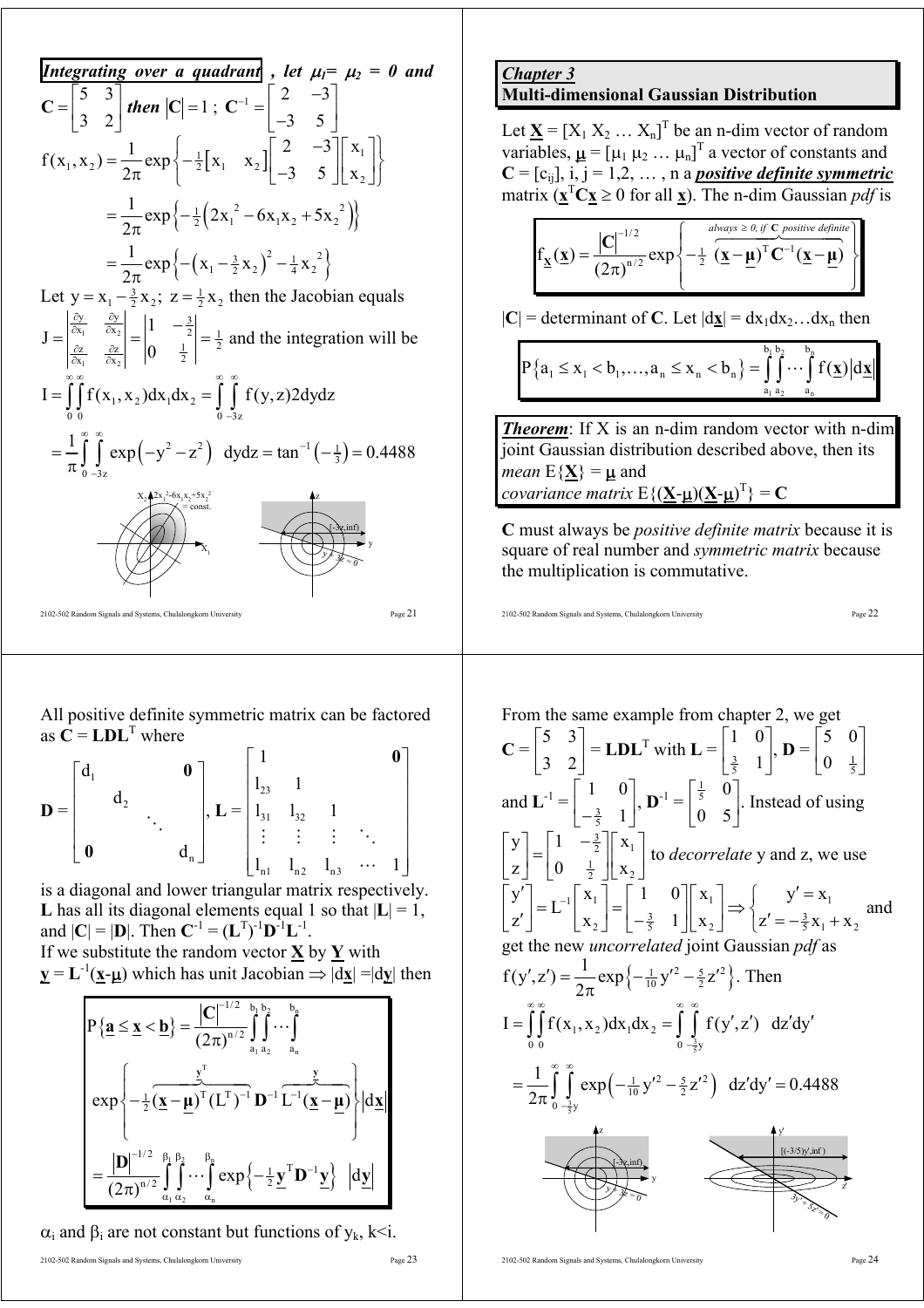## *Conditional Density Function*

Let n+m random variables have joint Gaussian *pdf* with  $\underline{\mathbf{x}} = [x_1 x_2 ... x_n]^T$  and  $\underline{\mathbf{y}} = [y_1 y_2 ... y_m]^T$  as the as the first n and last m random variables respectively. The *covariance matrix* **C** can be partitioned as

 $=\begin{bmatrix} C_{XX} & C_{XY} \ C_{YX} & C_{YY} \end{bmatrix}$ **YX YY**  $C_{xx}$  C **C**  $\begin{bmatrix} C_{XX} & C_{XY} \\ C_{YY} & C_{YY} \end{bmatrix}$  where **C** is (n+m)×(n+m),  $C_{XX}$  is n×n,  $C_{XY} = C_{YX}^T$  is n×m and  $C_{YY}$  is m×m matrix. The (n+m)-dim *mean* vector is  $\vert \mu_{\rm v} \vert$  $\vert$   $^{-1}$   $\vert$  $\lfloor \frac{\mu}{\pm \mathrm{Y}} \rfloor$ **X Y µ**  $\begin{bmatrix} -x \\ y \end{bmatrix}$  where  $\mu_X$  and  $\mu_Y$  are

n and m-dim *mean* vectors for **x**, **y** respectively.

$$
f(\underline{x}, \underline{y}) = \frac{|C|^{-1/2}}{(2\pi)^{(n+m)/2}}.
$$
  
\n
$$
\exp \left\{-\frac{1}{2} \Big[ (\underline{x} - \underline{\mu}_x)^T \quad (\underline{y} - \underline{\mu}_y)^T \Big] C^{-1} \Big[ \frac{(\underline{x} - \underline{\mu}_x)}{(\underline{y} - \underline{\mu}_y)} \Big] \right\}
$$
  
\n
$$
Marginal integration: \left\{ f_1(\underline{x}) = \int_{-\infty}^{\infty} \cdots \int_{-\infty}^{m} f(\underline{x}, \underline{y}) \Big| d\underline{y} \Big|
$$
  
\n
$$
f_2(\underline{y}) = \int_{-\infty}^{\infty} \cdots \int_{-\infty}^{n} f(\underline{x}, \underline{y}) \Big| d\underline{x} \Big|
$$
  
\n
$$
f_2(\underline{y}) = \int_{-\infty}^{\infty} \cdots \int_{-\infty}^{n} f(\underline{x}, \underline{y}) \Big| d\underline{x} \Big|
$$
  
\n
$$
F_{\text{age 25}}
$$

Where

$$
A_{xx} = (C_{xx} - C_{xy}C_{yy}^{-1}C_{yx})^{-1}
$$
\n
$$
= C_{xx}^{-1} + C_{xx}^{-1}C_{xy}A_{yy}C_{yx}C_{xx}^{-1}
$$
\n
$$
A_{xy} = -A_{xx}C_{xy}C_{xy}^{-1} = -C_{xx}^{-1}C_{xy}A_{yy}
$$
\n
$$
A_{yx} = (C_{yy} - C_{yx}C_{xx}^{-1}C_{xy})^{-1}
$$
\n
$$
= C_{yy}^{-1} + C_{yy}^{-1}C_{yx}A_{xx}C_{xy}C_{yy}^{-1}
$$
\n
$$
mean: E\left\{\left[\frac{x}{y}\right]\right\} = \int_{-\infty}^{\infty} \prod_{-\infty}^{\infty} \left[\frac{x}{y}\right] f(\underline{x}, \underline{y}) |d\underline{x}| |d\underline{y}| = \left[\frac{\mu}{\underline{\mu}_{y}}\right]
$$
\n
$$
covariance: E\left\{\left[\frac{x-\mu_{x}}{y}\right] \right] \left[\left(\underline{x}-\mu_{x}\right)^{T} \left(\underline{y}-\underline{\mu}_{y}\right)^{T}\right]\right\}
$$
\n
$$
= \int_{-\infty}^{\infty} \prod_{-\infty}^{\infty} \left[\frac{x-\mu_{x}}{y}\right] \left[\underline{x}-\mu_{x}\right)^{T} \left[\underline{y}-\underline{\mu}_{x}\right] \left[\underline{y}-\underline{\mu}_{y}\right)^{T}\right]
$$
\n
$$
\cdot f(\underline{x}, \underline{y}) |d\underline{x}| |d\underline{y}|
$$
\n
$$
= \left[C_{xx} C_{xy} C_{yy}\right] = C
$$

2102-502 Random Signals and Systems, Chulalongkorn University Page 27

*Conditional Density Function of x Given y*

$$
f_C(\underline{x} | \underline{y}) = \frac{f(\underline{x}, \underline{y})}{f_2(\underline{y})}
$$

Both f( $\mathbf{x}, \mathbf{y}$ ) and f<sub>2</sub>( $\mathbf{y}$ ) are Gaussian so f<sub>C</sub>( $\mathbf{x}|\mathbf{y}$ ) will also be Gaussian.  $f_C(\mathbf{x}|\mathbf{y})$  is the n-dim *pdf* and must have

$$
\int_{-\infty}^{\infty} \cdots \int_{-\infty}^{\infty} f_C(\underline{\mathbf{x}} \mid \underline{\mathbf{y}}) \Big| d\underline{\mathbf{x}} = 1
$$

 $f_C(\underline{x}|\underline{y})$  must be of the form

$$
f_C(\underline{\mathbf{x}} | \underline{\mathbf{y}}) = \frac{|\mathbf{P}|^{-1/2}}{(2\pi)^{n/2}} \exp \left\{-\frac{1}{2}(\underline{\mathbf{x}} - \underline{\mathbf{m}})^T \mathbf{P}^{-1}(\underline{\mathbf{x}} - \underline{\mathbf{m}})\right\}
$$

Both n×n *covariance matrix* **P** and n-dim *mean* vector **m** can be functions of the given **y** (in fact only **m** is).

*How to get* **P** *and*  $\underline{\mathbf{m}}$  *from the known parameters*  $\mathbf{C}_{\mathbf{XX}}$ *,*  $C_{XY}$ ,  $C_{YY}$ ,  $\underline{\mu}_{X}$ ,  $\underline{\mu}_{Y}$  *and given value*  $\underline{Y}$ .

*Matrix Inversion Lemma* (proof in text pp. 35-38)

$$
\text{From } \mathbf{C} = \begin{bmatrix} \mathbf{C}_{\mathbf{XX}} & \mathbf{C}_{\mathbf{XY}} \\ \mathbf{C}_{\mathbf{YX}} & \mathbf{C}_{\mathbf{YY}} \end{bmatrix} \text{ we have } \mathbf{C}^{-1} = \begin{bmatrix} \mathbf{A}_{\mathbf{XX}} & \mathbf{A}_{\mathbf{XY}} \\ \mathbf{A}_{\mathbf{YX}} & \mathbf{A}_{\mathbf{YY}} \end{bmatrix}
$$
  
\n<sub>2102-502 Random Signals and Systems, Chulalongkom University</sub>

Because  $f_2(y)$  is Gaussian, its *pdf* will be

$$
f_2(\underline{y}) = \frac{\left|C_{YY}\right|^{-1/2}}{(2\pi)^{m/2}} \exp\left\{-\frac{1}{2}\left(\underline{y} - \underline{\mu}_Y\right)^T C_{YY}^{-1}\left(\underline{y} - \underline{\mu}_Y\right)\right\}
$$

Then the conditional  $pdf$  of  $\bf{x}$  given  $\bf{y}$  is

$$
f_C(\underline{x} | \underline{y}) = \frac{f(\underline{x}, \underline{y})}{f_2(\underline{y})} = \frac{|C|^{-1/2}}{|C_{YY}|^{-1/2}} \cdot \frac{(2\pi)^{m/2}}{(2\pi)^{(n+m)/2}}
$$
  
\n
$$
\frac{\exp\left\{-\frac{1}{2}\Big[(\underline{x} - \underline{\mu}_X)^T \quad (\underline{y} - \underline{\mu}_Y)^T\Big] C^{-1}\Big[(\underline{x} - \underline{\mu}_Y)\Big]\right\}}{\exp\left\{-\frac{1}{2}\Big[(\underline{y} - \underline{\mu}_Y)^T C_{YY}^{-1}(\underline{y} - \underline{\mu}_Y)\Big]\right\}}
$$
  
\n
$$
= \frac{(|C|/|C_{YY}|)^{-1/2}}{(2\pi)^{n/2}} \cdot \exp\left\{-\frac{1}{2}(\underline{x} - \underline{\mu}_X)^T A_{XX}(\underline{x} - \underline{\mu}_X)\right\}
$$
  
\n
$$
-(\underline{x} - \underline{\mu}_X)^T A_{XX}(\underline{y} - \underline{\mu}_Y) - \frac{1}{2}(\underline{y} - \underline{\mu}_Y)^T A_{YY}(\underline{y} - \underline{\mu}_Y)
$$
  
\n
$$
+ \frac{1}{2}(\underline{y} - \underline{\mu}_Y)^T C_{YY}^{-1}(\underline{y} - \underline{\mu}_Y)
$$
  
\n
$$
= k \cdot \exp\left\{-\frac{1}{2} \underline{x}^T A_{XX} \underline{x} + \underline{x}^T (A_{XX} \underline{\mu}_X - A_{XY}(\underline{y} - \underline{\mu}_Y))\right\}
$$
  
\n
$$
+ ... \text{other terms without } \underline{x}
$$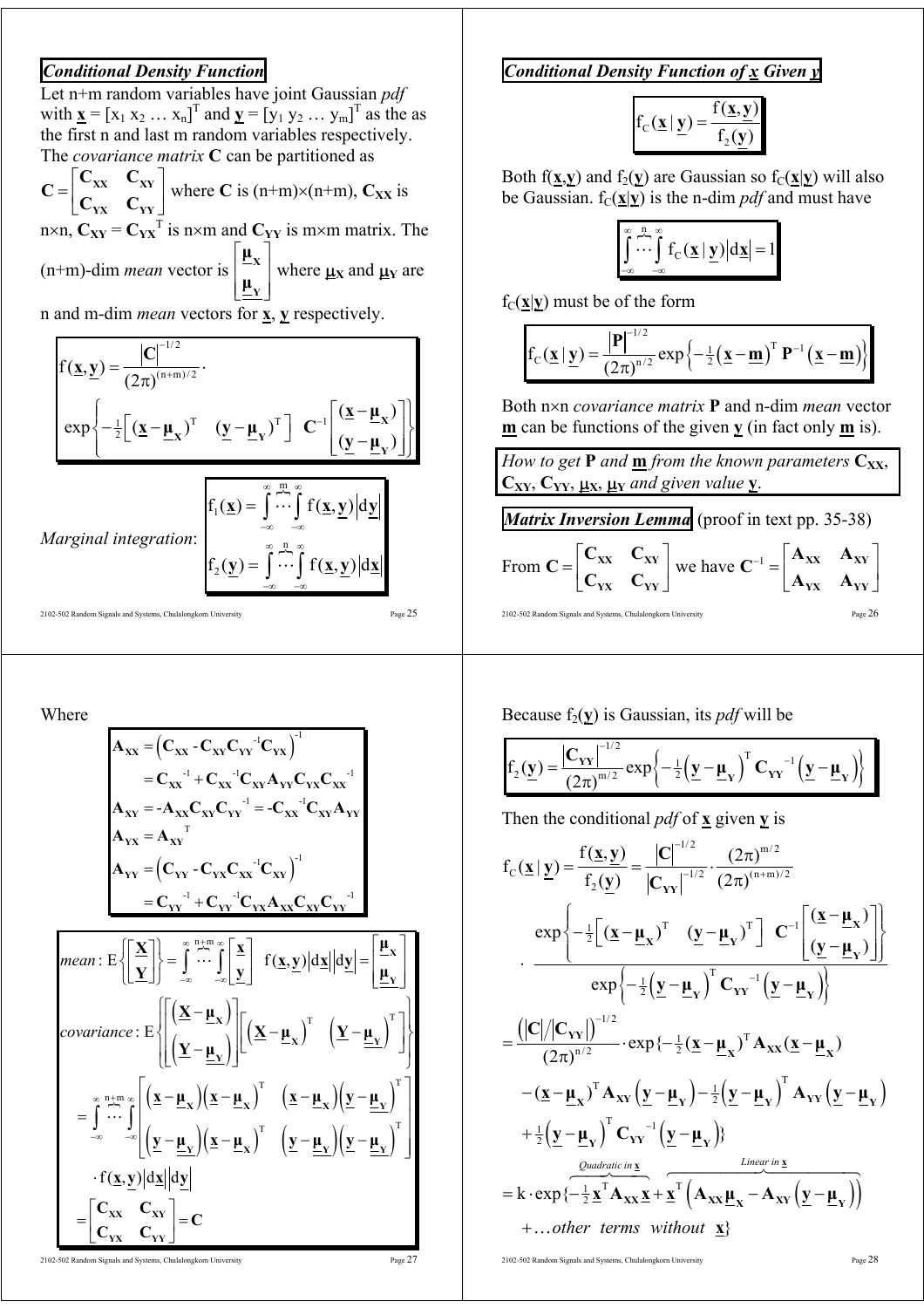## *Conditional Mean and Covariance*

By matching the coefficients of quadratic and linear terms of **x** to find **P** and **m**, we get

| conditional covariance matrix:                                                                                                                                                                               |  |
|--------------------------------------------------------------------------------------------------------------------------------------------------------------------------------------------------------------|--|
| $\mathbf{P} = \mathbf{A}_{\mathbf{X}\mathbf{X}}^{-1} = \mathbf{C}_{\mathbf{X}\mathbf{X}} - \mathbf{C}_{\mathbf{X}\mathbf{Y}} \mathbf{C}_{\mathbf{Y}\mathbf{Y}}^{-1} \mathbf{C}_{\mathbf{Y}\mathbf{X}}$       |  |
| conditional mean:                                                                                                                                                                                            |  |
| $\underline{\mathbf{m}} = \underline{\mathbf{\mu}}_{\mathbf{X}} + \mathbf{C}_{\mathbf{X}\mathbf{Y}} \mathbf{C}_{\mathbf{Y}\mathbf{Y}}^{-1} (\underline{\mathbf{y}} - \underline{\mathbf{\mu}}_{\mathbf{Y}})$ |  |

The conditional mean **m** is linear function of **y** while the conditional covariance matrix is constant.



#### n  $\underline{\textbf{Define}}$  total variance :  $\nabla(\underline{\mathbf{y}}) = \int \left\| \underline{\mathbf{x}} - \underline{\mathbf{m}}(\underline{\mathbf{y}}) \right\|^2 f_c(\underline{\mathbf{x}} \mid \underline{\mathbf{y}}) |\mathrm{d}\underline{\mathbf{x}}$ **R**

2102-502 Random Signals and Systems, Chulalongkorn University Page 29

Find  $\left[\overline{A}f_c(\underline{x}|y)|\mathrm{d}\underline{x}\right]$ , from the identity,  $\underline{\mathbf{x}}^{\mathrm{T}}\underline{\mathbf{x}} = \underline{\underline{\mathbf{x}} - \underline{\mathbf{m}}(\underline{\mathbf{y}})}^{\mathrm{T}}\underline{\underline{\mathbf{x}} - \underline{\mathbf{m}}(\underline{\mathbf{y}})} + \frac{2\underline{\mathbf{m}}^{\mathrm{T}}(\underline{\mathbf{y}})}{\underline{\underline{\mathbf{x}} - \underline{\mathbf{m}}(\underline{\mathbf{y}})}} + \underline{\underline{\mathbf{m}}^{\mathrm{T}}(\underline{\mathbf{y}})\underline{\mathbf{m}}(\underline{\mathbf{y}})}$ ↓ ↓  $\searrow$ 

n  $\int \underline{\mathbf{x}}^T \underline{\mathbf{x}} f_C(\underline{\mathbf{x}} | \underline{\mathbf{y}}) |\mathrm{d} \underline{\mathbf{x}}| = \mathbf{V}(\underline{\mathbf{y}}) + 2 \underline{\mathbf{m}}^T(\underline{\mathbf{y}}) \left[ \underline{\mathbf{m}}(\underline{\mathbf{y}}) - \underline{\mathbf{m}}(\underline{\mathbf{y}}) \right] + ||\underline{\mathbf{m}}(\underline{\mathbf{y}})||^2$ **R** Find  $[**B**$ f<sub>c</sub>( $\times$ |y)|dx|

$$
\int_{\mathbb{R}^n} -2\underline{\mathbf{g}}^{\mathrm{T}}(\underline{\mathbf{y}})\underline{\mathbf{x}}\,\mathbf{f}_C(\underline{\mathbf{x}}\,|\,\underline{\mathbf{y}})\big|d\underline{\mathbf{x}}\big| = -2\underline{\mathbf{g}}^{\mathrm{T}}(\underline{\mathbf{y}})\underline{\mathbf{m}}(\underline{\mathbf{y}})
$$

Find  $\left[ \overline{C} \right] f_c(\underline{x} | y) | d \underline{x}$ 

n

**R**

$$
\int_{\mathbb{R}^n} \left\| \underline{\mathbf{g}}(\underline{\mathbf{y}}) \right\|^2 f_c(\underline{\mathbf{x}} \mid \underline{\mathbf{y}}) \left| d\underline{\mathbf{x}} \right| = \left\| \underline{\mathbf{g}}(\underline{\mathbf{y}}) \right\|^2
$$

Substitute part 
$$
[\underline{A}]
$$
,  $[\underline{B}]$  and  $[\underline{C}]$  and get  $E \{L(\underline{X} - \hat{\underline{X}})\}$   
\n
$$
= \int_{\mathbb{R}^m} \left[ V(\underline{y}) + \left| \underline{m}(\underline{y}) \right|^2 - 2\underline{g}^T(\underline{y})\underline{m}(\underline{y}) + \left| \underline{g}(\underline{y}) \right|^2 \right] f_2(\underline{y}) d\underline{y}
$$
\n
$$
= \int_{\mathbb{R}^m} V(\underline{y}) f_2(\underline{y}) d\underline{y} + \int_{\mathbb{R}^m} \left| \underline{m}(\underline{y}) - \underline{g}(\underline{y}) \right|^2 f_2(\underline{y}) d\underline{y} \right|
$$
\n
$$
= \int_{\text{not depend on } g(y)} V(\underline{y}) f_2(\underline{y}) d\underline{y} + \int_{\text{non-negative, min if } g(y) = m(y)} \left| \frac{g(y)}{g(y)} \right|
$$

## *Conditional Mean* ≡ *Bayesian Estimation*

For any joint *pdf* (not necessary Gaussian) f(**x**,**y**), if **X** and  $Y$  are correlated, knowing  $Y=y$  will give some informations on **X**. We then can estimate **X** from **Y**.

**Estimation of** 
$$
\underline{\mathbf{X}}
$$
:  $\underline{\hat{\mathbf{X}}} = \underline{\mathbf{g}}(\underline{\mathbf{Y}})$ 

*Estimation error*:  $e = X - \hat{X}$ 

*Loss function*: L( $X - \hat{X}$ ) is a real, non-negative, convex function (*i.e.*, has minimum). We want to find the optimal function g( $\cdot$ ) that minimize L( $X - \hat{X}$ ). If

 $L(\underline{\mathbf{e}})$  is  $\|\underline{\mathbf{e}}\|^2$ , square of Euclidean norm, this is called *Minimum Mean Square Error (MMSE)* criterion.

$$
\underbrace{\text{minimize}}_{\mathbb{R}^n} : E\left\{L(\underline{\mathbf{X}} - \hat{\underline{\mathbf{X}}})\right\} = E\left\{\left\|\underline{\mathbf{X}} - \hat{\underline{\mathbf{X}}}\right\|^2\right\} = E\left\{\left\|\underline{\mathbf{X}} - \underline{\mathbf{g}}(\underline{\mathbf{Y}})\right\|^2\right\}
$$
\n
$$
= \iint_{\mathbb{R}^n} \left\|\underline{\mathbf{x}} - \underline{\mathbf{g}}(\underline{\mathbf{y}})\right\|^2 f(\underline{\mathbf{x}}, \underline{\mathbf{y}}) |d\underline{\mathbf{x}}| |d\underline{\mathbf{y}}|
$$
\n
$$
= \iint_{\mathbb{R}^n} \left\{\int_{\mathbb{R}^n} \left[\frac{\underline{\mathbf{x}}^T \underline{\mathbf{x}}}{\hat{\mathbf{A}}^T} - 2\underline{\mathbf{g}}^T(\underline{\mathbf{y}})\underline{\mathbf{x}} + \underline{\mathbf{g}}^T(\underline{\mathbf{y}})\underline{\mathbf{g}}(\underline{\mathbf{y}})\right] f_C(\underline{\mathbf{x}} \mid \underline{\mathbf{y}}) |d\underline{\mathbf{x}}|\right\} f_2(\underline{\mathbf{y}}) |d\underline{\mathbf{y}}|
$$
\n
$$
\underbrace{\text{Define conditional mean}: \underline{\mathbf{m}}(\underline{\mathbf{y}}) = \int_{\mathbb{R}^n} \underline{\mathbf{x}} f_C(\underline{\mathbf{x}} \mid \underline{\mathbf{y}}) |d\underline{\mathbf{x}}|}_{\mathbb{R}^n}
$$

and

2102-502 Random Signals and Systems, Chulalongkorn University Page  $30$ 

We can see that the optimum Bayesian MMSE estimator of **X** from given **Y** is the *conditional mean*,

$$
\underline{\hat{\mathbf{\underline{X}}}}_{opt} = \underline{\mathbf{m}}(\underline{\mathbf{Y}})
$$
  
Gaussian case: 
$$
\underline{\mathbf{m}}(\underline{\mathbf{y}}) = \underline{\mathbf{\mu}}_{X} + \mathbf{C}_{XY}\mathbf{C}_{YY}^{-1}(\underline{\mathbf{y}} - \underline{\mathbf{\mu}}_{Y})
$$

and V(**y**) is constant (not depend on **y**).

 $\overline{V(y)}$  = trace of **P** = tr **P** =  $p_{11} + p_{22} + ... + p_{nn}$  = sum of eigen value of **P**  $=$  total variance (scalar) of  $X - \hat{X}$  because P is also the covariance matrix of  $X - \hat{X}$ 

#### *Notations*

 $E{\{\underline{X}|\underline{Y}=\underline{y}\}} = m(\underline{y})$  : *not random variables* but  $E{X|Y} = m(Y)$  : *are random variables* In case of Gaussian,  $\underline{\mathbf{m}} = \underline{\mathbf{\mu}}_{\mathbf{x}} + \mathbf{C}_{\mathbf{XY}} \mathbf{C}_{\mathbf{YY}}^{-1} (\underline{\mathbf{y}} - \underline{\mathbf{\mu}}_{\mathbf{Y}})$  : expected value of  $\underline{\mathbf{X}}$ but  $\hat{\mathbf{\underline{X}}} = \mathbf{\underline{\mu}}_{\mathbf{X}} + \mathbf{C}_{\mathbf{XY}} \mathbf{C}_{\mathbf{YY}}^{-1} (\mathbf{\underline{Y}} - \mathbf{\underline{\mu}}_{\mathbf{Y}})$  : *new random variables*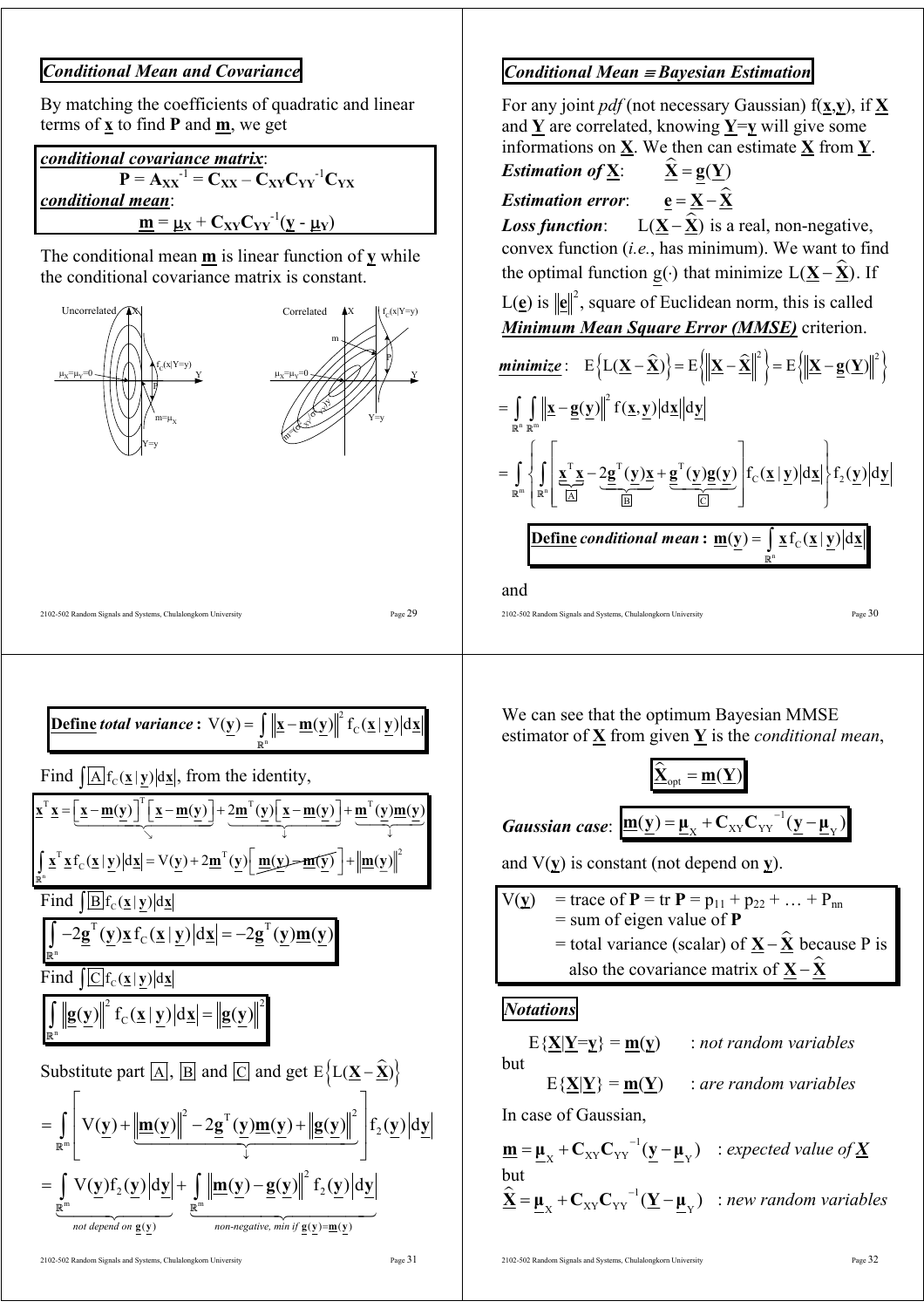## *Linear MMSE Estimator*

Consider simplest case, let X and Y are two correlated random variables with arbitrary joint *pdf*. If we only want the estimator  $\hat{X}_{\text{linear}}$  from given Y=y to be linear function of y, we call the optimum estimator  $\hat{\mathbf{X}}_{\text{linear,opt}}$ as Linear MMSE Estimator. The solution will be in linear form,  $\hat{X}_{\text{linear,opt}} = h_{\text{o}} Y$ , assuming all zero means. To solve the optimum  $h_0$ , we can use the Hilbert space of second order random variables to find the solution. Because  $\hat{X}_{\text{linear}}$  is linear functions of Y, it must be in the subspace spanned by Y. Then the optimum vector in this subspace that gives the shortest error vector will be the orthogonal projection of vector X on this subspace. Then the error vector  $X - \hat{X}$ <sub>linear</sub> must be orthogonal to Y,

$$
0 = \left\langle \left( X - \hat{X}_{\text{linear,opt}} \right), Y \right\rangle = \left\langle \left( X - h_o Y \right), Y \right\rangle
$$
  
\n
$$
0 = \left\langle X, Y \right\rangle - \left\langle h_o Y, Y \right\rangle = \left\langle X, Y \right\rangle - h_o \left\langle Y, Y \right\rangle
$$
  
\n
$$
h_o = \frac{\left\langle X, Y \right\rangle}{\left\langle Y, Y \right\rangle} = \frac{C_{XY}}{C_{YY}} \Rightarrow \hat{X}_{\text{linear,opt}} = \frac{C_{XY}}{C_{YY}} \cdot Y
$$

For Gaussian, Linear MMSE is also Bayesian MMSE estimator (*conditional mean*, the best of all)

2102-502 Random Signals and Systems, Chulalongkorn University Page 33

P(A) = P(B) = P(C) = 1/2 P(A∩B) = P(A)P(B) = 1/4 P(B∩C) = P(B)P(C) = 1/4 P(C∩A) = P(C)P(A) = 1/4 P(A∩B∩C) = 1/4 ≠ P(A)P(B)P(C) = 1/8



A, B, C are pairwise independent but not mutually independent. Knowing that one of them has happened will not tell anything about two others. But knowing that two of them has happened will fix the last one.

That is, for Gaussian:  $E\{(X_i - \mu_i)(X_i - \mu_i)\} = 0$  for  $i \neq j$ , being pairwise uncorrelated  $\Rightarrow$  pairwise independent ⇒mutually independent. This type of processes are simple but not useful, because we cannot make any statistical inference. The normalized sequence of uncorrelated Gaussian random variables  $W_1, W_2, \ldots$ ,  $W_n$  with all  $\mu_k = 0$  and  $\sigma_k^2 = 1$  is called *Unit White Gaussian Noise* (*u.w.g.n.*). All W<sub>k</sub>'s are *independent identically distributed* (*i.i.d.*) random variables.

In general, the sequence of  $X_k$ 's are not independent and we need more parameters to describe the process. The *covariances*  $c_{ii} = E\{(X_i - \mu_i)(X_i - \mu_i)\}\$ , with  $c_{ii} = c_{ii}$ , will give the correlations of each pairs of  $X$ 's and  $c_{ii}$  is the variances of  $X_i$ . The *covariance matrix*  $C = [c_{ii}]$ .

#### *Chapter 4* **Finite Random Sequences**

*Random Process*: is a family  ${X_t | t \in T}$  of random variables, all defined on the same  $(\Omega, \mathcal{A}, P)$ . T is

parameter set of random process. For EE's applications, we can treat set T as a set of time.

#### *Random sequence* ≡ *Discrete time process*

## *Successive Viewpoint*

Let  $X_1, X_2, ..., X_n$  be a sequence of n Gaussian random variables. For each  $X_k$ , we must have *pdf* as

$$
f(x_k) = \frac{1}{\sqrt{2\pi\sigma_k^2}} e^{-\frac{(x-\mu_k)^2}{2\sigma_k^2}}
$$

 $\mu_k$  = mean and  $\sigma_k^2$  = variance of  $X_k$ . If all  $X_k$ 's are *mutually independent* random variables, *i.e.*, all pairs, triples, quadruples, ... of  $X_k$ 's are independent, then only  $\mu_k$  and  $\sigma_k^2$ , k=1,2,...,n are enough to define this random sequence (or discrete time random process). Mutual independence means that we can not know anything about  $X_k$  from knowing all other X's. For Gaussian distribution, *pairwise* independence implies *mutual* independence. This is not true for other cases.

2102-502 Random Signals and Systems, Chulalongkorn University Page 34

We can create a new random sequence by using linear combinations of random variables from other random sequence and get different characteristics (*mean*, *covariance*). The simplest case is by using *u.w.g.n.* to create a sequence with given  $\mu_i$  and  $c_{ii}$ . That is given sequence  $\{W_i\}$  with

$$
E{W_i} = 0
$$
,  $E{W_i^2} = 1$  and  $E{W_iW_j} = 0$  for  $i \neq j$ 

we want to create a new sequence  ${X_i}$  with

$$
E\{X_i\} \equiv \mu_i \text{ and } E\{(X_i\text{-}\mu_i)\ (X_j\text{-}\mu_j)\} \equiv c_{ij}
$$

By factoring **C** into

$$
\mathbf{C} = \begin{bmatrix} c_{11} & c_{12} & \cdots & c_{1n} \\ c_{21} & c_{22} & \cdots & c_{2n} \\ \vdots & \vdots & \ddots & \vdots \\ c_{n1} & c_{n1} & \cdots & c_{nn} \end{bmatrix} = \mathbf{L} \mathbf{D} \mathbf{L}^{T} = \mathbf{L} \mathbf{D}^{1/2} \mathbf{D}^{1/2} \mathbf{L}^{T}
$$

$$
= (\mathbf{L} \mathbf{D}^{1/2})(\mathbf{D}^{1/2} \mathbf{L})^{T} = \mathbf{T} \mathbf{T}^{T}, \text{ where}
$$

$$
\mathbf{D}^{1/2} = \begin{bmatrix} \sqrt{d_{11}} & 0 & \\ & \sqrt{d_{22}} & \\ 0 & & \sqrt{d_{nn}} \end{bmatrix}, \mathbf{T} = \begin{bmatrix} T_{11} & 0 & \\ T_{21} & T_{22} & \\ \vdots & \vdots & \ddots & \\ T_{n1} & T_{n1} & \cdots & T_{nn} \end{bmatrix}
$$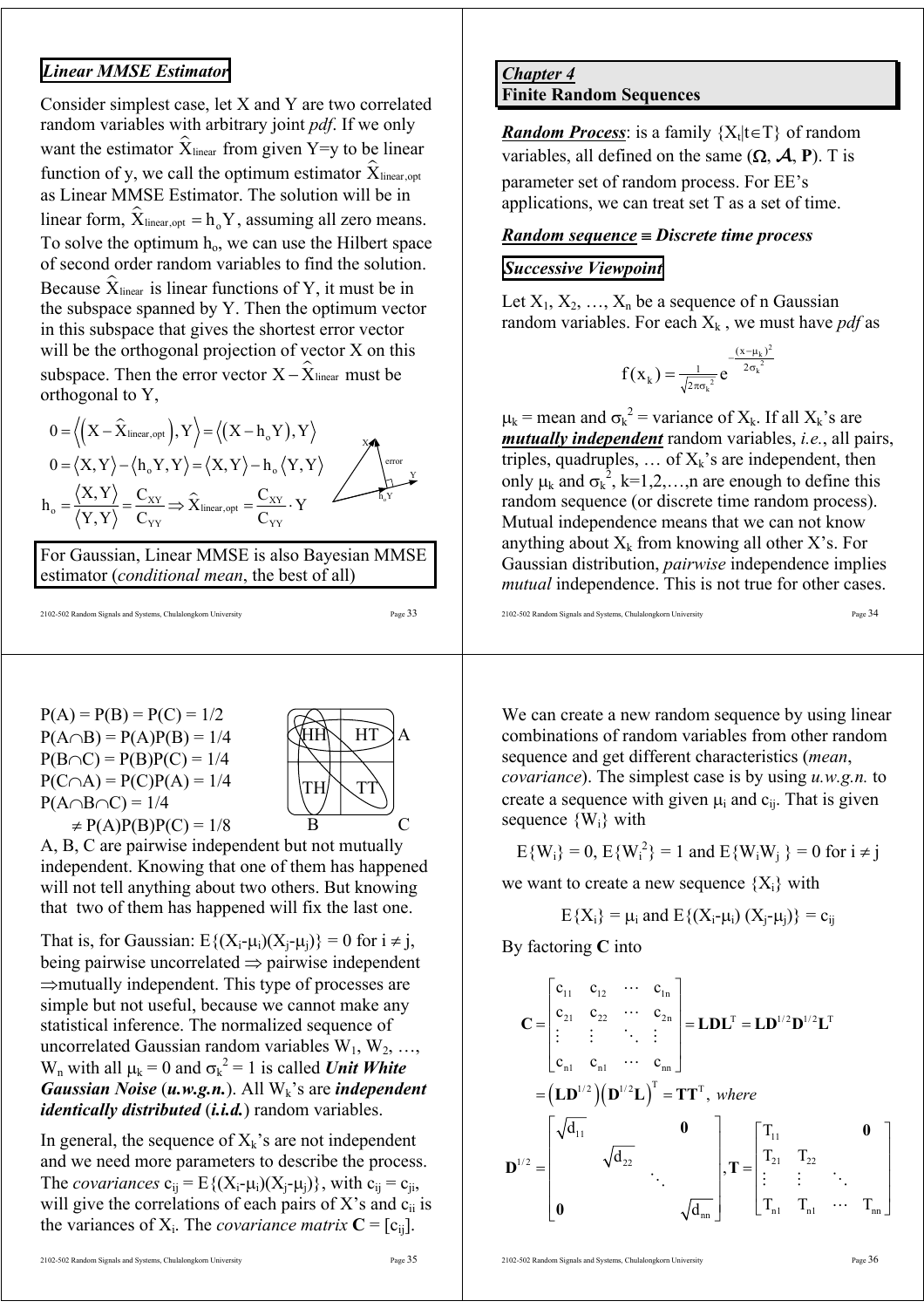we can create the sequence  ${X_i}$  as

$$
X_1 = T_{11}W_1 + \mu_1
$$
  
\n
$$
X_2 = T_{21}W_1 + T_{22}W_2 + \mu_2
$$
  
\n
$$
\vdots = \vdots
$$
  
\n
$$
X_k = \sum_{j=1}^k T_{kj}W_j + \mu_k
$$



*Causal Linear Time-varying System* (Filter) with random signal input at time  $t = i$ 

Each time we feed the system with random sequence  ${W_i}$ , we will get random sequence  ${X_i}$ . Each output sequence is called a *realization* of  ${X_i}$  from sample space of all possible sequence *called ensemble of realizations*.

```
2102-502 Random Signals and Systems, Chulalongkorn University Page 37
```
For each sequence  ${X_i}$ , we can not find any statistics out of it. We can find the time average on a sequence as  $\frac{1}{n} \sum X_i$  but this is not the expectation  $E\{X_i\}$ . To find the expectation (or statistical average) we must average over the *ensemble*, not the time. To get the mean of  $X_1$ , we must get many many realizations  $\{X_i\}$ and take the average only the first value of each.

*Examples* If all  $\mu_k=0$  for  $k=1,2,...,n$  but all  $X_k$ 's are not independent (*e.g.*, all  $X_k$  equals  $kX_1$ ). Then the average of  $X_k$  over one sequence will not be 0. But the average of  $X_k$  over the *ensemble* (many sequences) will give all  $\mu_k=0$ .

The expectation operator E{⋅} uses only the *ensemble* average, not time average.

2102-502 Random Signals and Systems, Chulalongkorn University Page 38

## *Simultaneous Viewpoint*

We treat a whole random sequence as a n-dimensional random vector instead of n random variables. For u.w.g.n vector  $\underline{\mathbf{W}} = [\mathbf{W}_1 \mathbf{W}_2 \dots \mathbf{W}_n]^T$ , we have

$$
f_{\underline{w}}(\underline{w}) = \frac{1}{(2\pi)^{n/2}} exp\left(-\frac{1}{2} ||\underline{w}||^2\right)
$$
  

$$
\mu_{\underline{w}} = \begin{bmatrix} 0 & 0 & \cdots & 0 \end{bmatrix}^T = \underline{0} \quad (zero vector)
$$
  

$$
C_{\underline{w}} = \begin{bmatrix} 1 & 0 & \cdots & 0 \\ 0 & 1 & \cdots & 0 \\ \vdots & \vdots & \ddots & \vdots \\ 0 & 0 & \cdots & 1 \end{bmatrix} = I \quad (identity matrix)
$$

To generate  $\underline{\mathbf{X}} = [X_1 \ X_2 \ ... \ X_n]^T$  from  $\underline{\mathbf{W}}$  with

 $E{\{\underline{\mathbf{X}}\}} = \underline{\mathbf{\mu}} = [\mu_1 \ \mu_2 \ \dots \ \mu_n]^T, E{\{\{\underline{\mathbf{X}}\cdot \underline{\mathbf{\mu}}\}(\underline{\mathbf{X}}\cdot \underline{\mathbf{\mu}})^T\}} = \mathbf{C} = \mathbf{T}\mathbf{T}^T$ ,

we get  $X = TW + \mu$ .

*Proof*:

 $E{\{\mathbf{X}\}} = T E{\{\mathbf{W}\}} + \mathbf{\mu} = \mathbf{\mu}$  and  $E\{(\mathbf{\underline{X}}\cdot\mathbf{\underline{\mu}})(\mathbf{\underline{X}}\cdot\mathbf{\underline{\mu}})^{\mathrm{T}}\} = E\{(\mathbf{T}\mathbf{\underline{W}})(\mathbf{T}\mathbf{\underline{W}})^{\mathrm{T}}\} = \mathbf{T}E\{\mathbf{\underline{W}}\mathbf{\underline{W}}^{\mathrm{T}}\}\mathbf{T}^{\mathrm{T}} = \mathbf{T}\mathbf{T}^{\mathrm{T}} = \mathbf{C}$ 

Simultaneous viewpoint has more powerful tools for analysis. But if n→∞ then the successive view point may be more practical.

#### *Chapter 5* **Stationary Random Sequences**

We will extend random sequence to infinity,  $-\infty$  …,  $X_{-2}$ ,  $X_{-1}$ ,  $X_0$ ,  $X_1$ ,  $X_2$ , …  $\infty \Rightarrow X_k$  for  $-\infty < k < \infty$ .  $\mu_k = E[X_k]$ ,  $c_{ij} = E[(X_i - \mu_i)(X_i - \mu_i)]$ From simultaneous viewpoint,  ${X_k}$  is just a vector in infinite-dimensional space and C is an operator in that space. An important class of doubly infinite sequence is *stationary random sequence*:

*All statistical parameters are time invariant (do not change under time translation)* 

For Gaussian sequence, only 2 statistical parameters needed to be defined, *mean* and *covariance*. If both are time invariant, the sequence is stationary.

*mean stationary*: if  $\mu = E[X_i] = E[X_{i+k}] = constant$ , *covariance stationary*: if  $c_{ij} = c_{i+k,j+k}$ , for all i, j, k. That is  $E[(X_i - \mu_i)(X_i - \mu_i)] = E[(X_{i+k} - \mu_{i+k})(X_{i+k} - \mu_{i+k})]$  and if mean is also stationary,  $E[X_iX_i] = E[X_{i+k}X_{i+k}]$ .

|  |                                   |                                                                                                                                          | $c_{00}$ $c_{01}$ $c_{02}$ $c_{03}$ |  |                       |
|--|-----------------------------------|------------------------------------------------------------------------------------------------------------------------------------------|-------------------------------------|--|-----------------------|
|  |                                   | $=$ $\begin{vmatrix} \mu \\ \mu \end{vmatrix}$ , $c = \begin{vmatrix} c_{01} & c_{00} & c_{01} \ c_{02} & c_{01} & c_{00} \end{vmatrix}$ |                                     |  | equal diagonal values |
|  |                                   |                                                                                                                                          |                                     |  |                       |
|  | $ \cdot $ $ c_{03}$ $\sim$ $\sim$ |                                                                                                                                          |                                     |  |                       |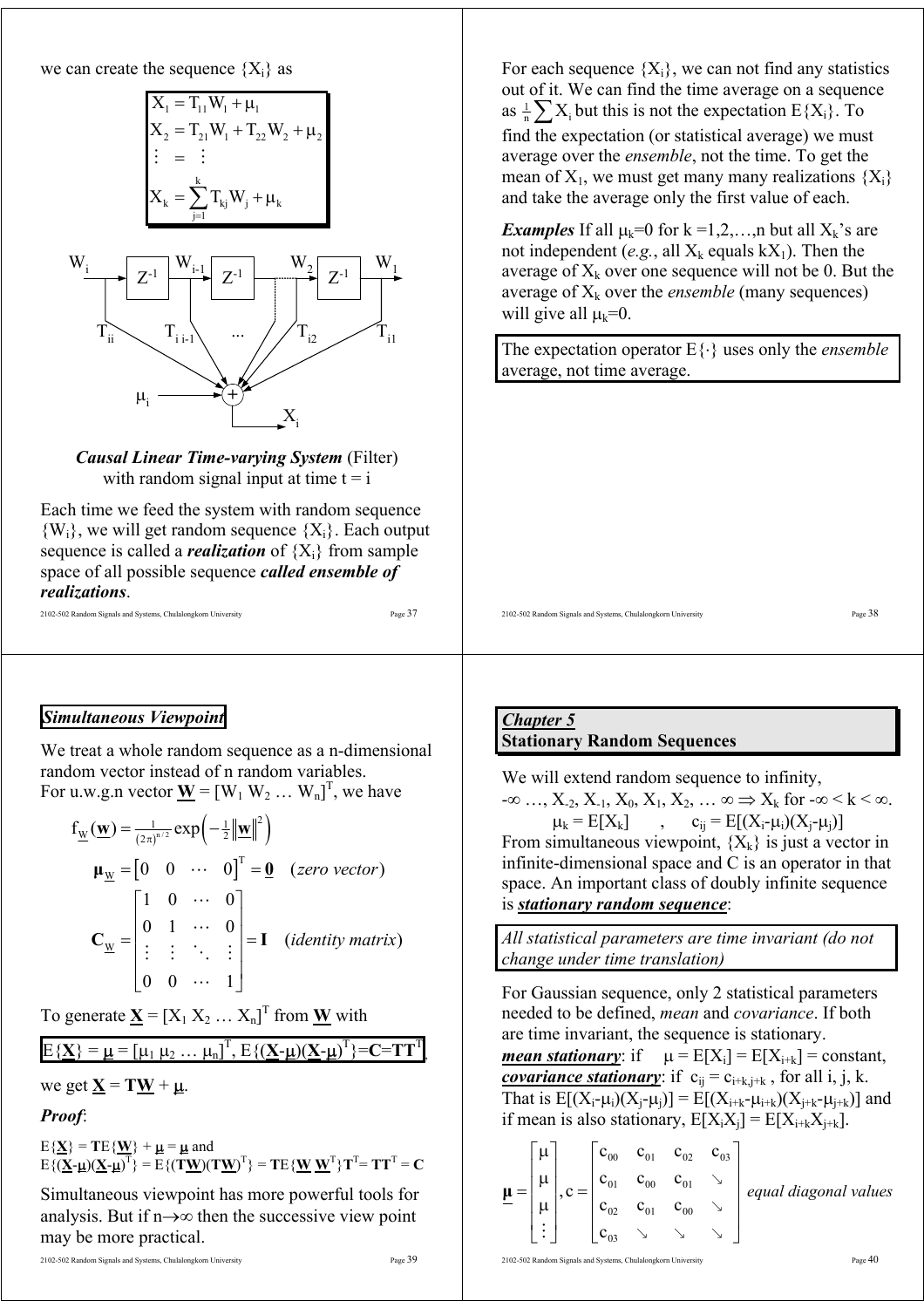For EE's applications, we use t as time instead of i, j and use the notation as  ${X(t)}$  for a discrete-time random process. For stationary random process  ${X(t)}$ 

define: *mean* 
$$
\mu_X = E[X(t)]
$$
 and  
*autocovariance*  $c_{XX}(\tau) = E\{[X(t+\tau) - \mu_X][X(t) - \mu_X]\}$ 

Note that both are not functions of t (absolute time) so that the values will not change with time t.  $\tau$  is just the time interval parameter.

### *White Noise Input to Discrete-Time System*

Let  $\{V(t)\}\$ be a u.w.g.n discrete-time random process,

$$
\mu_{\rm V} = 0 \quad , \quad c_{\rm VV}(\tau) = \begin{cases} 1, & \tau = 0 \\ 0, & \tau \neq 0 \end{cases}
$$

We can see that u.w.g.n. is a stationary process. We can generate new random process  ${X(t)}$  from  ${V(t)}$ by using *discrete-time convolution*. This is equivalent to filtering the u.w.g.n.  $V(t)$  with a filter. Let the filter has *impulse response* h(t) which must be *bounded* and

*square summable*,  $\sum_{n=1}^{\infty} |h(t)|^2 < \infty$ . For causal system in  $t = 0$ = real life, h(t) is zero for all negative time and has to be

defined for non-negative time only.

```
2102-502 Random Signals and Systems, Chulalongkorn University Page 41
```
Because  $h(t)$  is causal impulse response, *i.e.*,  $h(n) = 0$ for n < 0, we can show that  $c_{XX}(-\tau)=c_{XX}(\tau)$ . For  $\tau = -5$ ,

$$
c_{XX}(-5) = \sum_{n=0}^{\infty} h(n-5)h(n)
$$
  
=  $\sum_{n=5}^{\infty} h(n-5)h(n)$  : *h(negative)* = 0  
=  $\sum_{m=0}^{\infty} h(m)h(m+5)$  : *let m* = *n* - 5  
=  $c_{XX}(5)$ 

#### *Cross-covariance Function*

Let  ${X(t)}$  and  ${Y(t)}$  are two random processes with  $\mu_X(t)$  and  $\mu_Y(t)$  respectively. Define *cross-covariance* 

 $c_{XY}(t_1,t_2) = E\{[X(t_1) - \mu_X(t_1)][Y(t_2) - \mu_Y(t_2)]\}$ 

Even if both  $X$  and  $Y$  are stationary, they may not be jointly stationary. For Gaussian process to become stationary,  $c_{XY}$  must depend only on  $\tau = t_2 - t_1$ ,

 $c_{XY}(\tau) = E\{[X(t+\tau) - \mu_X(t+\tau)][Y(t) - \mu_Y(t)]\}$ 

From previous example of generating sequence  ${X(t)}$ from sequence  $\{V(t)\}\$  we have,

2102-502 Random Signals and Systems, Chulalongkorn University Page 44

The filter's output is

*convolution*

$$
X(t) = \sum_{n=0}^{\infty} h(n)V(t-n)
$$

*mean*

: 
$$
\mu = E[X(t)] = \sum_{n=0}^{\infty} h(n) E[Y(t=n)] = 0
$$

autocovariance function :  $c_{xx}(\tau) = E[X(t + \tau)X(t)]$ 

$$
=E\left[\left(\sum_{m=0}^{\infty}h(m)V(t+\tau-m)\right)\left(\sum_{n=0}^{\infty}h(n)V(t-n)\right)\right]
$$

$$
=E\left[\sum_{m=0}^{\infty}\sum_{n=0}^{\infty}h(m)h(n)V(t+\tau-m)V(t-n)\right]
$$

$$
=\sum_{m=0}^{\infty}\sum_{n=0}^{\infty}h(m)h(n)E[V(\underbrace{t+\tau-m}_{\text{inter}})V(\underbrace{t-n}_{\text{inter}})]
$$

$$
=\sum_{m=0}^{\infty}\sum_{n=0}^{\infty}h(m)h(n)c_{VV}(n+\tau-m)
$$

 $c_{VV}$  = 1 only if its argument = 0. Take the summation over m first and  $c_{VV}$  will be all zero except only when  $m = n + \tau$ . Finally, we get

$$
c_{XX}(\tau) = \sum_{n=0}^{\infty} h(n+\tau)h(n)
$$

2102-502 Random Signals and Systems, Chulalongkorn University Page 42

$$
c_{XV}(\tau) = E[X(t+\tau)V(t)]
$$
  
\n
$$
= E\left[\sum_{n=0}^{\infty} h(n)V(t+\tau-n)V(t)\right]
$$
  
\n
$$
= \sum_{n=0}^{\infty} h(n)E[V(t+\tau-n)V(t)]
$$
  
\n
$$
c_{XV}(\tau) = \sum_{n=0}^{\infty} h(n)c_{VV}(\tau-n)
$$

From this, we can interpret  $c_{XY}(t)$  as the output signal of the filter, with impulse response  $h(t)$ , when we put  $c_{VV}(t)$  as input. For u.w.g.n. {V(t)}, its  $c_{VV}(t)$  is delta function,  $c_{VV}(\tau-n) = 1$  only if  $\tau-n = 0 \implies c_{XV}(\tau) = h(\tau)$ .

$$
c_{XX}(\tau) = E\left[\sum_{n=0}^{\infty} h(n)V(t+\tau-n)X(t)\right]
$$
  
\n
$$
= \sum_{n=0}^{\infty} h(n)E[V(t+\tau-n)X(t)]
$$
  
\n
$$
c_{XX}(\tau) = \sum_{n=0}^{\infty} h(n)c_{XX}(\tau-n)
$$
  
\nIf stationary,  $c_{XX}(\tau) = E[V(t+\tau)X(t)]$   
\n
$$
= E[X(t)V(t+\tau)]
$$
  
\n
$$
= E[X(t-\tau)V(t)]
$$
  
\n
$$
= c_{XV}(\tau)
$$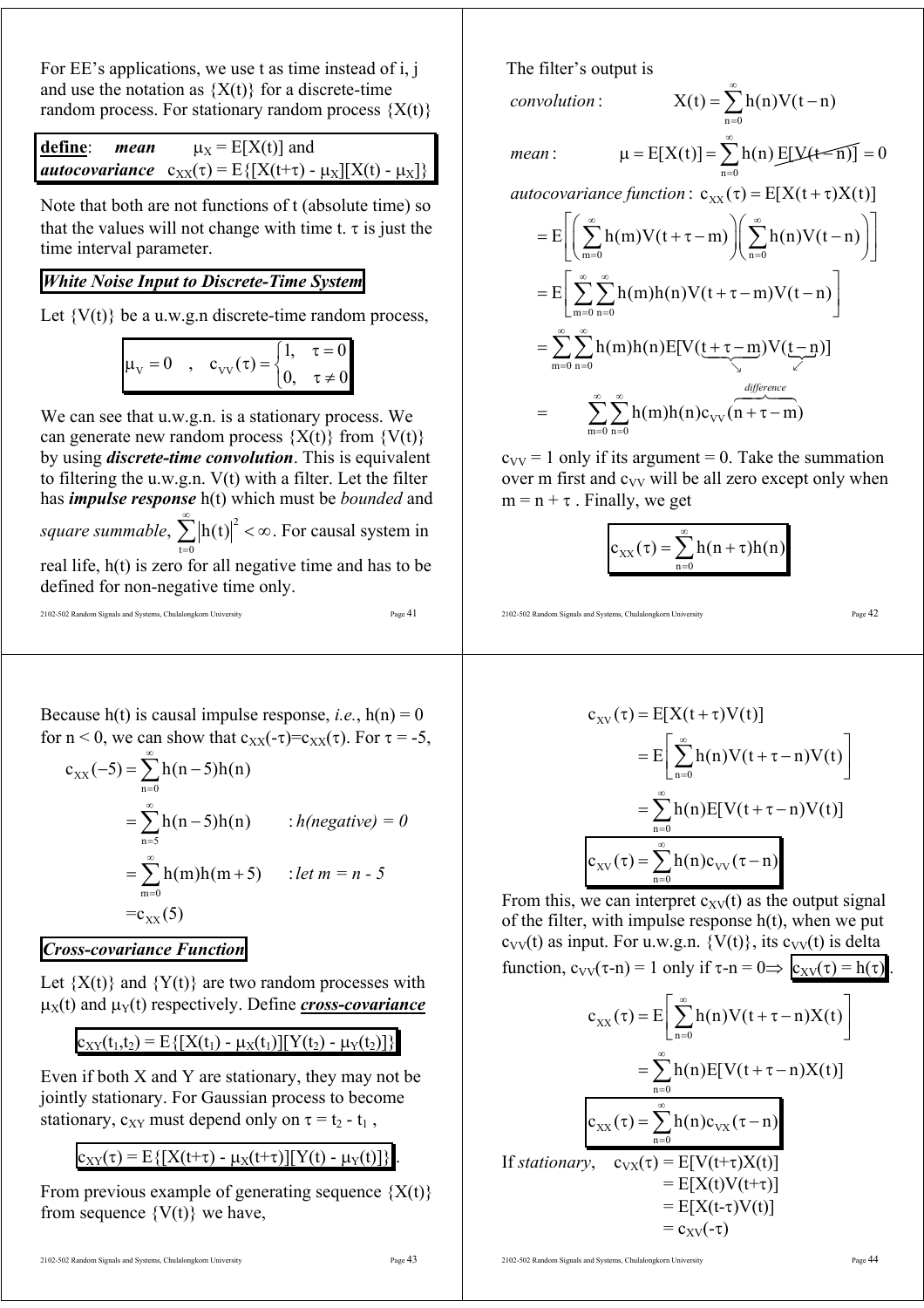So that for stationary  $\{X(t)\}\$  and  $\{V(t)\}\$ ,  $c_{VX}(\tau-n) = c_{XV}(n-\tau)$ 

Then

$$
c_{XX}(\tau) = \sum_{n=0}^{\infty} h(n)c_{XV}(n-\tau)
$$
  
= 
$$
\sum_{n=0}^{\infty} h(n) \sum_{\lambda=0}^{\infty} h(\lambda)c_{VV}(n-\tau-\lambda)
$$
  

$$
c_{XX}(\tau) = \sum_{n=0}^{\infty} \sum_{\lambda=0}^{\infty} h(\lambda)h(n)c_{VV}(n-\tau-\lambda)
$$

Again, for u.w.g.n.  $\{V(t)\}\,$ ,  $c_{VV}(\tau-n) = 1$  only if  $\tau-n = 0$ and the summation over n will be all zero except only when  $n = \tau + \lambda$ . In this case, we get the same as before



Let 
$$
\phi_{XX}(\omega) = \mathcal{F}[c_{XX}(\tau)] = \sum_{\tau=-\infty}^{\infty} c_{XX}(\tau) e^{-j\omega\tau}
$$
 be the A.C.

component of *power spectral density* and the D.C. component is  $\mathcal{F}[\mu_X^2] = \sum_{\alpha=1}^{\infty} \mu_X^2 e^{-j\omega\tau} = 2\pi \mu_X^2 \delta(\omega)$  $\mathcal{F}[\mu_X^2] = \sum_{\tau=-\infty} \mu_X^2 e^{-j\omega \tau} = 2\pi \mu_X^2 \delta(\omega)$ . Then

2 *power spectral density*  $= \mathcal{F}[r_{XX}(\tau)] = \mathcal{F}[c_{XX}(\tau) + \mu_X^2]$ 2  $= \phi_{XX}(\omega) + \mathcal{F}[\mu_X^2]$ 2  $\chi_X(\omega) + 2\pi\mu_X^2\delta(\omega)$ *A.C. power D.C. power*  $= \underbrace{\phi_{XX}(\omega)} + 2\pi \mu_X^2 \delta(\omega)$ 

Note that the D.C. *power spectral density* is a delta function δ(ω) which is an infinite impulse at  $ω = 0$ with area under the curve equals 1. This means that the signal power is concentrated at just one frequency. If X(t) is periodic (deterministic) signal, its *psd* will also be a delta function  $\delta(\omega-\omega_0)$  but at frequency  $\omega_0$ .

We can see that  $\phi_{XX}(\omega)$  must have non-negative value,  $\phi_{XX}(\omega) \ge 0$  for all  $\omega$ , because the power density at any frequency must be positive. This is also the result of **Bochner's theorem** that  $\phi_{XX}(\omega) \ge 0$  is necessary and sufficient conditions for matrix  $C$  of  $X(t)$  to become non-negative definite.

# *Power Spectral Density*

Let  $X(t)$  be a discrete time waveform (deterministic or random), if we pass  $X(t)$  through a narrow band filter, center at frequency  $\omega$ , the power output per  $\Delta\omega$  of the filter is called *power spectral density* (*psd*) of X(t). In the case of deterministic waveform this is  $|X(\omega)|^2$ , the *square of discrete Fourier transform* of X(t). But for random waveform  ${X(t)}$ , we can not use  ${X(\omega)}^2$  of single realization waveform because each different realization will give different result. The power spectral density of random signal must be defined on the statistics of random signal, not the signal itself.

*Definition*: The *power spectral density* of stationary discrete time random process is the discrete Fourier transform of its *autocorrelation* function

$$
\text{psd} = \mathcal{F}[r_{XX}(\tau)] = \sum_{\tau=-\infty}^{\infty} r_{XX}(\tau) e^{-j\omega \tau}
$$

where *autocorrelation*  $r_{XX}(\tau) = E[X(t+\tau)X(t)]$ 

The *autocorrelation*  $r_{XX}(\tau)$  and *autocovariance*  $c_{XX}(\tau)$ will be the same if  $\mu_X = 0$ . If  $\mu_X \neq 0$ ,  $X(t)$  will have D.C. component equals to  $\mu_X$  and

$$
r_{XX}(\tau) = E\{ ([X(t+\tau)-\mu_X]+\mu_X)([X(t)-\mu_X]+\mu_X) \}
$$
  
= c\_{XX}(\tau) + \mu\_X^2

2102-502 Random Signals and Systems, Chulalongkorn University Page 46

 $|\cdot|^2$ 

$$
X(t) \xrightarrow[\frac{1}{2\pi}\int\limits_{-\pi}^{\infty} X(t)e^{-j\omega t} d\omega]{X(\omega)}
$$

 $E[X(t)X(t + \tau)]$ ↓ ↓⋅

$$
c_{XX}(\tau)\frac{\sum\limits_{\tau=-\infty}^{\infty}c_{XX}(\tau)e^{-j\omega\tau}}{\frac{1}{2\pi}\int\limits_{-\pi}^{\pi}\varphi_{XX}(\omega)e^{j\omega\tau}d\omega}\varphi_{XX}(\omega)
$$

## *Review of Constant Parameter Discrete-Time Deterministic Linear System Theory*

Let y(t) be a deterministic discrete-time sequence, for  $t = 0, 1, 2, \ldots, \infty$ . Define its Z-transform as

t  $t = 0$  $Y(z) = \sum_{n=1}^{\infty} y(t)z^{-n}$  $=\sum_{t=0}$ compare to DFT :  $Y(\omega) = \sum y(t)e^{-j\omega t}$ t  $Y(\omega) = \sum_{n=1}^{\infty} y(t)e^{-j\omega}$  $\omega$ ) =  $\sum_{t=-\infty} y(t)e^{-j\omega t}$  which gives

the signal analysis of  $Y(\omega)$  as linear combinations of all frequencies  $e^{-j\omega t}$  at amplitude y(t).

Z-transform is the tools for describing the system operations on inputs to get outputs. In Z-transform, each  $z<sup>-t</sup>$  has the physical meaning of delaying signal by t time steps.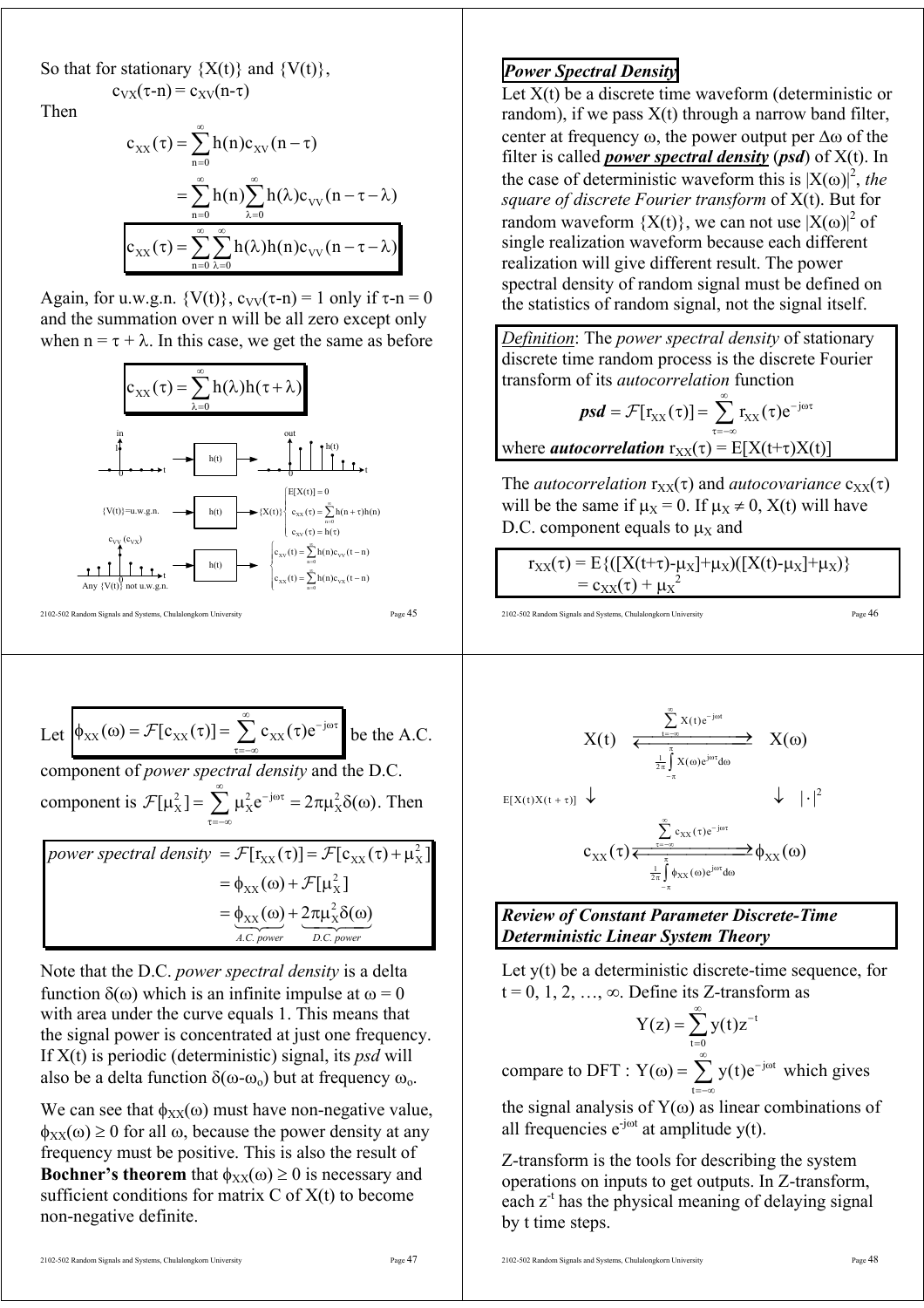Consider a sequence y(t+1), for  $t = 0, 1, 2, ..., \infty$ . This is a left shifted version of  $y(t)$  and delete out  $y(0)$ . The Z-transform of this sequence becomes

$$
\sum_{t=0}^{\infty} y(t+1)z^{-t} = \sum_{s=1}^{\infty} y(s)z^{-(s-1)} = z \sum_{s=1}^{\infty} y(s)z^{-s}
$$

$$
= z[Y(z) - y(0)]
$$

The operation of z in front of the bracket means left shifted, opposite to  $z<sup>-1</sup>$  which is right shifted or delay.

#### *Example*

Linear Difference Equation: 
$$
y(t+1) + a y(t) = 0
$$

\nwith initial condition:  $y(0) = c$ 

\nZ-transform:  $z[Y(z) - y(0)] + a Y(z) = 0$ 

\n $Y(z) = \frac{cz}{z+a} = \frac{c}{1+\frac{a}{z}} = c[1-\frac{a}{z} + \frac{a^2}{z^2} - \frac{a^3}{z^3} + \ldots]$ 

\n $Y(z) = c\sum_{t=0}^{\infty} (-a)^t z^{-t} \Rightarrow y(t) = c(-a)^t$ 

\n $y(t) = \frac{y(t)}{z^{-1}}$ 

\n $y(t) = \frac{a^2c_1}{a^2c_1^2 - a^3c_1}$ 

\n $Y(t) = \frac{a^2c_1}{a^2c_1^2 - a^5c_1}$ 

2102-502 Random Signals and Systems, Chulalongkorn University Page 49

# *Input-Output Relations for Spectral Densities*

Analogy to  $\phi_{XX}(\omega)$  for  $c_{XX}(\tau)$ , define the *crossspectral density* for cross-covariance  $c_{XY}(\tau)$  as

$$
\phi_{XY}(\omega) = \mathcal{F}[c_{XY}(\tau)] = \sum_{\tau = -\infty}^{\infty} c_{XY}(\tau) e^{-j\omega\tau}.
$$
 Then,

$$
\phi_{XX}(\omega) = \sum_{\tau=-\infty}^{\infty} c_{XX}(\tau) e^{-j\omega \tau}
$$
\n
$$
= \sum_{\tau=-\infty}^{\infty} \left( \sum_{n=0}^{\infty} h(n) c_{VX}(\tau - n) \right) e^{-j\omega \tau}
$$
\n
$$
= \sum_{n=0}^{\infty} h(n) \sum_{\tau=-\infty}^{\infty} c_{VX}(\tau - n) e^{-j\omega \tau}
$$
\n
$$
= \sum_{n=0}^{\infty} h(n) \sum_{\lambda=-\infty}^{\infty} c_{VX}(\lambda) e^{-j\omega(\lambda + n)} \qquad let \tau - n = \lambda
$$
\n
$$
= \left( \sum_{n=0}^{\infty} h(n) e^{-j\omega n} \right) \left( \sum_{\lambda=-\infty}^{\infty} c_{VX}(\lambda) e^{-j\omega \lambda} \right)
$$
\n
$$
= H(e^{j\omega}) \phi_{VX}(\omega)
$$

Similarly, 
$$
\phi_{\text{XV}}(\omega) = H(e^{j\omega})\phi_{\text{VV}}(\omega)
$$
  
And because  $c_{\text{VX}}(\tau) = c_{\text{XV}}(\tau) \Rightarrow \phi_{\text{VX}}(\omega) = \phi_{\text{XV}}(\tau)$ 

Let signal  $u(t)$  pass a discrete-time linear system (filter) with impulse response  $h(t)$ , the output  $y(t)$  will be the convolution:

$$
y(t) = \sum_{n=0}^{\infty} h(n)u(t-n)
$$
  
\n
$$
Y(z) = \sum_{t=0}^{\infty} z^{-t} \left( \sum_{n=0}^{\infty} h(n)u(t-n) \right) : Take \ Z-transform
$$
  
\n
$$
= \sum_{n=0}^{\infty} h(n) \sum_{t=0}^{\infty} u(t-n)z^{-t}
$$
  
\n
$$
= \sum_{n=0}^{\infty} h(n) \sum_{r=-n}^{\infty} u(r)z^{-(r+n)} : Let \ r = t - n
$$
  
\n
$$
= \sum_{n=0}^{\infty} h(n) \sum_{r=0}^{\infty} u(r)z^{-(r+n)} : u(t) = 0 \text{ for } t < 0
$$
  
\n
$$
= \left( \sum_{n=0}^{\infty} h(n)z^{-n} \right) \left( \sum_{r=0}^{\infty} u(r)z^{-r} \right)
$$
  
\n
$$
= H(z)U(z)
$$
  
\n
$$
Discrete Time Fourier Transform: F(\omega) = \sum_{r=0}^{\infty} f(t)e^{-j\omega t}
$$

t t  $t = 0$  $Z\text{-}Transform: F(z) = \sum_{n=0}^{\infty} f(t)z^{-n}$ =−∞ = = ∑ ∑

2102-502 Random Signals and Systems, Chulalongkorn University Page  $50$ 

## Then  $\phi_{XX}(\omega) = H(e^{j\omega})H(e^{-j\omega})\phi_{VV}(\omega) = |H(e^{j\omega})|^2\phi_{VV}(\omega)$

For the u.w.g.n. input  $v(t)$ ,  $c_{VV}(\tau)$  is delta function and  $\phi_{VV}(\omega) = 1$  (constant for all frequencies). Then

$$
\phi_{XX}(\omega) = H(e^{j\omega})H(e^{-j\omega}) = |H(e^{j\omega})|^2
$$

Note that we use  $H(e^{j\omega})$  instead of  $H(\omega)$  to emphasize that H( $e^{j\omega}$ ) is in fact the H(z) with  $z = e^{j\omega}$  (evaluate z on the unit circle). H(z) is called *sample-data transfer function*.

And  $\phi_{XX}(\omega)$  must be non-negative real value for all  $\omega$ and symmetry with  $\omega$ . But  $\phi_{\text{XV}}(\omega)$  can be complex value and non-symmetry.

Given required  $c_{XX}(\tau)$  or  $\phi_{XX}(\omega)$ , how to find the filter that outputs  $X(t)$  from u.w.g.n. input, is conceptually by taking the square root of given  $c_{xx}(\tau)$  or  $\phi_{xx}(\omega)$  to get  $h(t)$  or  $H(z)$ . But there are many solutions, most of them are not *realizable* and more than one *realizable* solutions. The *realizable* filter is the causal filter so that the impulse response must be zero for all  $t < 0$ . For discrete-time linear filter, this also means that all poles must be inside the unit circle of z-plane. The *spectral factorization* is to find the causal filter with *transfer function* H(z) that has  $|H(e^{j\omega})|^2 = \phi_{XX}(\omega)$ .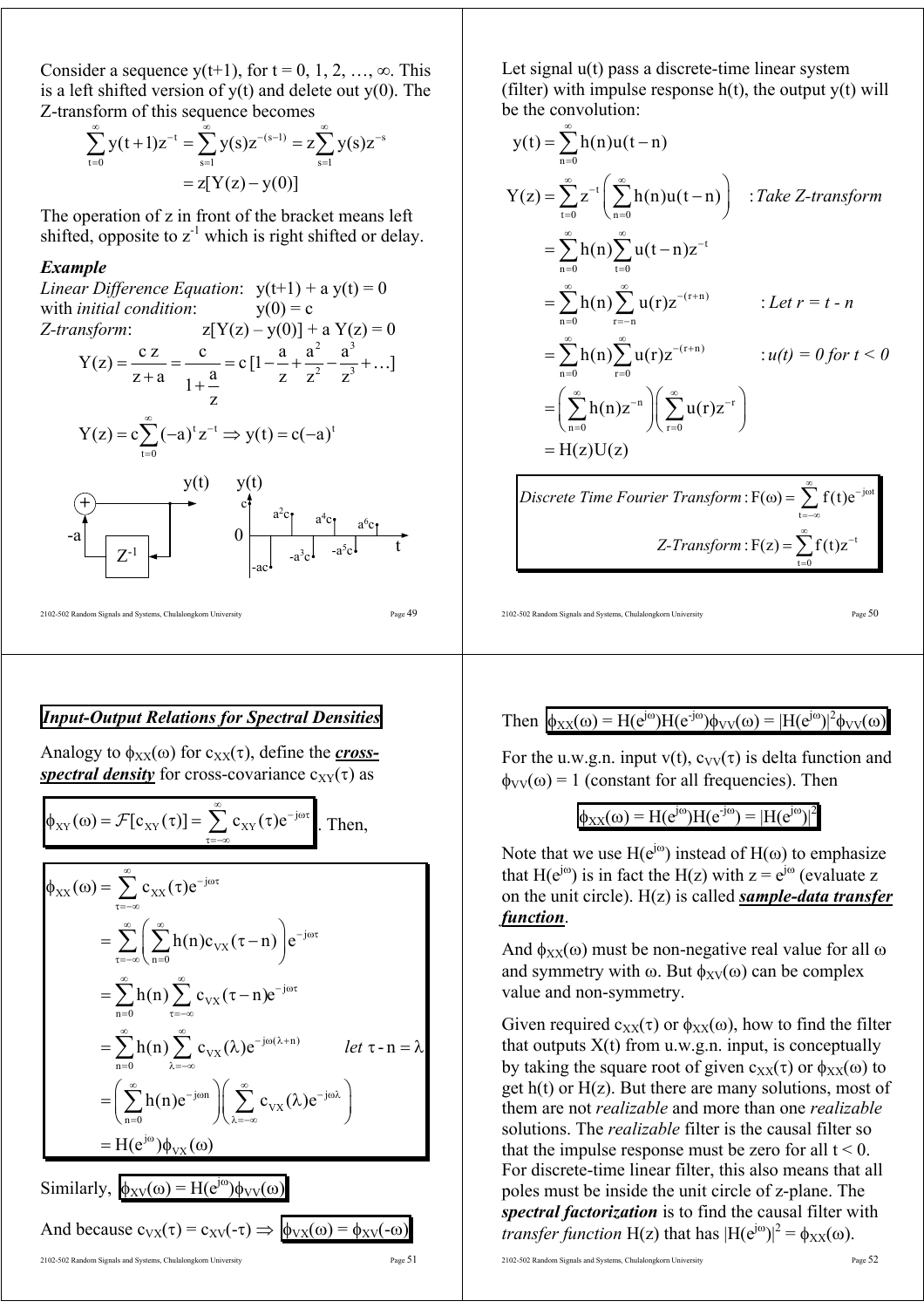## *Factorization of Rational Spectral Densities*

*Definition*:  $\phi_{XX}(\omega)$  is called *rational* if and only if it can be written as a ratio of two polynomials in  $e^{j\omega}$ .

*Theorem:* Given *rational*  $\phi_{XX}(\omega)$ , there exists rational function  $H(z)$  with all poles and zeros inside the unit circle in z-plane such that  $\phi_{XX}(\omega) = |H(e^{j\omega})|^2$ .

This is equivalent to factorize the covariance matrix **C** into  $TT<sup>T</sup>$  or factorize the autocovariance  $c_{XX}(\tau)$  into

$$
\sum_{n=0}^{\infty}h(n)h(\tau+n).
$$

#### *Example*

If we start from simple FIR filter (all zeros, no pole) with impulse response:  $h(0)=1$ ,  $h(1)=-0.60$ ,  $h(2)=0.25$ and  $h(t) = 0$  for all  $t > 2$  or  $t < 0$ . Then  $H(z) = 1 - 0.60z^{-1} + 0.25z^{-2}$  $H(e^{j\omega}) = 1 - 0.60e^{-j\omega} + 0.25e^{-2j\omega}$ 

 $H^*(e^{j\omega}) = H(e^{-j\omega}) = 1 - 0.60e^{j\omega} + 0.25e^{2j\omega}$ So,  $\phi_{XX}(\omega) = |H(e^{j\omega})|^2 = H(e^{j\omega})H(e^{-j\omega})$  $= 1.4225 - 0.75(e^{j\omega} + e^{-j\omega}) + 0.25(e^{j2\omega} + e^{-j2\omega})$  $= 1.4225 - 1.5cos(ω) + 0.5cos(2ω)$ , for  $-π ≤ ω ≤ π$ 

But if  $\phi_{XX}(\omega)$  is given and we want to reverse the calculations to find h(t), we must factor  $\phi_{XX}(\omega)$  as

```
2102-502 Random Signals and Systems, Chulalongkorn University Page 53
```




Now, for the filter with both poles and zeros, the factorization will be the same for both nominator and denominators of  $H(z)$ . But now we must choose the poles inside the unit circle only. The filter with poles outside the unit circle will be unstable or non-causal and can not be realizable.

In conclusion, we must select the inside half of the reciprocal pairs for both poles and zeros for the  $H(z)$ and the other half belongs to  $H^*(z)$ .

For filters with poles, the impulse response h(t) will be infinitely long, so that the filter is called *infinite impulse response* (IIR) filter. For example, for  $|a| < 1$ 

$$
\frac{1}{\left(1+az^{-1}\right)} = 1 - az^{-1} + a^2z^{-2} - a^3z^{-3} + \dots = \sum_{t=0}^{\infty} (-a)^t z^{-t}
$$

The polynomial degree 1 of pole is equivalent to polynomial degree  $\infty$  of zeros. In implementations, the zeros are from delayed input sum but the poles are from delayed feedback output sum.



$$
\phi_{XX}(\omega) = e^{-j2\omega} [.25e^{j4\omega}-.75e^{j3\omega}+1.4225e^{j2\omega}-.75e^{j\omega}+.25]
$$
  
= 0.25e^{-j2\omega} (e^{j2\omega} - 0.6e^{j\omega} + 0.25)(e^{j2\omega} - 2.4e^{j\omega} + 4)  
= 0.25e^{-j2\omega} (e^{j\omega} - z\_1)(e^{j\omega} - z\_1^\*)(e^{j\omega} - z\_2)(e^{j\omega} - z\_2^\*)  
where z<sub>1</sub> = 0.3 + j0.4 and z<sub>2</sub> = 1.2 + j1.6 = 1/z<sub>1</sub><sup>\*</sup>

We see that, apart from conjugate pairs, the zeros will also be in reciprocal pairs. If one zero is inside the unit circle, its reciprocal will be outside the unit circle but at the conjugate angle. Because when we take the conjugate of  $|H(z)|$  with  $z = e^{j\omega}$ ,  $z^*$  will be  $e^{-j\omega} = 1/e^{j\omega}$ .  $\phi_{XX}(\omega) = |H(e^{j\omega})|^2 = H(e^{j\omega})H(e^{-j\omega})$  will always have extra reciprocal zeros than the original zeros of H(z).

How do we know which one is the original one? We don't. Both can be the original zeros of H(z). So both  $H(z) = z^{2}(z^{2}-0.6z+0.25) = 1 - 0.6z^{1} + 0.25z^{2}$  or  $H(z) = 0.25z^{2}(z^{2}-2.4z+4) = 0.25 - 0.6z^{1} + z^{2}$  will have the same  $\phi_{XX}(\omega)$ . But we choose the one with zeros inside the unit circle because it can be inverted.

2102-502 Random Signals and Systems, Chulalongkorn University Page 54

#### *Chapter 6* **Continuous Time Stationary Gaussian Processes**

#### *Notations*

X(t) one realization (waveform, function) of stochastic (random) process

 ${X(\cdot)}$  ensemble of waveforms of random process

 ${X(t)}$  ensemble of random variables evaluated at time t (scalar random variable)

*stochastic process*: ensemble of all possible random waveforms with probability distribution for them *Define*  $\mu(t) = E[X(t)]$ 

$$
c(t,s) = E\{[X(t) - \mu(t)][X(s) - \mu(s)]\}
$$

Now t is real variable. Let  $t_1$ ,  $t_2$ , ...,  $t_n$  be a set of times. The value of random process  ${X(\cdot)}$  at these times are n-dimensional vector  $[X(t_1) X(t_2) ... X(t_n)]^T$ . If this random vector has n-dimensional Gaussian *pdf*

$$
f_{\underline{x}}(\underline{x}) = \frac{|C|^{-1/2}}{(2\pi)^{n/2}} exp\left\{-\frac{1}{2}(\underline{x} - \underline{\mu})^T C^{-1}(\underline{x} - \underline{\mu})\right\}
$$

$$
\underline{\mu} = \begin{bmatrix} \mu(t_1) \\ \mu(t_2) \\ \vdots \\ \mu(t_n) \end{bmatrix}, C = \begin{bmatrix} c(t_1, t_1) & c(t_1, t_2) & \cdots & c(t_1, t_n) \\ c(t_2, t_1) & c(t_2, t_2) & \cdots & c(t_2, t_n) \\ \vdots & \vdots & \ddots & \vdots \\ c(t_n, t_1) & c(t_n, t_2) & \cdots & c(t_n, t_n) \end{bmatrix}
$$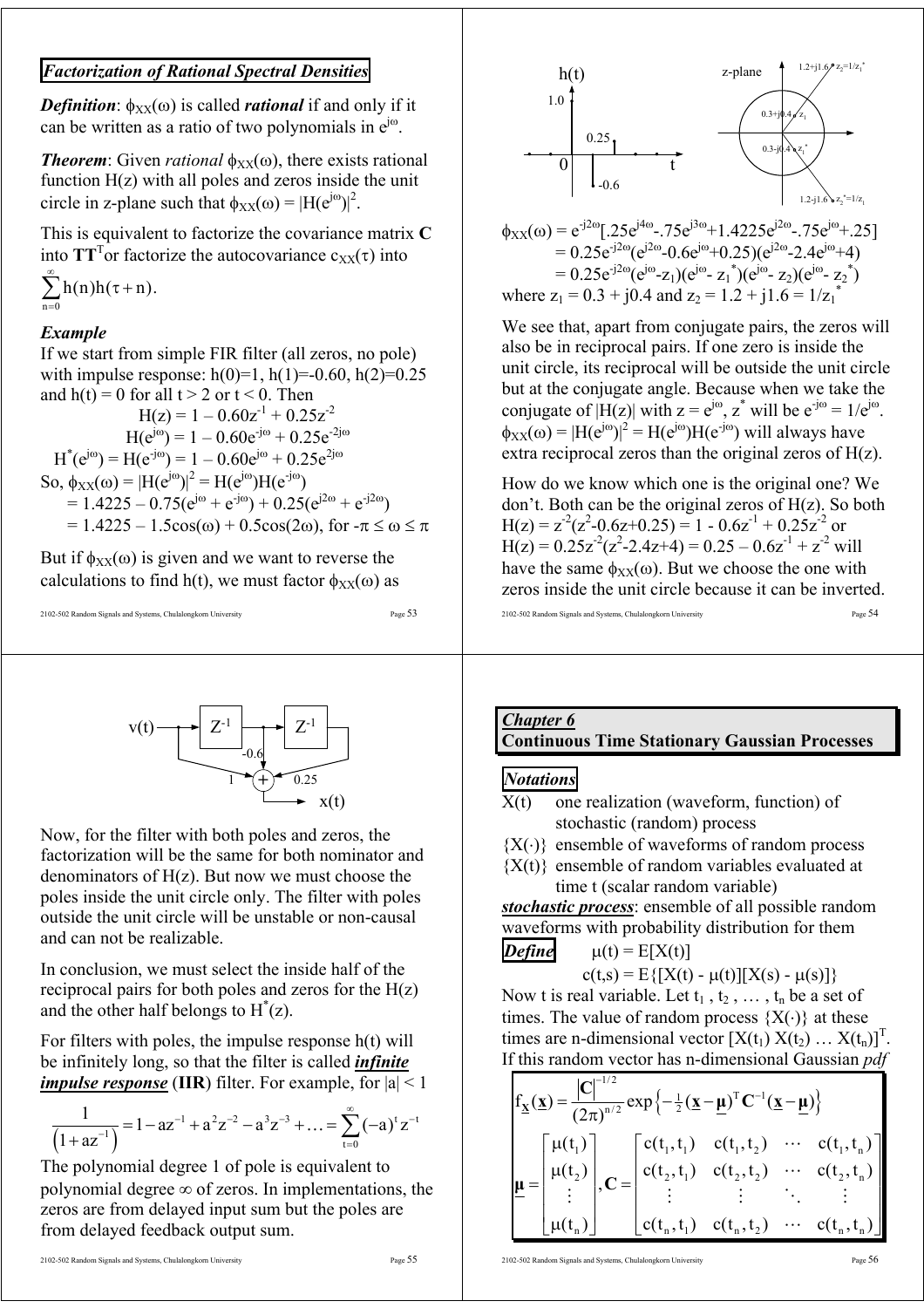**C** must be symmetric, non-negative definite matrix. If it is true for any set of times, this is *Gaussian process*. In general, the techniques , *e.g.*, spectral factorization, in chapter 5 and 6 can be used for any second-order processes. Because it uses only second order statistics in the processing (mean and covariance). Gaussian is just the simplest case of all second order process with the same second-order parameters.

## *Covariance and Spectral Density Functions*

- *strict sense stationary*: all moments of random process are time invariant (stationary)
- *wide sense stationary*: only the first two moments are required to be stationary, also called *secondorder stationary*

*Definition* A second-order random process is called stationary if and only if

and  $c(t,s)$ 

$$
\mu(t) = \mu
$$
  

$$
c(t,s) = c(t-s) = c(\tau)
$$

2102-502 Random Signals and Systems, Chulalongkorn University Page 57

Note that symmetric and non-negative definite **C** does not imply the Gaussian distribution, any second-order distribution must have these same properties.

# *Laplace Transform and Linear System Theory*

Let  $h(t)$  be the impulse response of a continuous-time time-invariant linear dynamic system (filter).

Laplace transform:

$$
H(s) = \int_{0}^{\infty} h(t)e^{-st}dt
$$

H(s) is called *transfer function* of the system (filter). The relationship between Laplace and Z transform with Fourier transform is that the first two are for system description (or processing) but the last one is for signal analysis. For the causal system in real life, it can not take the future input value for computing the output. That's why the integration or summation for the system (Laplace or Z transform) will be only from 0 to  $\infty$ . But for the signal analysis (or decomposition), the Fourier integral can cover the whole - $\infty$  to  $\infty$ . Apart from this, all these transforms are related by

 $z = e^{j\omega} = e^{s}$ 

Because of the nonlinear relationship between s and z, we can not convert polynomial of one variable into polynomial of other variable, only approximation.

Let  ${X(\cdot)}$  and  ${Y(\cdot)}$  be a zero-mean second-order stationary process.

- *autocovariance*:  $c_{XX}(\tau) = E[X(t+\tau)X(t)]$
- *crosscovariance*:  $c_{XY}(\tau) = E[X(t+\tau)Y(t)]$ ∞

• *power spectral density*:  $\phi_{XX}(\omega) = \int c_{XX}(\tau) e^{-j\omega\tau} d\tau$  $\phi_{XX}(\omega) = \int c_{XX}(\tau) e^{-j\omega\tau} d\tau$ −∞

- *cross spectral density*:  $\phi_{XY}(\omega) = \int c_{XY}(\tau) e^{-j\omega\tau} d\tau$ ∞ − jωτ  $\phi_{XY}(\omega) = \int_{-\infty}^{\infty} c_{XY}(\tau) e^{-j\omega \tau} d\tau$
- *inverse Fourier transform*:

$$
c_{XX}(\tau) = \frac{1}{2\pi} \int_{-\infty}^{\infty} \phi_{XX}(\omega) e^{j\omega \tau} d\omega
$$

$$
c_{XY}(\tau) = \frac{1}{2\pi} \int_{-\infty}^{\infty} \phi_{XY}(\omega) e^{j\omega \tau} d\omega
$$

- *symmetry*:  $c_{XX}(-\tau) = c_{XX}(\tau)$  and  $\phi_{XX}(-\omega) = \phi_{XX}(\omega)$  $c_{XY}(-\tau) = c_{YX}(\tau)$  and  $\phi_{XY}(-\omega) = \phi_{YX}(\omega)$
- *non-negativity*:  $\phi_{XX}(\omega) \ge 0$ ,  $-\infty < \omega < \infty$

• *finite power*:

$$
c_{XX}(0) = E[X^2(t)] = \frac{1}{2\pi} \int_{-\infty}^{\infty} \phi_{XX}(\omega) d\omega < \infty
$$

The non-negativity comes from Bochner theorem that this is the necessary and sufficient condition for nonnegative covariance matrix **C**.

$$
2102-502\;Random\; Signals\;and\;Systems,\;Chulalongkom\;University\;\\ \hspace*{2.2cm} Page\;58
$$

Let  $u(t)$  and  $y(t)$  be two deterministic signals defined for  $t \geq 0$ . Their Laplace transforms are

$$
U(s) = \int_{0}^{\infty} u(t)e^{-st}dt \quad \text{and} \quad Y(s) = \int_{0}^{\infty} y(t)e^{-st}dt
$$

If  $u(t)$  is input of filter with impulse response h(t). And y(t) is output of the filter. Let  $u(t) = 0$  for  $t < 0$ .

 $\boldsymbol{0}$  $y(t) = \int h(r)u(t - r)dr$  *and*  $Y(s) = H(s)U(s)$ ∞

## *Input-Output Relations for Stochastic Processes*

Let  ${X(\cdot)}$  be the input and  ${Y(\cdot)}$  be the output of filter with impulse response  $h(t)$ . Then for each

realization of X(t) we have

 $\boldsymbol{0}$  $Y(t) = \int h(r)X(t - r)dr$ ∞  $=\int h(r)X(t -$ 

To find the statistics of output related to input, we first find *cross-covariance* and *autocovariance* functions. Then we can find the *power spectral density* and *cross-spectral density* from their Fourier transforms.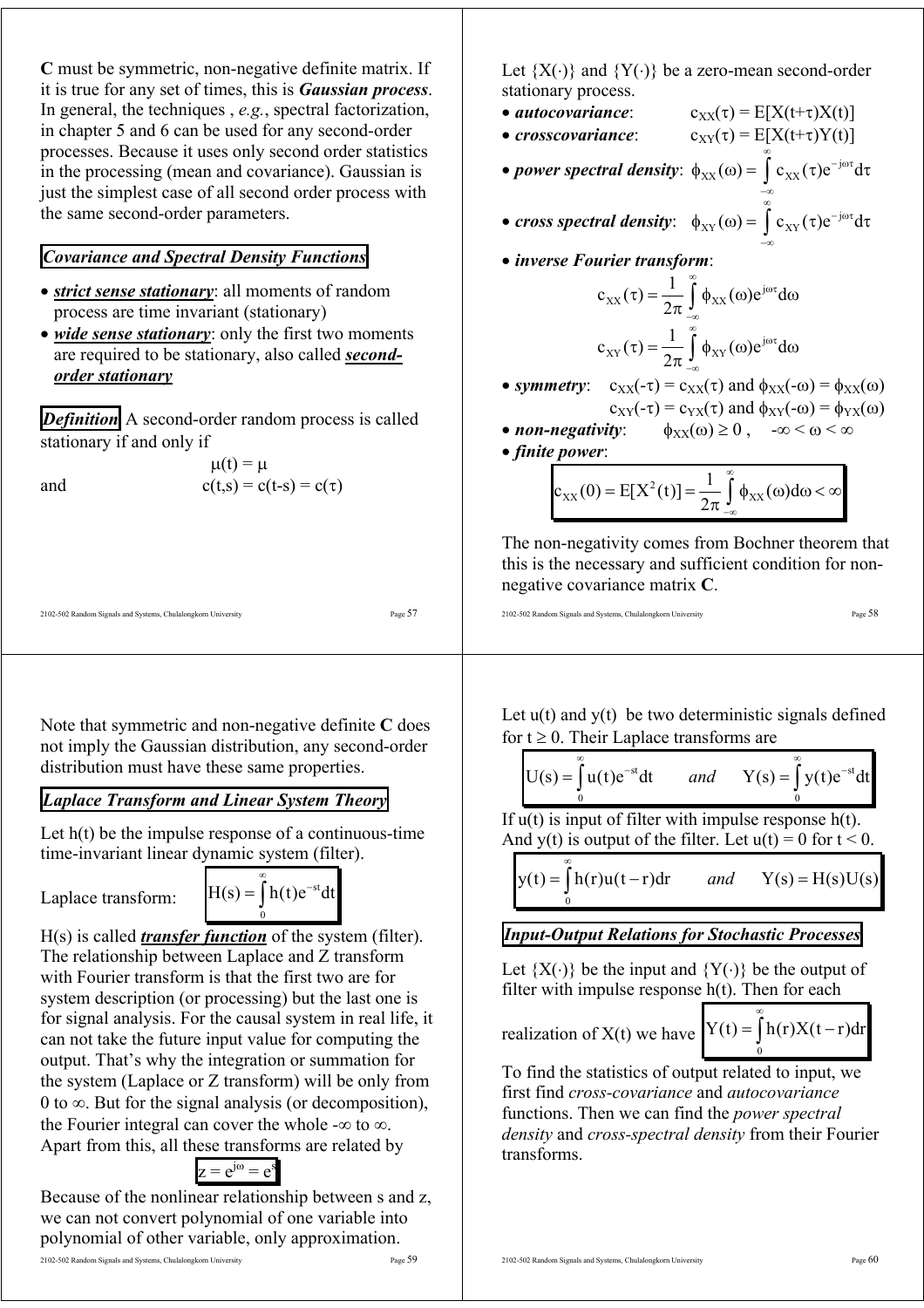$$
c_{XY}(\tau) = E[X(t+\tau)Y(t)] = E[X(t+\tau)\int_{0}^{\infty} h(\tau)X(t-\tau)d\tau]
$$
\n
$$
= \int_{0}^{\infty} h(\tau)E[X(t+\tau)X(t-\tau)]d\tau = \int_{0}^{\infty} h(\tau)c_{XX}(\tau+\tau)d\tau
$$
\n
$$
c_{YX}(\tau) = c_{XY}(-\tau) = \int_{0}^{\infty} h(\tau)c_{XX}(\tau-\tau)d\tau
$$
\n
$$
= \int_{0}^{\infty} h(\tau)c_{XX}(\tau-\tau)d\tau = h(\tau) * c_{XX}(\tau) \quad \boxed{c_{XX} \text{ symmetry}}
$$
\n
$$
\phi_{YX}(\omega) = H(j\omega)\phi_{XX}(\omega)
$$
\n
$$
c_{YY}(\tau) = E[Y(t+\tau)Y(t)] = E[Y(t+\tau)\int_{0}^{\infty} h(\tau)X(t-\tau)d\tau]
$$
\n
$$
= \int_{0}^{\infty} h(\tau)E[Y(t+\tau)X(t-\tau)]d\tau = \int_{0}^{\infty} h(\tau)c_{YX}(\tau+\tau)d\tau
$$
\n
$$
= \int_{0}^{\infty} h(\tau)c_{YX}(\tau-\tau)d\tau
$$
\n
$$
= \int_{0}^{\infty} h(\tau)c_{XY}(\tau-\tau)d\tau
$$
\n
$$
= \int_{0}^{\infty} h(\tau)c_{XY}(\tau-\tau)d\tau
$$
\n
$$
= h(\tau) * c_{XY}(\tau)
$$
\n
$$
\phi_{YY}(\omega) = H(j\omega)\phi_{XY}(\omega) = H(j\omega)H^{*}(j\omega)\phi_{XX}(\omega)
$$
\n
$$
= |H(j\omega)|^{2} \phi_{XX}(\omega)
$$
\n
$$
= \int_{\text{Page 61}}^{\infty} h(\tau)d\tau
$$

But not all non-negative symmetric  $\phi_{YY}(\omega)$  can be factored into  $[H(j\omega)]^2$ . If it can be factored, Y(t) is *realizable* and H(s) must be the transfer function of a (continuous-time) *stable causal linear system*. That is H(s) must have no pole on the right half of s-plane. But all non-negative symmetric *rational*  $φ_{YY}(ω)$  can always be factored. All the poles and zeros of  $\phi_{YY}(\omega)$ must have opposite pairs, *e.g.*, a+jb opposite to -a-jb. Because when we take the conjugate of H(s) and evaluate with  $s = j\omega$ ,  $s^*$  will become -j $\omega$  = -s and will create opposite poles and zeros to the original ones.



Then, H(s) will be the rational function with all left half plane poles and zeros of  $\phi_{YY}(\omega)$ , and the all the right half belongs to  $H^*(s)$ . In fact, we can also choose some or all right half plane zeros instead and still get the stable causal filter with the same *power spectral density*. But it will not be invertible. The system H(s) with all left half plane zeros (and poles) is called *minimum phase system*.

## *Spectral Factorization and Paley-Wiener Criterion*

If we want to create the stochastic process  ${Y(\cdot)}$  with *power spectral density*  $\phi_{YY}(\omega)$ , how to find the transfer function H(jω) of the filter that output  ${Y(\cdot)}$ from known input process  ${X(\cdot)}$ . The simplest  ${X(\cdot)}$ is white noise  $\{V(\cdot)\}\$  with  $\phi_{VV}(\omega) = 1$ , -∞<  $\omega \ll \omega$ . The inverse Fourier transform of 1 is *Dirac delta function*

$$
\delta(t) = \begin{cases}\n\infty, & t = 0 \\
0, & \text{elsewhere}\n\end{cases}
$$
\n
$$
\text{So, } c_{VV}(\tau) = \delta(\tau) \text{ will have infinite power (variance)}.
$$
\n
$$
c_{VV}(0) = E[V^{2}(t)] = \int_{-\infty}^{\infty} \phi_{VV}(\omega) d\omega = \delta(0) = \infty
$$

This means that there is no true white noise in real life even though we always use it in theoretical analysis. In practice, the signal always have limited power and the white noise we used is actually band-limited, *i.e.*,  $\phi_{VV}(\omega) = 1$  up to some frequency  $\omega_{max}$  which is much higher than operating frequency. Beyond that  $\phi_{VV}(\omega)$ will go down to zero. If we apply  $V(t)$  as input, then the output power spectral density will be

## $\phi_{YY}(\omega) = |H(j\omega)|^2$

2102-502 Random Signals and Systems, Chulalongkorn University Again, obviously  $\phi_{YY}(\omega) \ge 0$  and  $\phi_{YY}(-\omega) = \phi_{YY}(\omega)$ .

The inverse system  $H^{-1}(s)$  will accept input  ${Y(\cdot)}$  and output u.w.g.n so this system is called *whitening filter* while H(s) is called *innovation filter*.

$$
\frac{Y(t)}{V(t)}
$$

For non-rational  $\phi_{YY}(\omega)$ , H(s) will not be rational and the system (filter) will be infinite order. The necessary and sufficient condition for  $\phi_{YY}(\omega)$  to be factored as  $|H(j\omega)|^2$  and  $H(s)$  is stable causal system is the

## *Paley-Wiener criterion*: 2

$$
\int_{-\infty}^{\infty} \frac{\left|\log \phi(\omega)\right|}{1+\omega^2} d\omega < \infty
$$

This is more specific condition in frequency domain than just the non-negativity at all frequencies for the causal system. Obviously,  $\phi(\omega)$  must be non-negative. But more than that, it can not be 0 or  $\infty$  continuously in some intervals of frequency. So the ideal low pass, band pass or high pass signals, which have the spectral density in the stop band equals to zero, will not satisfy Paley-Wiener criterion and can not be realizable. These signal will have non-causal impulse response h(t) in time domain too, h(t)  $\neq$  0 for t < 0.

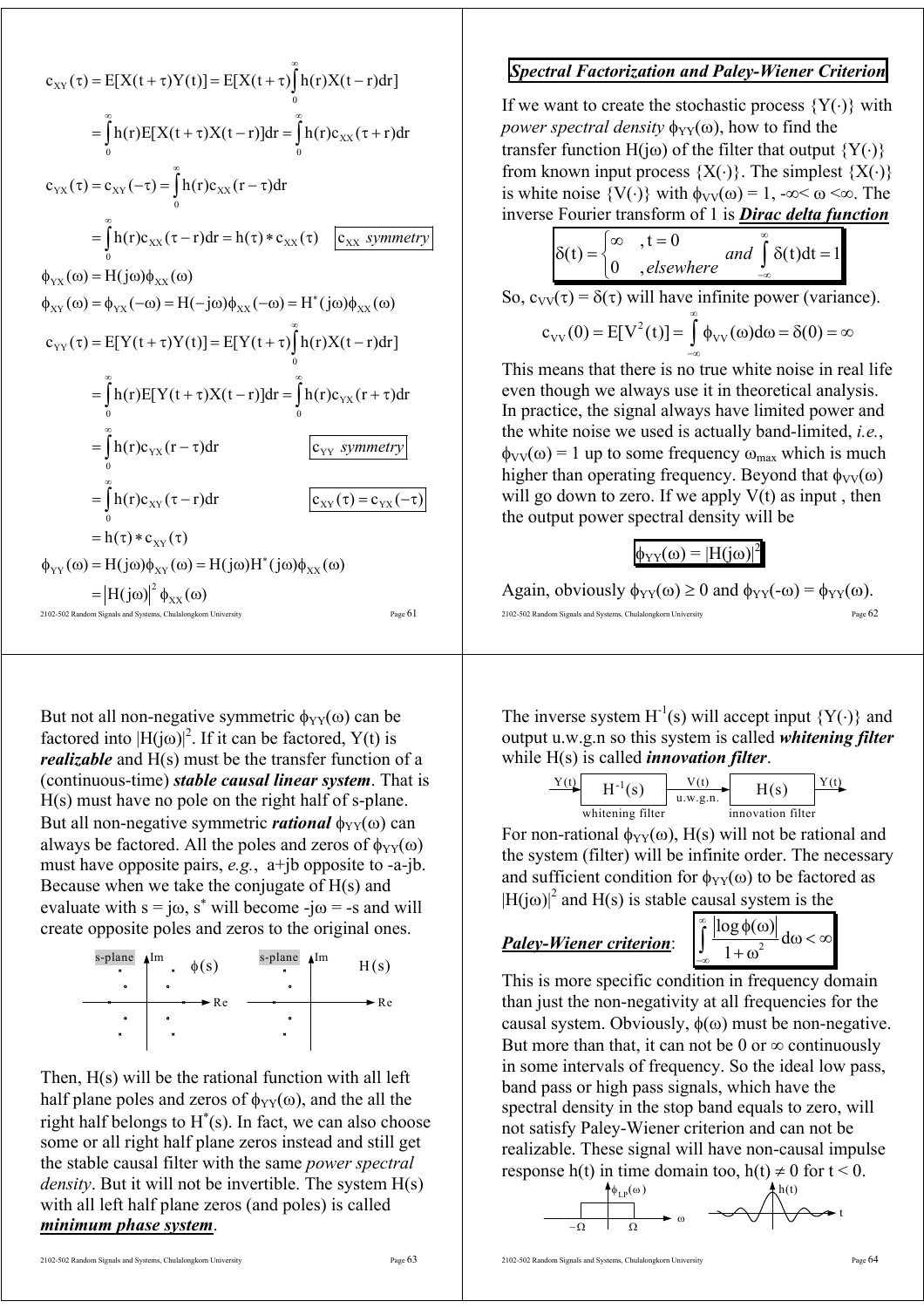## *Ergodic Process*

Stochastic process is a set of random variables  $X_t$  or X(t) where t is a parameter (discrete or continuous, finite or infinite set). If we imagine that a random process is a set of dices, each dice outcome is X(t). The whole vector  $\underline{\mathbf{X}}_t$  of outcome of all dices is one random object (realization, sequence, waveform). To find statistical parameters (mean, variance) of each  $X_t$ (each dice), we need many many trials (realizations) and find the statistics over these *ensemble average*.

If the process is stationary, these parameters will not change with the dices we are observing (*translation invariant*). But we still need many many trials for finding the statistics. We cannot tell the mean of each dice from just one outcome, even all of them has them same mean. The statistical average over a realization, called *time average*, may not give the correct answer. For example, if all the dices are locked to turn up the same face as each other, then the time average will be the same as throwing a dice just once to find its mean.

But if time average statistics are the same as ensemble average statistics, then we call that random process is *Ergodic*. Obviously, all *ergodic process* must also be *stationary* but not inversely.

2102-502 Random Signals and Systems, Chulalongkorn University Page 65

where, 
$$
E\left\{\overline{X}^2(T_1, T_2)\right\} = \frac{1}{(T_2 - T_1)^2} E\left\{\int_{T_1}^{T_2} X(t)dt\right\}^2\right\}
$$
  
\n
$$
= \frac{1}{(T_2 - T_1)^2} \int_{T_1}^{T_2} \int_{T_1}^{T_2} E\left\{X(t)X(\lambda)\right\} dt d\lambda
$$
\n
$$
= \frac{1}{(T_2 - T_1)^2} \int_{T_1}^{T_2} \int_{T_1}^{T_2} r_{XX}(t - \lambda) dt d\lambda
$$
\n
$$
= \frac{1}{(T_2 - T_1)^2} \int_{T_1}^{T_2} \int_{T_1}^{T_2} c_{XX}(t - \lambda) dt d\lambda + \mu_X^2
$$
\nthen,  $\int \text{Var}\left(\overline{X}(T_1, T_2)\right) = \frac{1}{(T_2 - T_1)^2} \int_{T_1}^{T_2} \int_{T_1}^{T_2} c_{XX}(t - \lambda) dt d\lambda$ 

If we know  $c_{XX}(\tau)$ , we can choose  $T_1$ ,  $T_2$  to get the variance as small as we need and  $\overline{X}(T_1, T_2)$  can be almost the same as  $\mu_X$ . But in practice we do not know  $c_{XX}(\tau)$  and all other ensemble average statistics, that is why we try to use time average. But if we know that the integral of  $c_{XX}(\tau)$  grows slower than  $(T_2-T_1)^2$  as  $T_1 \rightarrow \infty$  and  $T_2 \rightarrow \infty$ , then the Var( $\overline{X}$ ) will be 0 as T→∞ and

$$
\overline{X} = \lim_{T \to \infty} \frac{1}{2T} \int_{-T}^{T} X(t) dt \to \mu_X
$$

# *Define*

$$
\overline{X}(T_1, T_2) = \frac{1}{T_2 - T_1} \int_{T_1}^{T_2} X(t) dt
$$

as time average of stationary process  $\{X(\cdot)\}\$ .  $X(T_1, T_2)$ is also a random variable because it is linear function of random variables  ${X(t)}$ . For Gaussian process,  $\overline{X}(T_1, T_2)$  will also be Gaussian with mean

$$
E\left\{\overline{X}(T_1, T_2)\right\} = \frac{1}{T_2 - T_1} \int_{T_1}^{T_2} E\left\{X(t)\right\} dt
$$

$$
= \frac{1}{T_2 - T_1} \int_{T_1}^{T_2} \mu_x dt = \mu_x
$$

We can see that  $\overline{X}(T_1, T_2)$  is a good estimator for  $\mu_X$ because its mean equals  $\mu_X$ . This property is called *unbias* estimator or statistics. But  $X(T_1, T_2)$  is random and its variance will determine how close to  $\mu_X$  in average.

$$
\operatorname{Var}\left(\overline{X}(T_1, T_2)\right) = E\left\{ \left[\overline{X}(T_1, T_2) - \mu_X\right]^2 \right\}
$$
  
=  $E\left\{ \overline{X}^2(T_1, T_2) \right\} - 2E\left\{ \overline{X}(T_1, T_2) \right\} \mu_X + \mu_X^2$   
=  $E\left\{ \overline{X}^2(T_1, T_2) \right\} - \mu_X^2$ 

2102-502 Random Signals and Systems, Chulalongkorn University Page 66

We can see that  $c_{XX}(\tau)$  must decrease fast enough in the ergodic process which means that  $X(t)$  and  $X(t+\tau)$ must be almost independent of each other if  $\tau$  is large enough. Then we can split one realization into several independent short segments as if they were different realizations. Then the ensemble averages between them are, in fact, time average. Similarly, we can define the time-average estimator for  $c_{XX}$  or  $r_{XX}$  as

$$
R_{XX}(\tau) = \lim_{T \to \infty} \frac{1}{2T} \int_{-T}^{T} X(t + \tau) X(t) dt
$$

In summary, the process is ergodic if and only if  $\overline{X} = \mu_X$  and  $R_{XX}(\tau) = r_{XX}(\tau)$ 

## *Power Spectra for Deterministic Signals*

In many applications, the signals are not truly random but we may need the signal spectrum from observed unknown signals. We can also use the same technique as for random signal. That is, finding the time-average autocorrelation function first and calculates its Fourier transform to get the spectrum even if the signals are not random at all. Deterministic signal can be finite *energy* or finite *power* signal. The random signals and periodic signals must always be *power* signals. The finite duration signals must always be *energy* signals.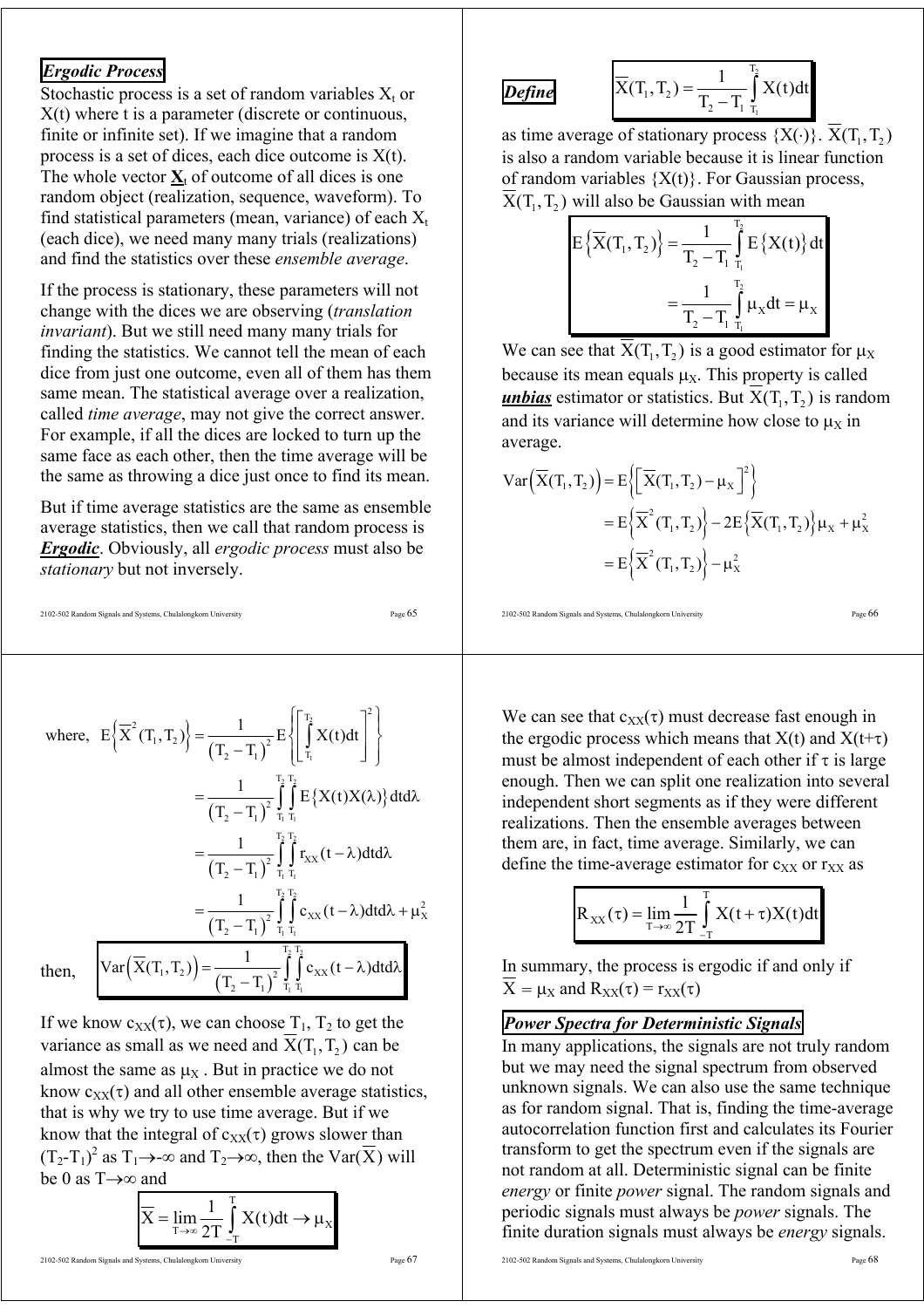To deal with (deterministic) energy signals, we must re-define all the power terms into energy by removing the time averaging as

| $\mathcal{P} = \lim_{T \to \infty} \frac{1}{2T} \int_{T}^{T} x^2(t) dt$ ; signal power |                                                                                                      |
|----------------------------------------------------------------------------------------|------------------------------------------------------------------------------------------------------|
| $=\frac{1}{\tau}\int_{-\tau/2}^{\tau/2} x^2(t)dt$                                      | ; periodic, $\tau = period$                                                                          |
|                                                                                        | $R_{xx}(\tau) = \lim_{T \to \infty} \frac{1}{2T} \int_{-\tau}^{1} x(t)x(t+\tau)dt$ ; autocorrelation |
| $S_{xx}(\omega) = \int R_{xx}(\tau) e^{-j\omega\tau} d\tau$ ; power spectrum           |                                                                                                      |
|                                                                                        |                                                                                                      |
| $\mathcal{E} = \int x^2(t) dt$                                                         | ; signal energy                                                                                      |
| $\rho_x(\tau) = \int x(t)x(t+\tau)dt$ ; energy autocorrelation                         |                                                                                                      |
| $\phi_x(\omega) = \int \rho_x(\tau) e^{-j\omega \tau} d\tau$                           | ; energy spectrum                                                                                    |

2102-502 Random Signals and Systems, Chulalongkorn University Page 69 −∞

 $X(j\omega) = \int x(t)e^{-j\omega t} dt$  ;

−∞ ∞

Then the filter impulse response will be the mirror signal x(-t). The output spectrum  $Y(i\omega)$  of the filter with matched input  $x(t)$  will be

*signal Fourier transform*

 $X(j\omega)X(-j\omega) = |X(j\omega)|^2 = \phi_x(\omega)$ which is the signal energy spectrum. Therefore  $y(t)$ will be the signal autocorrelation function  $\rho_x(t)$ .



This filter will give the highest peak output for the matched input  $x(t)$ , all other signals with the same energy will give lower output than this. But this filter is not causal and the filter must be modified. If  $x(t)$ has finite duration  $T$ , then we can shift  $h(t)$  to the right by T to make the filter causal,  $h(t) = x(T-t)$ . And the transfer function will be  $X(-j\omega)e^{-j\omega T}$ , or just add linear phase shift. In this case, the output  $y(t) = \rho_x(t+T)$  will give the peak output at time T instead.



The relationship between  $X(i\omega)$  and  $\phi_x(\omega)$  is

$$
\phi_x(\omega) = \int_{-\infty}^{\infty} \int_{-\infty}^{\infty} x(t)x(t+\tau)e^{-j\omega\tau}dtd\tau
$$
  
\n
$$
= \int_{-\infty}^{\infty} x(t)\int_{-\infty}^{\infty} x(\sigma)e^{-j\omega(\sigma-t)}d\sigma dt \quad ; let \sigma = t+\tau
$$
  
\n
$$
= \int_{-\infty}^{\infty} x(t)e^{j\omega t}dt \int_{-\infty}^{\infty} x(\sigma)e^{-j\omega\sigma}d\sigma
$$
  
\n
$$
= X(-j\omega)X(j\omega) = |X(j\omega)|^2
$$

The *energy spectrum* is simply the magnitude squared of the Fourier transform of the signal itself.

For (deterministic) periodic signals, which are power signals, we must use the time-average functions in the same way as for random signals. But because of the periodicity, the autocorrelation will be periodic and both the Fourier transform and power spectral density will be delta function at harmonic frequencies.

*Matched Filter* is the filter with transfer function as the conjugate Fourier transform of the signal to be matched. If the signal is  $x(t)$  and its Fourier transform is  $X(i\omega)$ , then the transfer function will be  $X(-i\omega)$ .

2102-502 Random Signals and Systems, Chulalongkorn University Page  $70$ 

*Chapter 8* **Karhunen-Loeve and Fourier Series Expansion of Continuous-Time Processes** 

We have already known how to expand deterministic signals into infinite series, *e.g.*, Fourier series, Taylor series. Now we want to expand random signals into infinite series, but in this case, the coefficients will be random variables, *e.g.*, different realizations will give different sets of coefficients. Then we want to know the statistics of these random coefficients. If we deal only with zero mean, second-order random variables, we can use the *Hilbert space of second-order random variables* for our analysis. Orthogonal in this space is statistical uncorrelated and also statistical independent for Gaussian case. We will also use the *Hilbert space of Time Functions on an Interval* for deterministic part of the signals analysis too. The basis functions for the expansions will be orthogonal in this space.

**L2[0,T] :** *The Hilbert space of all square integrable functions* for the time interval  $0 \le t \le T$  is the space of all waveform f(t) with

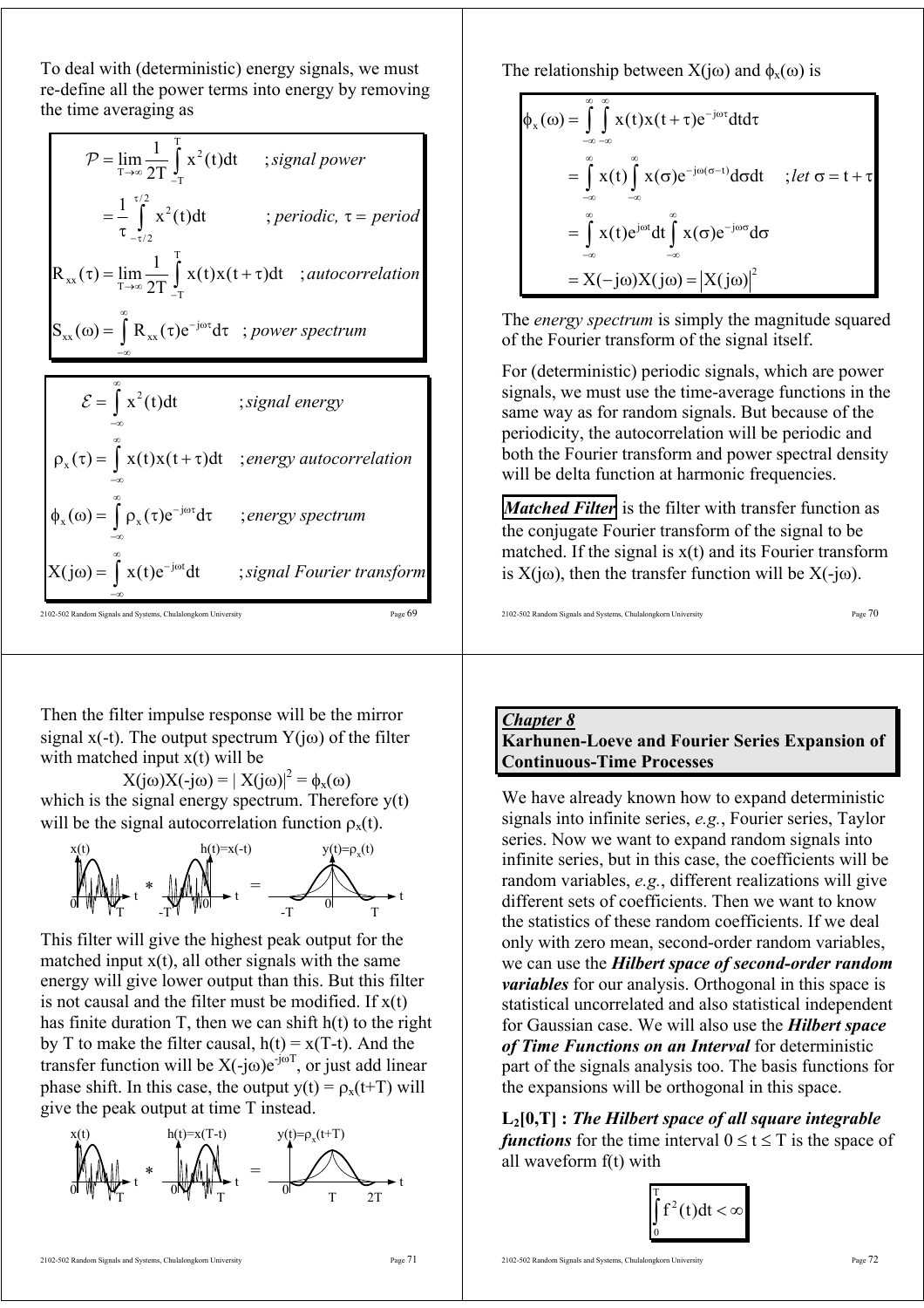This space has infinite dimensions and any waveform f(t) can be thought of as a vector. We can choose the basis waveforms so that it has simpler representations. For example,  $f(t) = \sin(t)$  for  $0 \le t \le 2\pi$  will be simple form if we use the basis of Fourier series expansion which are  $sin(nT)$  for  $n = 0, 1, ..., \infty$ . Then f(t) will align on one axis with only one coefficient. But if we use the basis of Taylor series,  $t^n$  for  $n = 0, 1, ..., \infty$ , then f(t) still span on all infinite dimensional space. The inner product and induced norm of  $L_2[0,T]$  is

inner product, 
$$
\langle f, g \rangle = \int_{0}^{T} f(t)g(t)dt
$$
  
induced norm,  $||f|| = \langle f, f \rangle^{1/2} = \left[ \int_{0}^{T} f^{2}(t)dt \right]^{1/2}$ 

- $\triangleright$  In n-dim space, if we multiply n-dim vector **x** by an n×n matrix A, we will get another n-dim vector **y** in the same space. Matrix A is called an *operator* (vector function of vector that maps a vector to another vector in the same space),  $y = A \underline{x}$ .
- ¾ In ∞-dim space, **A** will be ∞×∞ matrix and the matrix multiply by a vector gives a new ∞-dim vector with each element as the inner products of each row of the matrix with the vector.

$$
2102-502\,Random\,Signals\,and\,Systems, Chulalongkorn\,University\n\qquad 102-502\,Random\,Signals\,and\,Systems, Chulalongkorn\,University\n\qquad 102-502\,Random\,Signals\,and\,Systems, Chulalongkorn\,University\n\qquad 102-502\,Random\,Signals\,and\,Systems, Chulalongkorn\,University\n\qquad 102-502\,Standard\,Gagnants, 102-502\,Standard\,Gagnants, 102-502\,Standard\,Gagnants, 102-502\,Standard\,Gagnants, 102-502\,Standard\,Gagnants, 102-502\,Standard\,Gagnants, 102-502\,Standard\,Gagnants, 102-502\,Standard\,Gagnants, 102-502\,Standard\,Gagnants, 102-502\,Standard\,Gagnants, 102-502\,Standard\,Gagnants, 102-502\,Standard\,Gagnants, 102-502\,Standard\,Gagnants, 102-502\,Standard\,Gagnants, 102-502\,Standard\,Gagnants, 102-502\,Standard\,Gagnants, 102-502\,Standard\,Gagnants, 102-502\,Standard\,Gagnants, 102-502\,Standard\,Gagnants, 102-502\,Standard\,Gagnants, 102-502\,Standard\,Gagnants, 102-502\,Standard\,Gagnants, 102-502\,Standard\,Gagnants, 102-502\,Standard\,Gagnants, 102-502\,Standard\,Gagnants, 102-502\,Standard\,Gagnants, 102-502\,Standard\,Gagnants, 102-502\,Standard\,Gagnants, 102-502\,Standard\,Gagnants, 102-502\,Standard\,Gagnants, 102-502\,Standard\,Gagnants, 102-502\,Standard\,Gagnants, 102-502\,Standard\,Gagnants, 102-502\,Standard\,Gagnants, 102-502\,Standard\,Gagnants, 102-502\,Standard\,Gagnants,
$$

The class of operator that we are interested in, is the class of *compact, self adjoint operator* which has the properties of its kernel equivalent to symmetric and positive definite function. So that, the auto covariance function c(t,s) can be used as a kernel function of a compact, self adjoint operator.

**Definition** A linear operator L in Hilbert space will be *self adjoint operator* if and only if, for all pairs of vectors f and g, we will get  $\langle f, Lg \rangle = \langle Lf, g \rangle$ . For our case of real function in L2[0,T], *self adjoint operator* means that the kernel is symmetric,  $K(t,s) = K(s,t)$ .

**Definition** A linear operator L in Hilbert space will be *compact operator* if, for any orthonormal (O.N.)

set of basis  ${e_n}$  such that  ${e_n, e_m}$ 0,  $n \neq m$  $\langle e_n, e_m \rangle = \begin{cases} 0, & n \neq m \\ 1, & n = m \end{cases}$  $\begin{cases} 0, & n \neq m \\ 1, & n = m \end{cases}$ , then  $\text{Le}_{n} \big\| \rightarrow 0 \text{ as } n \rightarrow \infty$ 

For example, the kernel  $K(s,t) = \delta(s-t)$ , which gives the *identity operator* equivalent to identity matrix  $I_n$  in n-dim space, is not a *compact operator*. Because for all n,  $Le_n = e_n$  will not converge to zero. While the

kernel that has eigenvalues as 
$$
λ_n = \frac{1}{n}
$$
, n = 1, 2, ... ∞

|                | integral operator, $g(s) = \int K(s,t)f(t)dt$ |
|----------------|-----------------------------------------------|
| abstract form, | $g = Lf$                                      |

K(s,t) is called *kernel function* of *integral operator*. K(s,t) is a real function for  $0 \le s \le T$ ,  $0 \le t \le T$ , in analogy to a square matrix of ∞×∞ dimensions. Where s is row index and t column index of  $K(s,t)$ .

- ¾ In n-dim space, we have *eigenvalue*/*eigenvector* of *operator* (or matrix) **A** such that  $\mathbf{A}\mathbf{x} = \lambda \mathbf{x}$
- ¾ In ∞-dim space, we have *spectrum* of any linear *operator* equivalent to a set of *eigenvalue*, which can be continuous or discrete set. The *eigenvector* is the waveform or signal that if input to the *operator* will result in the same waveform with different size. The amplitude gain is, in fact, the eigenvalue for that eigenvector (or eigen-waveform).

In *unbounded linear system*, we can see that the only waveforms that input to a filter and get output as the same waveform are all the sinusoidal waveform at all frequencies. These are the eigenvectors of the system and the gain at all frequencies, which is its frequency response, are in fact the eigenvalues. This is why we call these *eigenvalues* as the *spectrum* of an *operator*.

2102-502 Random Signals and Systems, Chulalongkorn University Page 74

is *compact operator*. Imagine the kernel as an ∞×∞ diagonal matrix with  $\lambda_n = \frac{1}{n}$ n  $\lambda_n = \frac{1}{n}$  on its diagonal. Then

$$
Le_n = \frac{1}{n} e_n \to 0 \text{ as } n \to \infty.
$$

But compact operators can also be asymmetric ( not self adjoint), for example,  $Le_n = \frac{1}{n} e_{n+1}$ . This operator has rank zero and no eigenvalue.

$$
\begin{bmatrix} 1 & & & & \mathbf{0} \\ & 1 & & & & \\ & & 1 & & \\ & & & \ddots & \\ \mathbf{0} & & & 1 \end{bmatrix} \begin{bmatrix} 1 & & & & \mathbf{0} \\ & \frac{1}{2} & & & \\ & & \frac{1}{2} & & \\ & & & \ddots & \\ \mathbf{0} & & & & \frac{1}{2} \end{bmatrix} \begin{bmatrix} 0 & & & & \mathbf{0} \\ 1 & 0 & & & \\ & \frac{1}{2} & 0 & & \\ & & \frac{1}{2} & 0 & \\ & & & \ddots & 0 \end{bmatrix}
$$
  
Le<sub>n</sub> = e<sub>n</sub> 
$$
Le_n = \frac{1}{n}e_n
$$
 
$$
Le_n = \frac{1}{n}e_{n+1}
$$

**Theorem** Every compact, self-adjoint operators which map Hilbert space into itself has at least one eigenvalue and at most *countably infinite* eigenvalues.

**Theorem** The eigenvectors of a compact, self-adjoint operator are *mutually orthogonal*.

These orthogonal eigenvectors (waveforms) can be used as the othonormal basis functions for expansion.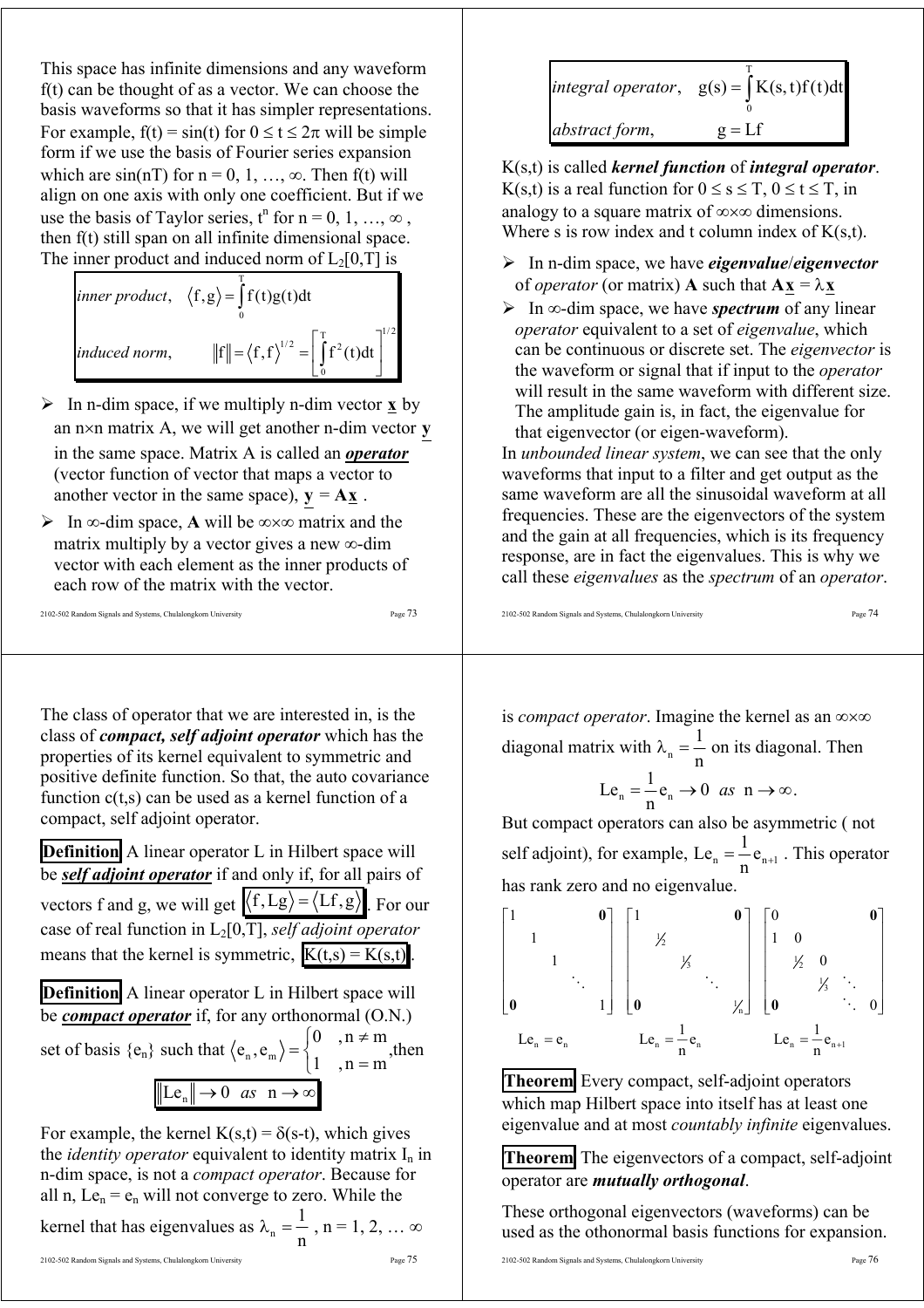## *The Karhunen-Loeve Expansion*

Given a second-order process  $\{X(\cdot)\}\$  with autocovariance function  $c(t,s)$ , the symmetric positive definite matrix, if we use  $c(t,s)$  as a kernel of integral operator, the set of non-zero eigenvalues  $\{\lambda_n\}$  will all be positive.  $\{\phi_n\}$  is a set of normalized eigenfunctions (eigenvectors) for each  $\lambda_n$  that satisfy  $L\phi_n = \lambda_n \phi_n$  and are mutually orthogonal because of the compact, selfadjoint operator.

$$
\int_{0}^{T} c(s, t)\phi_{n}(t)dt = \lambda_{n}\phi_{n}(s) \qquad , 0 \le s, t \le T
$$
  
and  $\langle \phi_{n}, \phi_{m} \rangle = \int_{0}^{T} \phi_{n}(t)\phi_{m}(t)dt = \begin{cases} 1 & , n = m \\ 0 & , n \ne m \end{cases}$ 

If we use  $\{\phi_n\}$  as orthonormal set of basis functions (vectors) for expanding the sample function  $X(\cdot)$  of the process  $\{X(\cdot)\}\)$ , we have each projections,

$$
\alpha_n = \langle X, \phi_n \rangle = \int_0^T \phi_n(t) X(t) dt \quad , n = 1, 2, 3, \dots
$$

 $\alpha_n$  are functions of random variables and also random variables. Combine all the projections back to get,

```
2102-502 Random Signals and Systems, Chulalongkorn University Page 77
```
This expansion is called *Karhunen-Loeve* expansion. Its basis functions (vectors) are *orthonormal* in the Hilbert space of square integrable functions,  $L_2[0,T]$ , and its expansion coefficients are also *orthogonal* (statistical independent) in the Hilbert space of second-order random variables. All other orthogonal expansions will not have both properties together. The mean  $E{\alpha_n} = 0$  and and its variance  $E{\alpha_n^2} = \lambda_n$ .

If  $c(t,s)$  is jointly continuous in both t and s. The expansion will converge *statistically in the mean* 

*square sense, pointwise in time*. This means that the mean square error  $\rightarrow$ 0 as n $\rightarrow \infty$  for each t.

$$
E\left\{\left[X(t) - \sum_{n=1}^{N} \alpha_n \phi_n(t)\right]^2\right\} : MSE \ of \ the \ first \ N \ terms
$$
  
\n
$$
= E\left\{X^2(t) - 2\sum_{n=1}^{N} \alpha_n X(t)\phi_n(t) + \left[\sum_{n=1}^{N} \alpha_n \phi_n(t)\right]^2\right\}
$$
  
\n
$$
= c(t, t) - 2\sum_{n=1}^{N} E\left\{\alpha_n X(t)\right\} \phi_n(t) + E\left\{\sum_{n=1}^{N} \sum_{m=1}^{N} \alpha_n \alpha_m \phi_n(t) \phi_m(t)\right\}
$$
  
\n
$$
= c(t, t) - 2\sum_{n=1}^{N} E\left\{\int_0^T \phi_n(s) X(s) ds X(t)\right\} \phi_n(t)
$$
  
\n
$$
+ \sum_{n=1}^{N} \sum_{m=1}^{N} E\left\{\alpha_n \alpha_m\right\} \phi_n(t) \phi_m(t)
$$

2102-502 Random Signals and Systems, Chulalongkorn University

$$
_{\rm Page}\,79
$$

$$
X(t) = \sum_{n=1}^{\infty} \alpha_n \phi_n(t)
$$

In fact the above expansion is true for all orthonormal basis vectors  $\{\phi_n\}$  such as Fourier series. The special property of using eigenfunctions of  $c(t,s)$  as the basis vectors is that it gives statistical independent (for zero mean Gaussian random variables)  $\alpha_n$  as following.

$$
E\{\alpha_n \alpha_m\} = E\left\{\left[\int_0^T \phi_n(t)X(t)dt\right] \left[\int_0^T \phi_m(s)X(s)ds\right]\right\}
$$
  
\n
$$
= E\left\{\int_0^T \int_0^T \phi_n(t)\phi_m(s)X(t)X(s)dt ds\right\}
$$
  
\n
$$
= \int_0^T \int_0^T \phi_n(t)\phi_m(s)E\left\{X(t)X(s)\right\}dt ds
$$
  
\n
$$
= \int_0^T \int_0^T \phi_n(t)\phi_m(s)c(t,s)dt ds
$$
  
\n
$$
= \int_0^T \int_0^T \phi_n(t)c(t,s)dt \Bigg] \phi_m(s)ds
$$
  
\n
$$
= \int_0^T \lambda_n \phi_n(s)\phi_m(s)ds
$$
  
\n
$$
= \lambda_n \langle \phi_n, \phi_m \rangle = \begin{cases} \lambda_n, & n = m \\ 0, & n \neq m \end{cases}
$$

$$
2102-502\text{ Random Signals and Systems, Chulalongkom University}\hspace{2cm}\text{Page 78}\\
$$

$$
= c(t,t) - 2\sum_{n=1}^{N} \int_{0}^{T} \phi_n(s) E\left\{X(s)X(t)\right\} ds \phi_n(t) + \sum_{n=1}^{N} \lambda_n \phi_n^2(t)
$$
  
\n
$$
= c(t,t) - 2\sum_{n=1}^{N} \int_{0}^{T} \phi_n(s) c(t,s) ds \phi_n(t) + \sum_{n=1}^{N} \lambda_n \phi_n^2(t)
$$
  
\n
$$
= c(t,t) - 2\sum_{n=1}^{N} \lambda_n \phi_n^2(t) + \sum_{n=1}^{N} \lambda_n \phi_n^2(t)
$$
  
\n
$$
= c(t,t) - \sum_{n=1}^{N} \lambda_n \phi_n^2(t) \rightarrow 0 \text{ as } N \rightarrow \infty
$$

This comes from *Mercer's theorem* which states that

$$
c(t,s) = \sum_{n=1}^{\infty} \lambda_n \phi_n(t) \phi_n(s)
$$
 and so,  $c(t,t) = \sum_{n=1}^{\infty} \lambda_n \phi_n^2(t)$ 

This is equivalent to the *eigenvalue decomposition* of symmetric matrix into its own eigenvectors  $\phi_n$  and eigenvalues  $\lambda_n$ . The **modal matrix**  $U = [\phi_1 \ \overline{\phi_2} \ \dots \ \phi_n]$ is an orthonormal matrix of normalized eigenvectors.

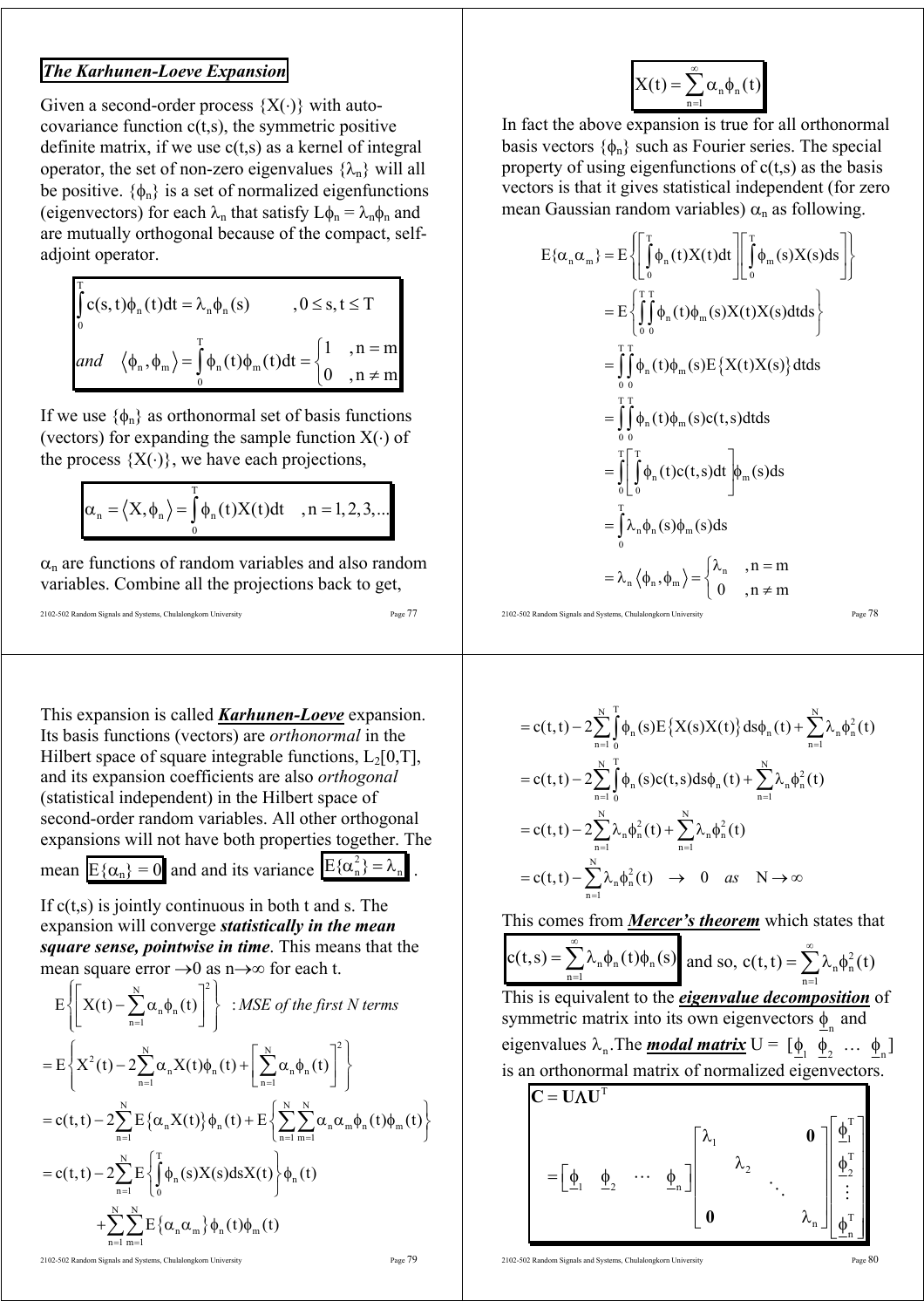Mercer's theorem is applicable onlty for jointly continuous autocovariance function  $c(t,s)$ . If  $c(t,s)$  is not jointly continuous, the convergence of Karhunen-Loeve expansion will not be pointwise in t, but in the sense of  $L_2[0,T]$ . This means that at some points of time, it may not have zero error. But the integration of error square from 0 to T will converge to zero instead.

That is 
$$
E\left\{\int_0^T \left[ X(t) - \sum_{n=1}^N \alpha_n \phi_n(t) \right]^2 dt \right\} \to 0 \text{ as } N \to \infty.
$$
  
This requires the signal energy  $E\left\{\int_0^T X^2(t) dt \right\} < \infty$   
or equivalently,  $\int_0^T E\left\{X^2(t)\right\} dt = \int_0^T c(t, t) dt < \infty.$ 

0 0 This is the trace of autocovariance function (sum of covariance matrix diagonal elements) which equals to sum of all its eigenvalues. Then,

$$
\int_{0}^{T} E\left\{X^{2}(t)\right\} dt = \int_{0}^{T} c(t, t) dt = \sum_{n=1}^{\infty} E\{\alpha_{n}^{2}\} = \sum_{n=1}^{\infty} \lambda_{n} < \infty
$$

2102-502 Random Signals and Systems, Chulalongkorn University Page 81 If we sum only up to  $\alpha_N$ , the reconstructed waveform will have the total energy  $\sum_{n=1}^{\infty}$ n  $\sum_{n=1}^{\infty} \lambda_n$  out of  $\sum_{n=1}^{\infty} \lambda_n$ ∞  $\sum_{n=1}^{\infty} \lambda_n$  and the mean square error is just the energy we disregarded.



Consider the K-L expansion of B(t) for  $0 \le t \le T = 1$ . To find the eigenvalues of  $c_{BB}(t,s)$  which must satisfy

the *eigenvalues equation* 1  $_{BB}(t, s)\psi_n(t)$ u $t - \kappa_n \psi_n$  $\int_0^{\infty} c_{BB}(t,s) \phi_n(t) dt = \lambda_n \phi_n(s)$ 

$$
\int_{0}^{s} t \phi_{n}(t) dt + s \int_{s}^{1} \phi_{n}(t) dt = \lambda_{n} \phi_{n}(s)
$$
 (1)

$$
\frac{d}{ds} both \ sides; \qquad \int_{s}^{1} \phi_n(t) dt = \lambda_n \frac{d}{ds} \phi_n(s) \tag{2}
$$
\n
$$
\frac{d}{ds} again; \qquad -\phi_n(s) = \lambda_n \frac{d^2}{ds^2} \phi_n(s)
$$

From (1) we get  $\phi_n(0) = 0$  and from (2)  $\phi'_n(1) = 0$ . This is wave equation with boundary value problem,

$$
\phi''_n(s) + \frac{1}{\lambda_n} \phi_n(s) = 0 \quad with \quad \phi_n(0) = \phi'_n(1) = 0
$$

And the solutions for  $n=1, 2, ... \infty$  are

$$
\phi_n(s) = \sqrt{2} \sin \frac{(2n-1)\pi s}{2} \quad and \quad \lambda_n = \left(\frac{2}{(2n-1)\pi}\right)^2
$$

**Example:** *Expansion of Brownian Motion*

Brownian motion is the limited case of random walk as  $\Delta t \rightarrow 0$ . In term of white noise process  $\{V(\cdot)\}\)$ , the Brownian process  ${B(\cdot)}$  is simply the time integral of white noise,

$$
B(t) = \int_{0}^{t} V(\tau) d\tau
$$

This is the accumulation of random steps in random walk process. If  ${V(\cdot)}$  has zero mean then  ${B(\cdot)}$  too.

$$
c_{BB}(t,s) = E\{B(t)B(s)\} = E\left\{\int_{0}^{t} V(\tau)d\tau\right\} \left[\int_{0}^{s} V(\sigma)d\sigma\right]
$$

$$
= E\left\{\int_{0}^{t} \int_{0}^{s} V(\tau)V(\sigma)d\tau d\sigma\right\}
$$

$$
= \int_{0}^{t} E\{V(\tau)V(\sigma)\}d\tau d\sigma
$$

$$
= \int_{0}^{t} \int_{0}^{s} \delta(\tau-\sigma)d\tau d\sigma
$$

$$
= \min(t,s) = \begin{cases} s, & 0 \le s \le t \\ t, & 0 \le t \le s \end{cases}
$$

2102-502 Random Signals and Systems, Chulalongkorn University Page 82

Then the Brownian process has the K-L expansion as

$$
B(t) = \sum_{n=1}^{\infty} \alpha_n \sqrt{2} \sin \frac{(2n-1)\pi t}{2}
$$

and the mutually orthogonal random variables  $\{\alpha_n\}$ will have  $E{\alpha_n} = 0$  and 2 2  $E\{\alpha_n^2\} = \lambda_n = \left(\frac{2}{(2n-1)\pi}\right)^2.$ 

 $0 \longrightarrow t$  $\begin{array}{c} 0 \end{array}$  1  $\phi_1(t)=\sin(\pi t/2)$ t  $0 \rightarrow 1$  $B(t)$ t  $\phi_2(t)=\sin(3\pi t/2)$  $0 \longrightarrow 1$  $\begin{array}{c} \n\circ \uparrow \qquad \qquad \uparrow \qquad \qquad \uparrow \qquad \qquad \downarrow \qquad \qquad \downarrow \qquad \qquad \downarrow \qquad \qquad \downarrow \qquad \qquad \downarrow \qquad \qquad \downarrow \qquad \qquad \downarrow \qquad \qquad \downarrow \qquad \qquad \downarrow \qquad \qquad \downarrow \qquad \qquad \downarrow \qquad \qquad \downarrow \qquad \qquad \downarrow \qquad \qquad \downarrow \qquad \qquad \downarrow \qquad \qquad \downarrow \qquad \qquad \downarrow \qquad \qquad \downarrow \qquad \qquad \downarrow \qquad \qquad \downarrow \qquad \qquad \down$  $sin(2\pi t)$ , 1st harmonic t  $cos(2\pi t)$ , 1st harmonic

Note that the basis waveforms of K-L expansion are not the same as of Fourier series, which are all the harmonic frequencies. But the K-L basis waveforms are matched to the Brownian process better by choosing the odd sub-harmonic frequencies. They will all start from zero and end with peak amplitude. Fourier series will always gives the same amplitude at both the start and end points while B(t) always start from zero but very unlikely to end there. Fewer number of K-L coefficients can approximate B(t) better than all other expansions.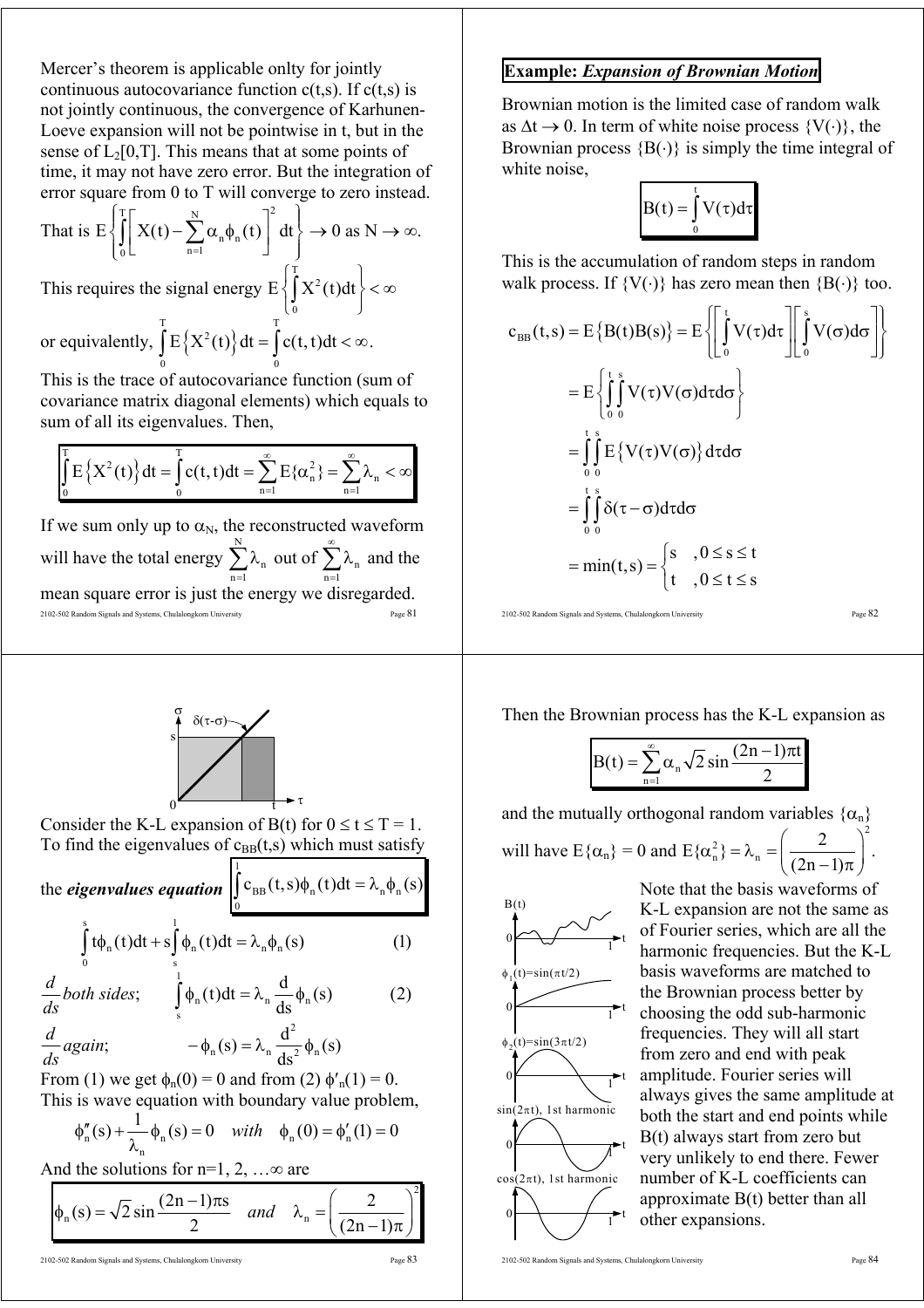## *Equivalence in Finite Dimensional Space*

All the expansions are just the change of basis vectors for representing the unknown vector. This can be thought of as a change of variable technique. We may try to use the new representation (coefficients) that are uncorrelated by using  $C = LDL^T$  technique. But the basis vectors in this case are not orthogonal, that is  $\mathbf{L}^{\mathrm{T}}\mathbf{L} \neq \mathbf{I}_{\mathrm{n}}$ . The K-L expansion uses the  $\mathbf{C} = \mathbf{U}\mathbf{\Lambda}\mathbf{U}^{\mathrm{T}}$ eigenvalue decomposition which has the orthogonal basis vectors,  $\mathbf{U}^T \mathbf{U} = \mathbf{I}_n$ . But the matrix **U** is not lower triangular, so that it cannot be computed in successive viewpoint. Followings are the equivalent of K-L expansion using matrix for finite dimensional space.

*Gaussian pdf*: 1/2  $f(\underline{\mathbf{b}}) = \frac{|\mathbf{C}|}{(2\pi)^{n/2}} \exp \left[-\frac{1}{2}\underline{\mathbf{b}}^{\mathrm{T}}\mathbf{C}^{-1}\right]$ −  $=\frac{|\mathbf{C}|^{-1/2}}{(2\pi)^{n/2}}\exp[-\frac{1}{2}\underline{\mathbf{b}}^{\mathrm{T}}\mathbf{C}^{-1}\underline{\mathbf{b}}]$ **b**) =  $\frac{|C|}{(2 \times 3)^{1/2}}$  exp $\left| -\frac{1}{2} \mathbf{b}^{T} \mathbf{C}^{-1} \mathbf{b} \right|$  $covariance$  matrix:  $C = U \Lambda U^{T}$ ,  $|U| = 1$ ,  $\Lambda = \text{diag } \lambda_i$ *change of variables*:  $\underline{\alpha} = U^{-1} \underline{b} \Rightarrow \underline{b}^{T} C^{-1} \underline{b} = \underline{\alpha}^{T} \Lambda^{-1} \underline{\alpha}$ 1/2 −  $=\frac{|\mathbf{\Lambda}|^{-1/2}}{\left(2\pi\right)^{n/2}}\exp\left[-\frac{1}{2}\underline{\boldsymbol{\alpha}}^{\text{T}}\mathbf{\Lambda}^{-1}\underline{\boldsymbol{\alpha}}\right]$ 

 $\alpha$ ) =  $\frac{|A|}{\sqrt{2\pi}} \exp \left(-\frac{1}{2} \alpha^{\mathrm{T}} \Lambda^{-1} \alpha\right)$ 

 $f(\underline{\alpha}) = \frac{|\mathbf{\Lambda}|}{(2\pi)^{n/2}} \exp \left[-\frac{1}{2}\underline{\alpha}^T \mathbf{\Lambda}^{-1}\right]$ *orthonormal basis*:  $\mathbf{U}^{\mathrm{T}}\mathbf{U} = \mathbf{I}_{n}$ 

*uncorrelated pdf*:

2102-502 Random Signals and Systems, Chulalongkorn University Page 85

$$
n = 8, \ \underline{x} = \begin{bmatrix} x_1 \\ x_2 \\ \vdots \\ x_8 \end{bmatrix}, \ C = \mathbf{U} \mathbf{\Lambda} \mathbf{U}^T, \ \mathbf{\Lambda} = \begin{bmatrix} \lambda_1 & \mathbf{0} \\ \lambda_2 & \ddots \\ \mathbf{0} & \lambda_8 \end{bmatrix}
$$
\n
$$
\mathbf{U} = \begin{bmatrix} u_{11} & u_{12} & \cdots & u_{18} \\ u_{21} & u_{2} & \cdots & u_{28} \\ \vdots & \vdots & \ddots & \vdots \\ u_{81} & u_{82} & \cdots & u_{88} \end{bmatrix} = \begin{bmatrix} \underline{u}_1 & \underline{u}_2 & \cdots & \underline{u}_8 \\ \underline{u}_2 & \underline{u}_2 & \cdots & \underline{u}_8 \\ \hline \frac{\partial}{\partial \theta} \end{bmatrix}, \ | \mathbf{U} | = 1
$$
\n
$$
\underline{\alpha} = \begin{bmatrix} \alpha_1 \\ \alpha_2 \\ \vdots \\ \alpha_8 \end{bmatrix} = \mathbf{U}^{-1} \underline{x}, \ and \ \underline{x} = \mathbf{U} \underline{\alpha} = \sum_{n=1}^8 \alpha_n \underline{u}_n
$$

2102-502 Random Signals and Systems, Chulalongkorn University Page 87 The variances  $\sigma^2$  of  $x_i$  are stationary and all equal to the diagonal value of matrix  $C$  because all of  $x_i$  are identical. While the variance of  $\alpha_i$ , the eigenvalues  $\lambda_i$ , are all different. But  $\sum_{i=1}^{8} \lambda_i = \sum_{i=1}^{8} \sigma^2 = 8\sigma^2$ i  $i=1$   $i=1$ 8  $\sum_{i=1}^{\infty} \lambda_i = \sum_{i=1}^{\infty} \sigma^2 = 8\sigma^2 =$  total signal energy. When some  $\lambda_i$  is bigger than  $\sigma^2$ , some other  $\lambda_i$ must be smaller and can be discard as zero. Then the representation of each segment of  $x$  by  $\alpha$  can reduce the data bit down. This property is *called energy packing* and KLT is the best energy packing of all. <sup>2102-502</sup> Random Signals and Systems, Chulalongkorn University Page 88<br><sup>Page 87</sup>

# *Application for 1-D signal compression*

*Karhunen-Loeve expansion* also has other names such as, *principal component transform*, *Hotelling transform*, *eigenvector transform*, *Karhunen-Loeve transform* (*KLT*). In DSP applications, we use finite dimensional process. Given 1-D signal, *e.g.*, speech waveform, we always assume stationarity and also ergodicity on it. Then we can break the waveform into several pieces with only n points in each waveform. We will treat each piece of n points waveform as one realization of n-dim random sequence. Then we will have several realizations and can find the ensemble average mean  $\mu$  and covariance matrix  $\mathbf C$  from them, but in fact all come from just one big realization (time average). If **C** can be decomposed into **U**Λ**U**<sup>T</sup> , then the transform matrix is  $U^{-1}$ . If  $\underline{x}$  is an unknown n-dim random vector (waveform), then the transform of  $\mathbf{x}$  is  $\alpha = U^{-1}x$  and the random variables  $\alpha_n$  of vector  $\alpha$  will be mutually independent with variances  $E\{\alpha_n^2\} = \lambda_n$ .



# *Fourier Series Expansion of Random Signal*

The Fourier series basis functions are  $e^{j2\pi nt/T}/T$  for  $n^{th}$ harmonics with the fundamental frequency  $f_0 = 1/T$ . The basis functions are orthonormal in  $L_2[0,T]$  but the Fourier series coefficients are not mutually orthogonal (uncorrelated). Let  ${X(\cdot)}$  be zero mean, second-order process.

*F.S. coefficients*: T  $j2 \pi m t/T$  $\zeta_{\rm m} = \int X(t) e^{-j2\pi m t/T} dt / T$ 0 *F.S. expansion*:  $X(t) = \sum \zeta_m e^{j2\pi mt/T}$ m  $X(t) = \sum_{m=0}^{\infty} \zeta_m e^{j2\pi mt/T} /T$  $=\sum\limits_{\rm m=-\infty}\zeta$ *cross-covariance*:  $E\{\zeta_m \zeta_n^*\}$ T T j2 mt / T j2 ns / T 2  $= E\left\{\int_{0}^{T}\int_{0}^{T} X(t)X(s)e^{-j2\pi mt/T}e^{+j2\pi ns/T}dtds/T^{2}\right\}$  $j2\pi mt/T_{\alpha}+j2\pi ns/T_{\alpha+1}$  $\chi$  $\chi$  (*i*,  $\delta$ ) $\sim$   $\chi$  (*i*  $\chi$ )  $\chi$  (*i*  $\chi$ )  $\chi$  (*i*  $\chi$ )  $\chi$  (*i*  $\chi$ )  $\chi$ )  $\chi$  $=\iint_{0}^{a} c_{XX}(t,s)e^{-j2\pi mt/T}e^{+j2\pi ns/T}dtds/T^{2}=\gamma$ 

 $\gamma_{mn}$  is a 2-*D Fourier series coefficient* of  $c_{XX}(t,s)$ . For arbitrary  $c_{XX}(t,s)$ , the cross-covariance  $\gamma_{mn}$  will not be delta function ( $\zeta_m$  and  $\zeta_n$  will be correlated). But if we force  $\gamma_{mn} = \beta_m \delta_{mn}$  to find the properties of  $X(t)$  for this condition, then  $c_{XX}(t,s)$  must be stationary. From the 2-D inverse Fourier series of  $\gamma_{mn}$ ,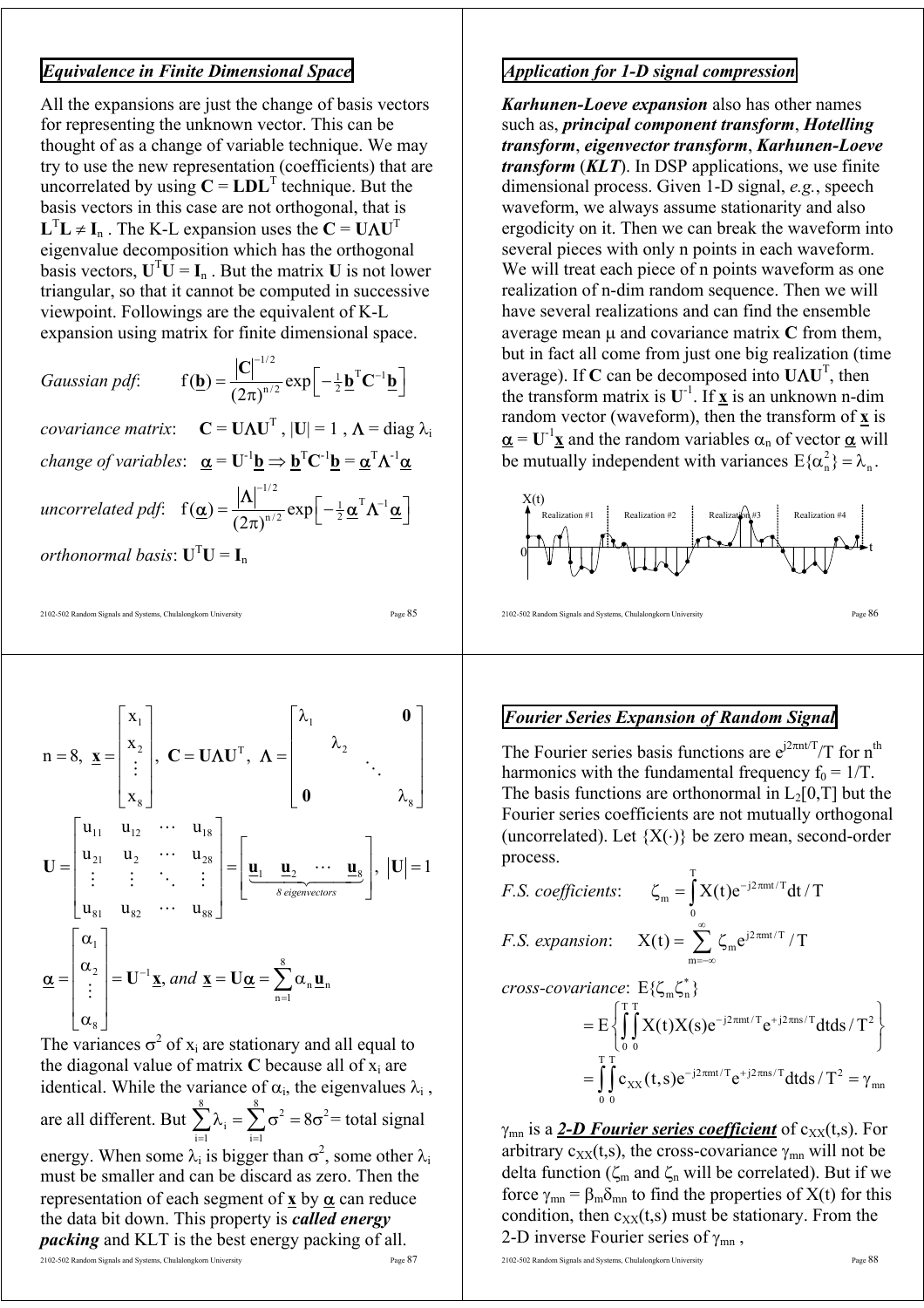$$
\begin{aligned} c_{xx}(t,s) & = \sum_{m=-\infty}^{\infty} \sum_{n=-\infty}^{\infty} \gamma_{mn} e^{+j2\pi mt/T} e^{-j2\pi ns/T} \\ & = \sum_{m=-\infty}^{\infty} \beta_m e^{+j2\pi m (t-s)/T} \\ c_{xx}(\tau) & = \sum_{m=-\infty}^{\infty} \beta_m e^{+j2\pi m \tau/T} \end{aligned}
$$

This is 1-D Fourier series expansion of  $c_{XX}(t,s)$  but over the period of only T. And its F.S. coefficients are

$$
\beta_{\rm m} = \int_{-T/2}^{T/2} c_{\rm XX}(\tau) e^{-j2\pi m\tau/T} d\tau / T
$$

Note that we shift the integration interval to [-T/2,T/2] in stead of [0,T] to maintain the symmetry of  $c_{xx}(\tau)$ . This shows that to get uncorrelated F.S. expansion of  $X(t)$ , *i.e.*,  $\gamma_{mn}$  as delta function,  $X(t)$  must have  $c_{XX}(\tau)$ as a periodic function of period T, *i.e.*,  $c_{XX}(\tau)$  defined only for  $\tau \in [-T/2, T/2]$  then repeat itself. But for any signal  $X(t)$  of length T, its  $c_{XX}(\tau)$  will have the length of 2T, for  $\tau \in [-T, T]$ . So,  $c_{XX}(\tau)$  for  $|\tau| > T/2$  must be a replica of  $|\tau|$  < T/2. This is not required for K.L.



according to each state as

$$
Y(t) = \underline{\mathbf{h}}^1(t) \underline{\mathbf{X}}(t) + N(t)
$$
  
\n
$$
\underline{\overline{\mathbf{h}}}
$$

Where N(t) is white Gaussian measurement noise, independent of  $\underline{\mathbf{X}}(t)$  and  $\underline{\mathbf{V}}(t)$ , with zero mean and nonstationary variance  $R(t)$ . In general,  $Y(t)$  can also be vector. But for simplicity, we will consider only the scalar output case above. Given the time-varying, deterministic parameters  $\mathbf{A}(t)$ ,  $\mathbf{B}(t)$ ,  $\mathbf{h}(t)$ , stochastic parameters  $\overline{P_0, Q(t), R(t)}$  and observation sequence of output Y(t) : *what is the MMSE estimation of the internal state*  $\hat{\mathbf{X}}(t)$  based on all informations available until that time t. The solution is *Bayesian Estimation* which is the *conditional mean*.

 $\hat{\mathbf{X}}(t) = E\{\mathbf{X}(t) | Y(t), Y(t-1), Y(t-2), \dots, Y(1)\}\$ 

Let  $\underline{\mathbf{Z}}(t) = \begin{bmatrix} Y(1) & Y(2) & \cdots & Y(t) \end{bmatrix}^T$  is a random vector with variable dimension of measured output Y until time t. **Z**(t) will also be a Gaussian random vector with zero mean and  $\overline{t \times t}$  covariance matrix  $C_t = E{\{\underline{Z}(t)\underline{Z}^T(t)\}}$  (known by computations).

## *Chapter 11* **Discrete-Time Kalman Filtering**

For non-stationary process, the concept of Power Spectrum has no meaning and cannot be used any more. We must solve the problems in *time domain*. The tools we used are *state-space method*. This method describe the internal states of the system by differential or difference equation for continuous and discrete time respectively as,

 $continuous \ time : \underline{\mathbf{\dot{X}}}(\mathbf{t}) = \mathbf{A}(\mathbf{t})\underline{\mathbf{X}}(\mathbf{t}) + \mathbf{B}(\mathbf{t})\underline{\mathbf{V}}(\mathbf{t})$  $discrete time: \underline{\mathbf{X}}(t+1) = \mathbf{A}(t)\underline{\mathbf{X}}(t) + \mathbf{B}(t)\underline{\mathbf{V}}(t)$  $n \times 1$  |  $n \times n$ |  $n \times 1$  |  $n \times r$ |  $r \times 1$ 

 ${\bf V}(t)$  is  $\overline{r \times 1}$  vector of zero mean white Gaussian noise with nonstationary  $\boxed{r \times r}$  covariance matrix  $E[\mathbf{V}(t)\mathbf{V}^T(t)] = \mathbf{Q}(t)$ 

 ${X(t)}$  is  $\overline{n \times 1}$  vector of internal states of the system at each time t. The initial state  $X(0)$  is Gaussian with zero mean and  $\boxed{n \times n}$  covariance matrix  $P_0$  which is independent of  ${V(t)}$ . After the initial random state, the state will evolve randomly governed by the state equations above. But we can not observe the state **X**(t) directly. Instead, we can only measure the output

2102-502 Random Signals and Systems, Chulalongkorn University Page 90

If we de-correlate using  $C_t = L_t D_t L_t^T$  factorization and transform **Z**(t) into a new uncorrelated random vector

$$
\underline{\zeta}(t) = [v(1) \quad v(2) \quad \cdots \quad v(t)]^{T} = L_{t}^{-1} \underline{\mathbf{Z}}(t)
$$
  
with  $E\{\underline{\zeta}(t)\underline{\zeta}^{T}(t)\} = \mathbf{D}_{t} : [\underline{t \times t}]$  diagonal matrix

Then  $\{v(t)\}\$  will be a sequence of uncorrelated random variables *causally computable* from {Y(t)}. This dues to the lower triangular  $L_t$  and the fact that  $\mathbf{Z}(t+1)$  add just one more element to  $\mathbf{Z}(t)$ , then  $\mathbf{C}_{t+1}$ and  $L_{t+1}$  will have one more row and column added to  $C_t$  and  $L_t$ . And so  $\zeta(t+1)$  will only have one more element added to  $\zeta(t)$  without changing the rest too.

|          | Let $C_{\text{XZ}}(t) = E\left\{\underline{\mathbf{X}}(t)\underline{\mathbf{Z}}^{\text{T}}(t)\right\}, \quad C_{\text{XZ}}(t) = E\left\{\underline{\mathbf{X}}(t)\underline{\mathbf{Y}}^{\text{T}}(t)\right\}$ |               |     |
|----------|----------------------------------------------------------------------------------------------------------------------------------------------------------------------------------------------------------------|---------------|-----|
|          | The conditional mean for Gaussian process is                                                                                                                                                                   |               |     |
|          | $E{\{\underline{\mathbf{X}} \mid \underline{\mathbf{Y}}\} = \underline{\mu}_{x} + C_{XY}C_{YY}^{-1}(\underline{\mathbf{Y}} - \mu_{y})}$                                                                        |               |     |
| Then     | $\hat{\mathbf{\underline{X}}}(t) = E\{\underline{\mathbf{X}}(t)   \underline{\mathbf{Z}}(t)\} = \mathbf{C}_{xz}\mathbf{C}_{t}^{-1}\underline{\mathbf{Z}}(t)$                                                   |               |     |
|          | $n \times l$<br>$n \times 1$                                                                                                                                                                                   | nxt<br>$tx$ t | tx1 |
|          |                                                                                                                                                                                                                |               |     |
| and also | $\hat{\mathbf{\underline{X}}}(t) = E\{\underline{\mathbf{X}}(t)   \underline{\boldsymbol{\zeta}}(t)\} = \mathbf{C}_{\chi\zeta} \mathbf{D}_{t}^{-1} \underline{\boldsymbol{\zeta}}(t)$ too.                     |               |     |
|          | $n \times 1$<br>$n \times l$                                                                                                                                                                                   | $n\times t$   | t×l |
|          | Because $\mathbf{Z}(t)$ and $\mathbf{Z}(t)$ gives the same information                                                                                                                                         |               |     |

Because **Z**(t) and ζ(t) gives the same information.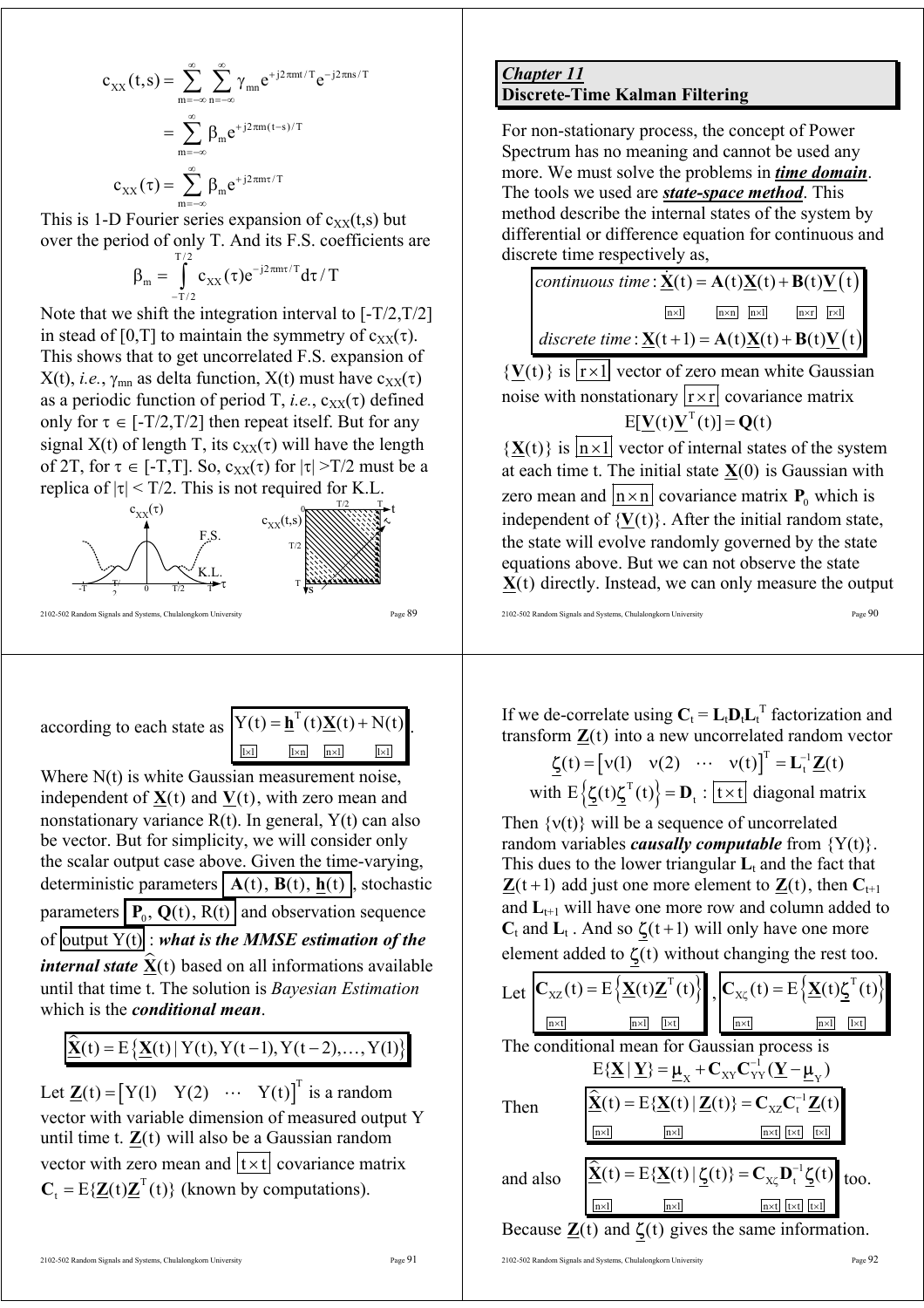We will use  $\zeta(t)$  because of simpler diagonal  $D_t$ . Let

|             |                           |  | $\mathbf{C}_{\mathbf{x}\zeta}(t) = [\mathbf{\underline{\alpha}}_{t1} \quad \mathbf{\underline{\alpha}}_{t2} \quad \cdots \quad \mathbf{\underline{\alpha}}_{tt}]$ , $[\mathbf{\underline{\alpha}}_{tk} = E\{\mathbf{\underline{X}}(t)v(k)\}]$ |  |  |                           |  |
|-------------|---------------------------|--|-----------------------------------------------------------------------------------------------------------------------------------------------------------------------------------------------------------------------------------------------|--|--|---------------------------|--|
|             |                           |  |                                                                                                                                                                                                                                               |  |  |                           |  |
| $n\times t$ | $n \times 1$ $n \times 1$ |  | $\boxed{n \times 1}$ $\boxed{n \times 1}$                                                                                                                                                                                                     |  |  | $n \times 1$ $1 \times 1$ |  |
|             |                           |  |                                                                                                                                                                                                                                               |  |  |                           |  |

and then  $\hat{\mathbf{\underline{X}}}(t) = E\{\mathbf{\underline{X}}(t) | \mathbf{\underline{K}}(t)\} = \sum_{k=1}^{t} \mathbf{\underline{\underline{\alpha}}}_{tk}$ 

 $k=1$   $\mathbf{u}_k$  $(t) = E\{X(t) | \zeta(t)\} = \sum_{k=1}^{t} \alpha_{ik} \frac{v(k)}{k!}$  $\hat{\mathbf{\underline{X}}}(t) = E\{\mathbf{\underline{X}}(t) | \mathbf{\underline{\underline{C}}}(t)\} = \sum_{k=1}^{t} \mathbf{\underline{\underline{\alpha}}}_{tk} \frac{\mathbf{v}(t)}{dt}$ 

If we use conditional information only up to time (t-1) to compute conditional mean of  $X(t)$ , then

$$
E\{\underline{\mathbf{X}}(t)\,|\,\underline{\boldsymbol{\zeta}}(t\!-\!1)\} = \sum_{k=1}^{t-1}\underline{\boldsymbol{\alpha}}_{tk}\,\frac{\boldsymbol{\nu}(k)}{d_k}\text{ and }
$$

# *Update Formula*

$$
\underline{\widehat{\mathbf{X}}}(t) = E\{\underline{\mathbf{X}}(t) | \underline{\boldsymbol{\zeta}}(t)\} = E\{\underline{\mathbf{X}}(t) | \underline{\boldsymbol{\zeta}}(t-1)\} + \underline{\boldsymbol{\alpha}}_{tt} \frac{v(t)}{d_t}
$$

This means that if we already had  $E{\{\bf X}(t) | \boldsymbol{\zeta}(t-1)\}$ and receive one more data  $Y(t)$  which also gives new  $v(t)$ , then we can update to new  $\hat{\mathbf{X}}(t)$  by adding the latest term. We do not need to keep all the past value of Y(t) to be able to compute  $\hat{\mathbf{x}}(t)$ .  $v(t)$  is called *innovation of Y(t)* and {ν(t)} *innovation sequence*.

2102-502 Random Signals and Systems, Chulalongkorn University Page 93

Because  $V(t)$  is independent of  $X(t)$  and  $N(t)$ . But **Y**(t) depends on **X**(t) and N(t) so that **V**(t) and **Y**(t) are independent. Then  $Z(t)$  and  $\zeta(t)$  will also be independent of **V**(t) and  $E{V(t) | \zeta(t)} = E{V(t)} = 0$ . Finally we get the *propagate formula* :

$$
E\left\{\underline{\mathbf{X}}(t+1)\middle|\underline{\boldsymbol{\zeta}}(t)\right\} = \mathbf{A}(t)E\left\{\underline{\mathbf{X}}(t)\middle|\underline{\boldsymbol{\zeta}}(t)\right\} = \mathbf{A}(t)\underline{\widehat{\mathbf{X}}}(t)
$$
  
or 
$$
E\left\{\underline{\mathbf{X}}(t)\middle|\underline{\boldsymbol{\zeta}}(t-1)\right\} = \mathbf{A}(t-1)E\left\{\underline{\mathbf{X}}(t-1)\middle|\underline{\boldsymbol{\zeta}}(t-1)\right\}
$$

# *Kalman Filter Equations*

Combine both update and propagate equation together

$$
\hat{\mathbf{\underline{X}}}(t) = E\{\underline{\mathbf{X}}(t) | \underline{\zeta}(t)\} = E\{\underline{\mathbf{X}}(t) | \underline{\zeta}(t-1)\} + \underline{\alpha}_{tt} \frac{v(t)}{d_t}
$$
\n
$$
= A(t-1)E\{\underline{\mathbf{X}}(t-1) | \underline{\zeta}(t-1)\} + \frac{1}{d_t} \underline{\alpha}_{tt} v(t)
$$
\n
$$
\hat{\mathbf{\underline{X}}}(t) = A(t-1)\hat{\mathbf{\underline{X}}}(t-1) + \frac{1}{d_t} \underline{\alpha}_{tt} v(t)
$$

This recursive formula will calculate new estimator  $\hat{\mathbf{X}}(t)$  from old estimator  $\hat{\mathbf{X}}(t-1)$  after receiving new information  $v(t)$  or  $Y(t)$ .

2102-502 Random Signals and Systems, Chulalongkorn University Page 95

2102-502 Random Signals and Systems, Chulalongkorn University Page 96

We can view  $\{v(t)\}\$ as the output of Gram-Schmidt orthogonalization of  $\{y(t)\}\$ in Hilbert space of second order random variables. This processing is causal and  $v(t)$  is the component of  $Y(t)$  which is orthogonal to the subspace spanned by all previous  $Y(1)$  to  $Y(t-1)$ , or equivalently,  $v(1)$  to  $v(t-1)$ .



# *Propagate Formula*

If we already knew  $E{\{\underline{\mathbf{X}}(t) | \boldsymbol{\zeta}(t-1)\}}$ , called predictor, and then update with the new information from  $Y(t)$ or v(t) to get  $E{\{\bf X}(t) | \boldsymbol{\zeta}(t)\}$  or  $\hat{\bf X}(t)$ , called estimator, then how to get *one-step prediction*  $E{X(t+1)|\zeta(t)}$ . This is where the state space model comes in. From state equation,  $X(t+1) = A(t)X(t) + B(t)V(t)$ , take the conditional mean using information up to time t,

$$
E\left\{\underline{\mathbf{X}}(t+1)\Big|\underline{\boldsymbol{\zeta}}(t)\right\} = E\left\{\mathbf{A}(t)\underline{\mathbf{X}}(t) + \mathbf{B}(t)\underline{\mathbf{V}}(t)\Big|\underline{\boldsymbol{\zeta}}(t)\right\}
$$

$$
= \mathbf{A}(t)E\left\{\underline{\mathbf{X}}(t)\Big|\underline{\boldsymbol{\zeta}}(t)\right\} + \mathbf{B}(t)E\left\{\underline{\mathbf{V}}(t)\Big|\underline{\boldsymbol{\zeta}}(t)\right\}
$$

2102-502 Random Signals and Systems, Chulalongkorn University Page 94

The vector  $\frac{\mathbf{a}}{\mathbf{d}_t}$ t  $\frac{1}{4} \underline{\alpha}_{tt}$  is called *Kalman gain* which takes

care of the random part in the state equation. It tells us how much to adjust  $\hat{\mathbf{X}}(t)$  for the randomness of  $\mathbf{X}(t)$ based on the available information from  $v(t)$  or  $Y(t)$ . These randomness will always give some error in the estimation of **X**(t). We can calculate the *Kalman gain* and their mean square error of the prediction or estimation for each time t in advance from the system parameters  $A(t)$ ,  $B(t)$ ,  $h(t)$ ,  $P_0$ ,  $Q(t)$ ,  $R(t)$ . Define *prediction error*:

$$
\underline{\Delta}(t) = \underline{\mathbf{X}}(t) - E\left\{\underline{\mathbf{X}}(t)\middle|\underline{\mathbf{C}}(t-1)\right\} \text{ with}
$$

$$
\mathbf{M}(t) = E\left\{\underline{\Delta}(t)\underline{\Delta}^{T}(t)\right\}
$$

*estimation error*:

$$
\underline{\theta}(t) = \underline{\mathbf{X}}(t) - E\left\{\underline{\mathbf{X}}(t) \middle| \underline{\boldsymbol{\zeta}}(t)\right\} = \underline{\mathbf{X}}(t) - \underline{\widehat{\mathbf{X}}}(t) \text{ with}
$$

$$
\mathbf{P}(t) = E\left\{\underline{\theta}(t)\underline{\theta}^{T}(t)\right\}
$$

**M**(t) and **P**(t) are the error covariance matrices of predictor and estimator at time t, the smaller the better. How to compute them including the *Kalman* 

 $gain = \frac{1}{4} \underline{\alpha}_{tt}$ t 1 d  $\underline{\alpha}_{\text{H}}$  in terms of **M**(t) and **P**(t) are following.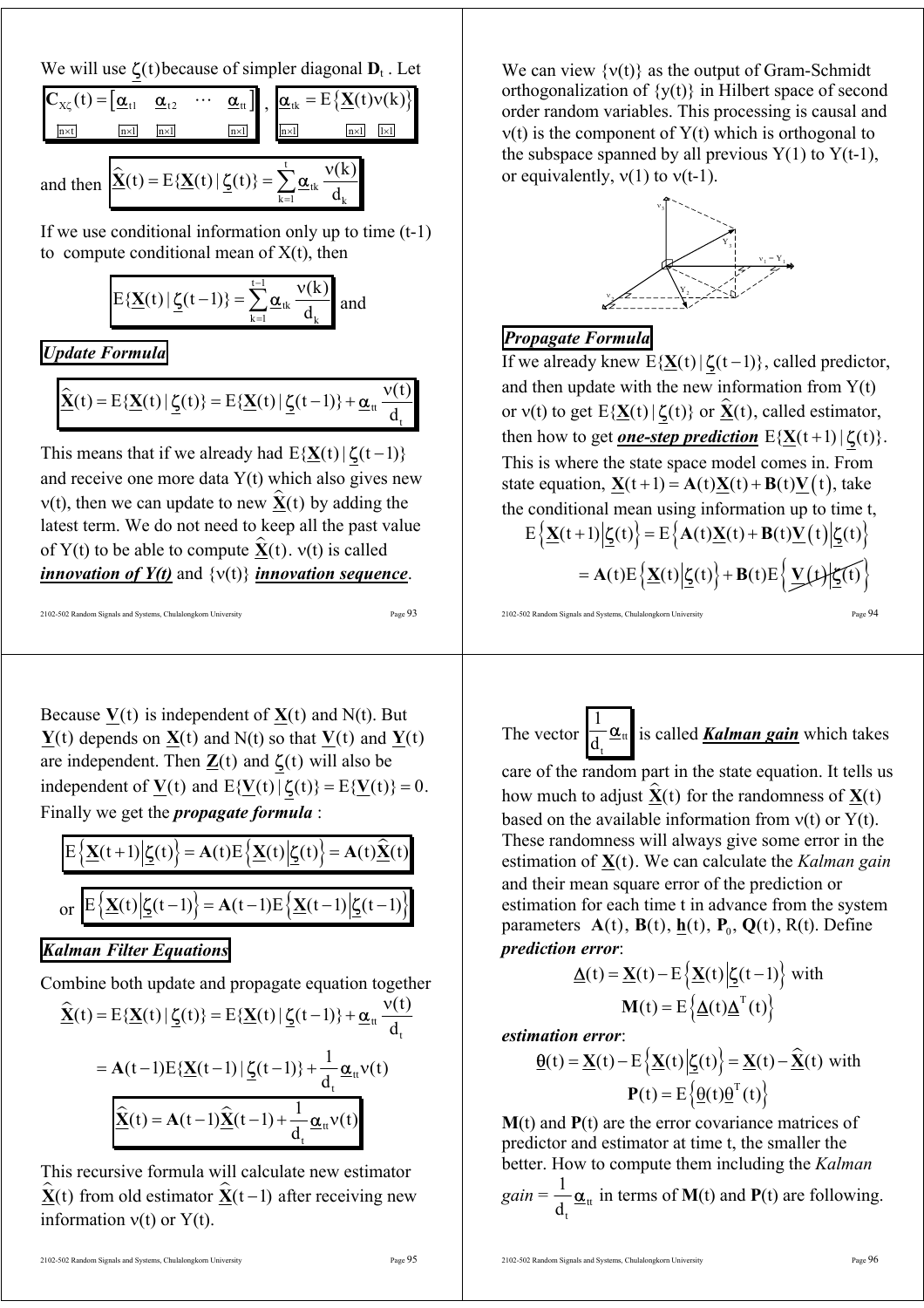The key concept of innovation v(t) is that it is the  
component of Y(t) which is new (unexpected,  
uncorrelated, orthogonal) to our knowledge from all  
the past measurement 
$$
\underline{Z}(t-1)
$$
 or  $\underline{\zeta}(t-1)$ . So that the  
prediction  $\hat{Y}(t)$  based on past measurement is just the  
conditional mean of Y(t) given  $\underline{\zeta}(t-1)$ . This also has  
the meaning as Y(t) projected on (t-1)-dim subspace.  
 $\hat{Y}(t) = E\{Y(t) | \underline{\zeta}(t-1)\} = E\{\underline{\mathbf{h}}^T(t)\underline{X}(t) + N(t) | \underline{\zeta}(t-1)\}$   

$$
= \underline{\mathbf{h}}^T(t)E\{\underline{X}(t) | \underline{\zeta}(t-1)\} + E\{\underline{N}(t) | \underline{\zeta}(t-1)\}
$$

2102-502 Random Signals and Systems, Chulalongkorn University Page 97

# $\mathbf{M}(t) = \mathbf{A}(t-1)\mathbf{P}(t-1)\mathbf{A}^{T}(t-1) + \mathbf{B}(t-1)\mathbf{Q}(t-1)\mathbf{B}^{T}(t-1)$

To complete the recursion loop, we must be able to calculate **P**(t) from **M**(t). From Kalman equation,

$$
\theta(t) = \underline{\mathbf{X}}(t) - \underline{\hat{\mathbf{X}}}(t) = \underline{\mathbf{X}}(t) - E\{\underline{\mathbf{X}}(t) | \underline{\zeta}(t)\}
$$
\n
$$
= \underline{\mathbf{X}}(t) - \overbrace{E\{\underline{\mathbf{X}}(t) | \underline{\zeta}(t-1)\}}^{\text{prediction}} - \frac{1}{d_t} \underline{\alpha}_{tt} v(t)
$$
\n
$$
= \Delta(t) - \frac{1}{d_t} \underline{\alpha}_{tt} v(t)
$$
\n
$$
E\{\theta(t)\underline{\mathbf{X}}^{\text{T}}(t)\} = E\{\Delta(t)\underline{\mathbf{X}}^{\text{T}}(t)\} - \frac{1}{d_t} \underline{\alpha}_{tt} E\{v(t)\underline{\mathbf{X}}^{\text{T}}(t)\}
$$
\n
$$
P(t) = M(t) - \frac{1}{d_t} \underline{\alpha}_{tt} \underline{\alpha}_{tt}^{\text{T}}
$$

Substitute  $\underline{\alpha}_{tt}$  and  $d_t$  in terms of **M**(t) and finally get

$$
\mathbf{P}(t) = \mathbf{M}(t) - \frac{\mathbf{M}(t)\mathbf{h}(t)\mathbf{h}^{T}(t)\mathbf{M}^{T}(t)}{\mathbf{h}^{T}(t)\mathbf{M}(t)\mathbf{h}(t) + \mathbf{R}(t)}
$$

We can start from  $P(0) = P_0$  to find **M**(1) and then find  $P(1)$ ,  $M(2)$ ,  $P(2)$ , ... . Then we can calculate all other parameters such as *Kalman gain* directly.

and get  $v(t) = \mathbf{h}^{T}(t)\Delta(t) + N(t) = \Delta^{T}(t)\mathbf{h}(t) + N(t)$ Then we can find  $\alpha_{tt}$  and  $d_t$  in terms of **M**(t) as  ${\bf \underline{\alpha}}_{tt} = {\rm E} \left\{ {\bf \underline{X}}(t) v(t) \right\} = {\rm E} \left\{ {\bf \underline{X}}(t) {\bf \underline{\Delta}}^{T}(t) \right\} {\bf \underline{h}}(t) + {\rm E} \left\{ {\bf \underline{X}}(t) N(t) \right\}$  ${\bf \underline{\alpha}}_{tt} = {\bf E}\left\{ {\bf \underline{\Delta}}(t){\bf \underline{\Delta}}^{T}(t) \right\} {\bf \underline{h}}(t) = {\bf M}(t){\bf \underline{h}}(t)$  ${\bf d}_{\rm t} = {\bf E} \left\{ {\bf v}^2(t) \right\} = {\bf \underline{h}}^{\rm T} (t) {\bf E} \left\{ {\bf \underline{\Delta}}(t) {\bf \underline{\Delta}}^{\rm T} (t) \right\} {\bf \underline{h}}(t) + {\bf E} \left\{ {\bf N}^2(t) \right\}$  $d_t = \underline{\mathbf{h}}^T(t) \mathbf{M}(t) \underline{\mathbf{h}}(t) + \mathbf{R}(t)$  $\dot{v_1}$  $\mathbf{v}_2$ E{**X**(t)|ζ(t)} **X**(t)  $\mathbf{\underline{\theta}}(t)$ ∆(t)  $E{\{\underline{\mathbf{X}}(t)|\underline{\mathbf{C}}(t-1)\}}$ **t = 2**

To calculate **M**(t), we first find the relationship of  $\Delta(t)$  and  $\theta(t)$  as,  $\Delta(t) = \mathbf{X}(t) - \mathbf{E} \{ \mathbf{X}(t) | \zeta(t-1) \}$  $= A(t-1)X(t-1) + B(t-1)V(t-1) - A(t-1)\hat{X}(t-1)$  $= A(t-1)\theta(t-1) + B(t-1)\mathbf{V}(t-1)$ From  ${\bf M}(t) = E\left\{\underline{\Delta}(t)\underline{\Delta}^{T}(t)\right\}$  and  ${\bf P}(t) = E\left\{\underline{\theta}(t)\underline{\theta}^{T}(t)\right\}$ , we can relate  $M(t)$  to  $P(t-1)$  as

2102-502 Random Signals and Systems, Chulalongkorn University Page 98

*Example*  $X(t+1) = 0.5X(t) + V(t)$  $Y(t) = X(t) + N(t)$ Where  $X(0) = 0$ ,  $V(t)$  and  $N(t)$  are independent zero mean u.w.g.n. This is a scalar and stationary case with  $A(t) = 0.5$ ,  $B(t) = 1$ ,  $Q(t) = 1$ ,  $R(t) = 1$ ,  $h(t) = 1$ ,  $P_0 = 0$ (because  $X(0)$  is deterministic). We will get  $M(t) = 0.5P(t-1)0.5 + (1)(1)(1) = 0.25P(t-1) + 1$ 

$$
P(t) = M(t) - \frac{M^{2}(t)}{M(t) + 1} = \frac{M(t)}{M(t) + 1}
$$
  
Substitute M(t): 
$$
P(t) = \frac{P(t-1) + 4}{P(t-1) + 8} \; ; \; P(0) = P_0 = 0
$$
  
Kalman gain: 
$$
k(t) = \frac{M(t)}{M(t) + 1} = P(t)
$$

$$
\hat{X}(t) = 0.5\hat{X}(t-1) + P(t)[Y(t) - 0.5\hat{X}(t-1)]
$$

$$
= [1 - P(t)]0.5\hat{X}(t-1) + P(t)Y(t)
$$

Because this is stationary and with  $t \rightarrow \infty$ , P(t) will converge to

 $P = \frac{P+4}{P-2} \Rightarrow P^2 + 7P - 4 = 0 \Rightarrow P = \frac{\sqrt{65-7}}{P} \approx 0.531$  $P+8$  2  $=\frac{P+4}{P-2}$   $\Rightarrow$   $P^2 + 7P - 4 = 0$   $\Rightarrow$   $P = \frac{\sqrt{65-7}}{P} \approx$ + The Kalman filter will reduce to time-invariant filter,  $\hat{X}(t) = 0.234\hat{X}(t - 1) + 0.531Y(t)$ 

Even with infinite observations of  $Y(t)$ , the estimation  $\hat{X}(t)$  still has error  $\theta(t)$  with variance P = 0.531.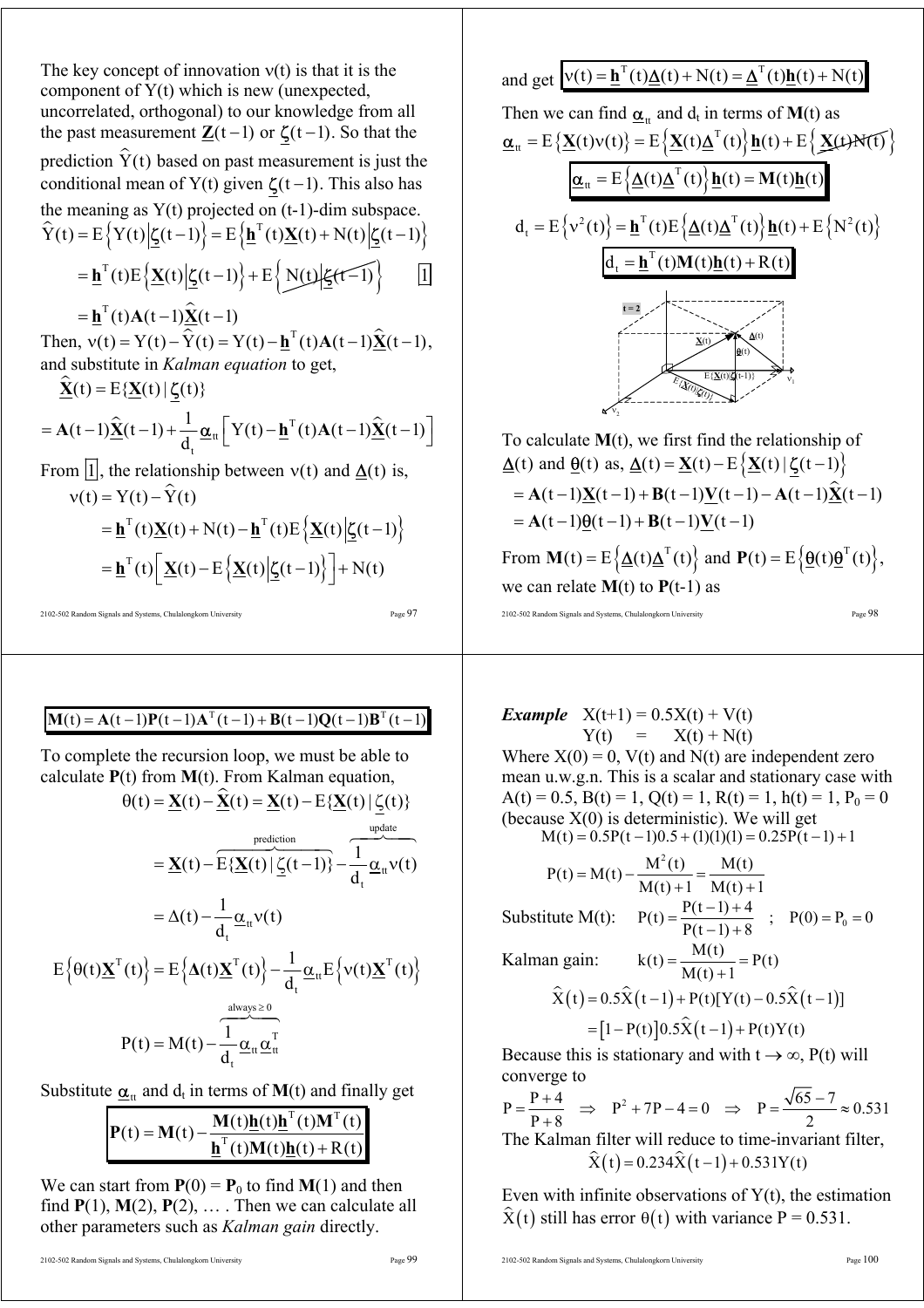*Solutions to selected problems* 

$$
\frac{\text{#9/p.79}}{\text{#9/p.79}}\phi(\omega) = \frac{1+\cos\omega}{2.125-\cos 2\omega} = \frac{1+\frac{e^{j\omega}+e^{-j\omega}}{2}}{\frac{17}{8}-\frac{e^{j2\omega}+e^{-j2\omega}}{2}}
$$

$$
= \frac{4(e^{j\omega}+2+e^{-j\omega})}{(-4e^{j2\omega}+17-4e^{-j2\omega})}
$$

To find filter transfer function,

$$
|H^{2}(z)| = \frac{4(z + 2 + z^{-1})}{(-4z^{2} + 17 - 4z^{-2})} = \frac{2(z + 1)}{(4z^{2} - 1)} \cdot \frac{2(z^{-1} + 1)}{(4z^{-2} - 1)}
$$

$$
H(z) = \frac{2(z + 1)}{(4z^{2} - 1)} = \frac{z^{-1}(1 + z^{-1})}{2(1 - \frac{1}{4}z^{-2})}
$$

To find filter impulse response,

$$
H(z) = \frac{(2z)^{-1} (1 + z^{-1})}{(1 - (2z)^{-2})}
$$
  
=  $(2z)^{-1}[1 + z^{-1}][1 + (2z)^{-2} + (2z)^{-4} + (2z)^{-6} + ...]$   
=  $2^{-1}z^{-1} + 2^{-1}z^{-2} + 2^{-3}z^{-3} + 2^{-3}z^{-4} + 2^{-5}z^{-5} + 2^{-5}z^{-6} + ...$   
 $h(t) = 0, 2^{-1}, 2^{-1}, 2^{-3}, 2^{-3}, 2^{-5}, 2^{-5}, ...; \text{ for } t = 0, 1, 2, ...$ 

We can find autocovariance function from  $h(t)$  by,

$$
c(\tau) = \sum_{\tau=0}^{\infty} h(\lambda)h(\lambda + \tau)
$$

2102-502 Random Signals and Systems, Chulalongkorn University Page 101

$$
A = \frac{-(z+1)^2 z^{\tau}}{(z-1)(z+1)(z-2)(z+2)} \cdot (z-1) \left| z = \frac{-(\frac{3}{2})^2 (\frac{1}{2})^{\tau}}{(1)(\frac{-3}{2}) (\frac{5}{2})} = (\frac{3}{5})(2)^{-\tau}
$$
  
\n
$$
B = \frac{-(z+1)^2 z^{\tau}}{(z-\frac{1}{2}) (z+\frac{1}{2}) (z-2)(z+2)} \cdot (z+\frac{1}{2}) \left| z = -\frac{1}{2} (\frac{1}{2})^2 (\frac{-1}{2})^{\tau} \right|_{z=-1/2}
$$
  
\n
$$
= \frac{-(\frac{1}{2})^2 (\frac{-1}{2})^{\tau}}{(-1)(\frac{-5}{2}) (\frac{3}{2})} = (\frac{-1}{15})(-2)^{-\tau}
$$

For negative  $\tau$ , the integral direction will be clockwise and enclose the pole outside unit circle instead. But because  $c(\tau)$  is symmetry, so we can just use the  $|\tau|$ .

$$
c(\tau) = \left(\frac{3}{5}\right)(2)^{-|\tau|} + \left(\frac{-1}{15}\right)(-2)^{-|\tau|}
$$

$$
= \left[\frac{9 - (-1)^{|\tau|}}{15}\right](2)^{-|\tau|}
$$

 $c(0) = \frac{8}{15}$ ,  $c(\pm 2) = \frac{8}{15} \cdot \frac{1}{4}$ ,  $c(\pm 4) = \frac{8}{15} \cdot \frac{1}{16}$ ,  $c(\pm 6) = \frac{8}{15} \cdot \frac{1}{64}$  $c(\pm 1) = \frac{2}{3} \cdot \frac{1}{2}, c(\pm 3) = \frac{2}{3} \cdot \frac{1}{8}, c(\pm 5) = \frac{2}{3} \cdot \frac{1}{32}, c(\pm 7) = \frac{2}{3} \cdot \frac{1}{128}$  But this is suitable for finite  $h(t)$  or finding  $c(t)$  at some value of t only. We can also find autocovariance function from  $φ(ω)$  by,

$$
c(\tau) = \frac{1}{2\pi} \int_{-\pi}^{\pi} \phi(\omega) e^{j\omega \tau} d\omega
$$
  
= 
$$
\frac{1}{2\pi} \int_{-\pi}^{\pi} \frac{4(e^{j\omega} + 2 + e^{-j\omega})}{(-4e^{j2\omega} + 17 - 4e^{-j2\omega})} e^{j\omega \tau} d\omega
$$

Let  $z = e^{j\omega} \rightarrow dz = je^{j\omega} d\omega = jz d\omega$  and  $e^{j\omega \tau} = z^{\tau}$  and the integral becomes contour integral on unit circle. The direction will be counter clockwise for  $\tau \geq 0$ .

$$
c(\tau) = \frac{1}{2\pi} \oint_{|z|=1} \frac{4(z+2+z^{-1})}{(-4z^2+17-4z^{-2})} z^{\tau} \frac{dz}{jz}
$$
  
\n
$$
= \frac{1}{2\pi j} \oint_{|z|=1} \frac{-(z+1)^2 z^{\tau}}{(z-\frac{1}{2})(z+\frac{1}{2})(z-2)(z+2)} dz
$$
  
\n
$$
= \frac{1}{2\pi j} \oint_{|z|=1} \left\{ \frac{A}{(z-\frac{1}{2})} + \frac{B}{(z+\frac{1}{2})} + \frac{C}{(z-2)} + \frac{D}{(z+2)} \right\} dz
$$
  
\n= A + B

A and B are the residues at poles  $z_P = \pm 1/2$  which are enclosed by the contour integral.

To find the residues (or the coefficients of the partial fraction above), we multiply the integrand by  $(z - z<sub>P</sub>)$ and evaluate the integrand at  $z = z_p$  as followings.

2102-502 Random Signals and Systems, Chulalongkorn University Page 102

*Kalman Filter Example* A box of resistors has the mean and variance of the resistance as  $\mu_x$  and  $\sigma_y^2$ respectively. Pick up *only one* resistor and measure the resistance *many times* using an unbiased noisy ohm-meter with variance of measurement error  $\sigma_n^2$ . Assume independent measurement errors and Gaussian pdf for all. Let X be the true resistance and and Y(t) the measured value at time  $t = 1, 2, 3, ...$ respectively. Formulate the Kalman filter to estimate the  $\hat{X}(t)$  at each time t in terms of  $\mu_X$ ,  $\sigma_X^2$ ,  $\sigma_n^2$ ,  $y(t)$ and t. If  $\sigma_x^2$  or  $\sigma_n^2$  is very large then  $\hat{X}(t)$  will reduce to simple form, explain the meaning and reason for each case.

Static system, scalar, no state noise case:

\n
$$
\begin{aligned}\nX(t+1) &= X(t) \\
Y(t) &= X(t) + N(t)\n\end{aligned}
$$
\nWith A(t) = 1, B(t) = 0, h(t) = 1, P(0) =  $\sigma_x^2$ , Q(t) = N.A., R(t) =  $\sigma_n^2$ 

\n
$$
M(t) = A(t-1)P(t-1)A^{T}(t-1) + B(t-1)Q(t-1)B^{T}(t-1) = P(t-1)
$$
\nand

and  
\n
$$
P(t) = M(t) - \frac{\alpha_{tt} \alpha_{tt}^T}{d_t} = M(t) - \frac{M^2(t)}{M(t) + \sigma_n^2} = \frac{M(t)\sigma_n^2}{M(t) + \sigma_n^2}
$$